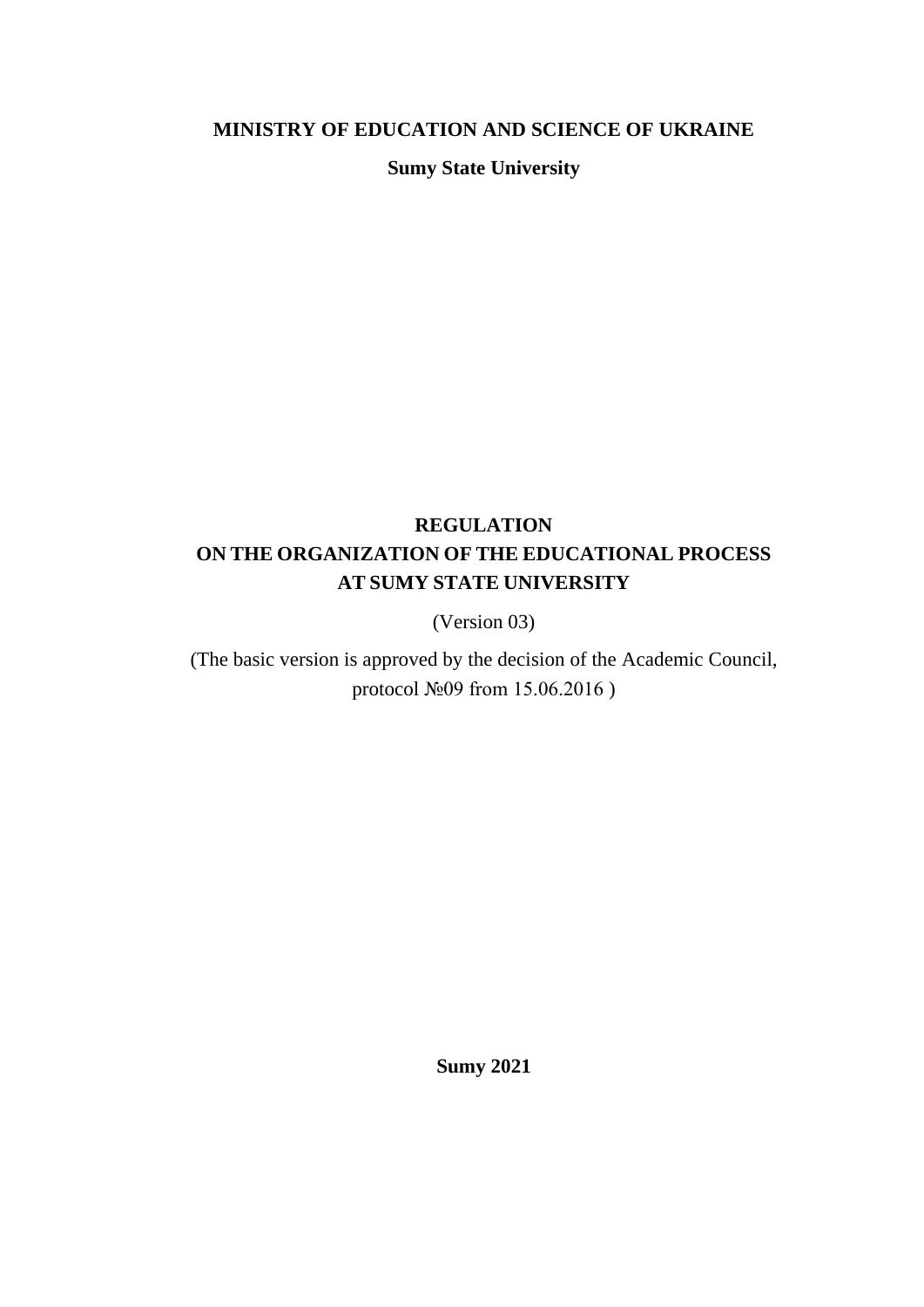| MES of Ukraine | Regulation about the organization of the educational | Page 2     |
|----------------|------------------------------------------------------|------------|
| SumDU          | process at Sumy State University                     | Version 03 |

# **CONTENT**

| 1. | <b>GENERAL PROVISIONS</b>                                                                                               | $\mathfrak{Z}$ |
|----|-------------------------------------------------------------------------------------------------------------------------|----------------|
| 2. | CONTENT AND COMPONENTS OF EDUCATIONAL PROCESS                                                                           | 3              |
|    | 2.1 Purpose and principles of organization of the educational process                                                   | 3              |
|    | 2.2 Language policy                                                                                                     | 3              |
|    | 2.3 Models of organization of educational process                                                                       | $\overline{4}$ |
|    | 2.4 The content of education                                                                                            | 5              |
|    | 2.5 Educational programs                                                                                                | 6              |
|    | 2.6 Curricula                                                                                                           | 9              |
|    | 2.7 Individual educational trajectory and individual curriculum for applicant                                           |                |
|    | of the higher education                                                                                                 | 10             |
|    | 2.8 Educational and methodical complexes of disciplines. Work programs and syllabi of<br>academic disciplines           | 10             |
| 3. | <b>FORMS OF EDUCATION</b>                                                                                               | 12             |
|    | 4. VIRTUAL LEARNING ENVIRONMENT                                                                                         | 13             |
|    | 5. GENERAL PROCEDURE FOR ORGANIZATION OF THE EDUCATIONAL                                                                |                |
|    | <b>PROCESS</b>                                                                                                          | 14             |
|    | 5.1 Accounting units of educational work of the applicant of higher education                                           | 14             |
|    | 5.2 The study load of the applicant for higher education                                                                | 16             |
|    | 5.3 Class schedules, control measures and consultation schedules                                                        | 17             |
|    | 6. TYPES OF EDUCATIONAL WORK                                                                                            | 17             |
|    | 6.1 Training sessions                                                                                                   | 17             |
|    | 6.2 Individual tasks                                                                                                    | 19             |
|    | 6.3 Independent work                                                                                                    | 21             |
|    | 6.4 Practical training                                                                                                  | 23             |
|    | 7. EVALUATION OF LEARNING OUTCOMES OF APPLICANTS OF THE HIGHER<br><b>EDUCATION</b>                                      | 25             |
|    | 7.1 Evaluation policy and principles                                                                                    | 25             |
|    | 7.2 Control measures for evaluation of learning outcomes                                                                | 25             |
|    | 7.3 System of evaluation of learning outcomes by disciplines                                                            | 27             |
|    | 7.4 Semester control                                                                                                    | 29             |
|    | 8. ADMISSION TO STUDY, INTERRUPTION OF STUDY, DEDUCTIONS, RENEWAL<br>AND TRANSFER OF APPLICANTS OF THE HIGHER EDUCATION | 31             |
|    | 9. LOAN TRANSFER                                                                                                        | 32             |
|    | 10. FEATURES OF THE ORGANIZATION OF THE EDUCATIONAL PROCESS FOR PRE-<br>UNIVERSITY TRAINING                             | 33             |
|    | 11. FEATURES OF THE ORGANIZATION OF THE EDUCATIONAL PROCESS OF<br>PROFESSIONAL (VOCATIONAL AND TECHNICAL) EDUCATION     | 34             |
|    | 12. FEATURES OF THE ORGANIZATION OF THE EDUCATIONAL PROCESS FOR<br>POSTGRADUATE EDUCATION                               | 34             |
|    | 13. SYSTEM OF INTERNAL QUALITY ASSURANCE OF HIGHER EDUCATION                                                            | 35             |
|    | <b>14. ACADEMIC INTEGRITY</b>                                                                                           | 36             |
|    | 15. RIGHTS AND RESPONSIBILITIES OF PARTICIPANTS IN THE EDUCATIONAL<br><b>PROCESS</b>                                    | 38             |
|    | <b>16. FINAL PROVISIONS</b>                                                                                             | 40             |
|    | Annex 1 GLOSSARY                                                                                                        | 41             |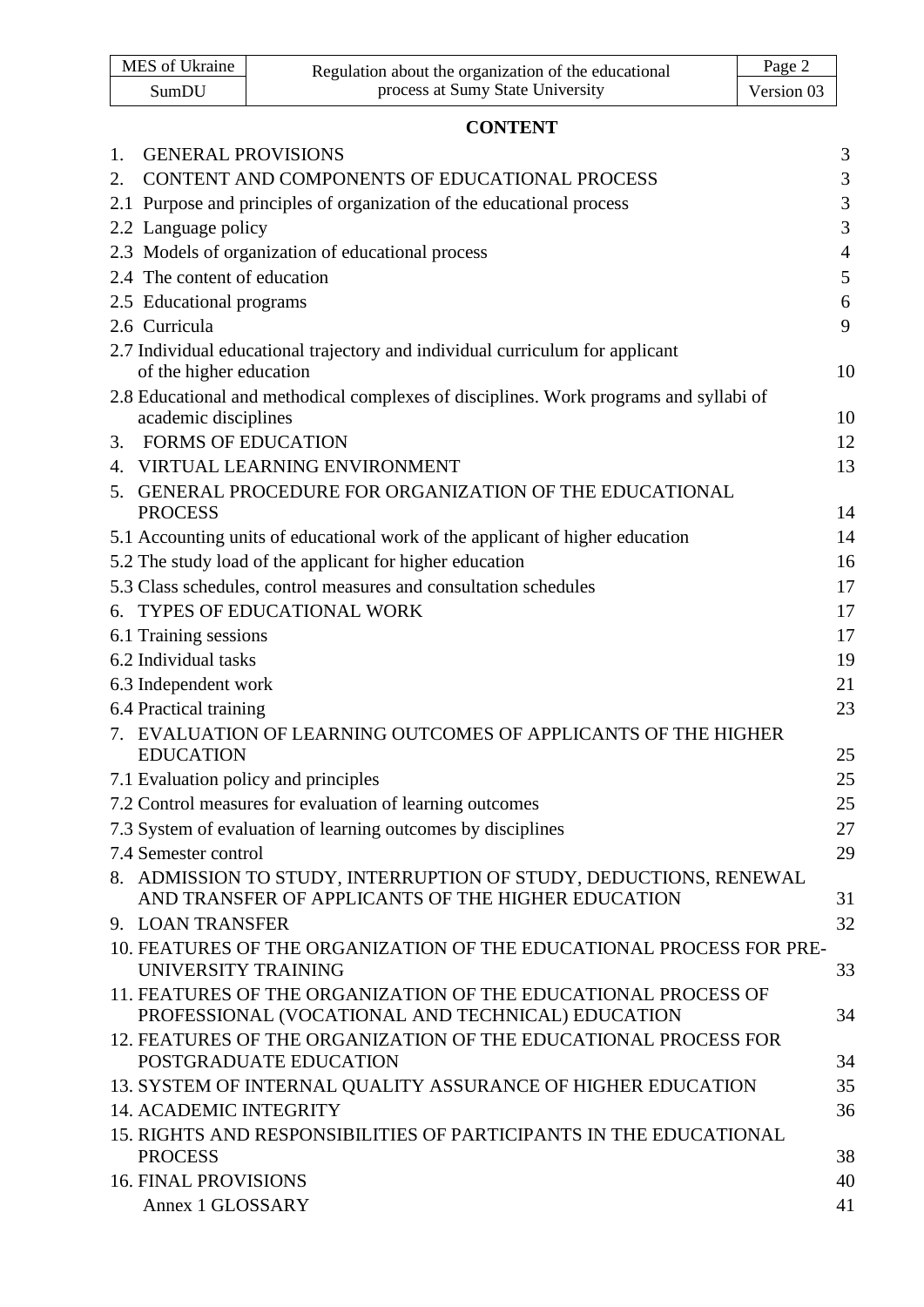| MES of Ukraine | Regulation about the organization of the educational | Page 3     |
|----------------|------------------------------------------------------|------------|
| SumDU          | process at Sumy State University                     | Version 03 |

Annex 2 ABBREVIATIONS 45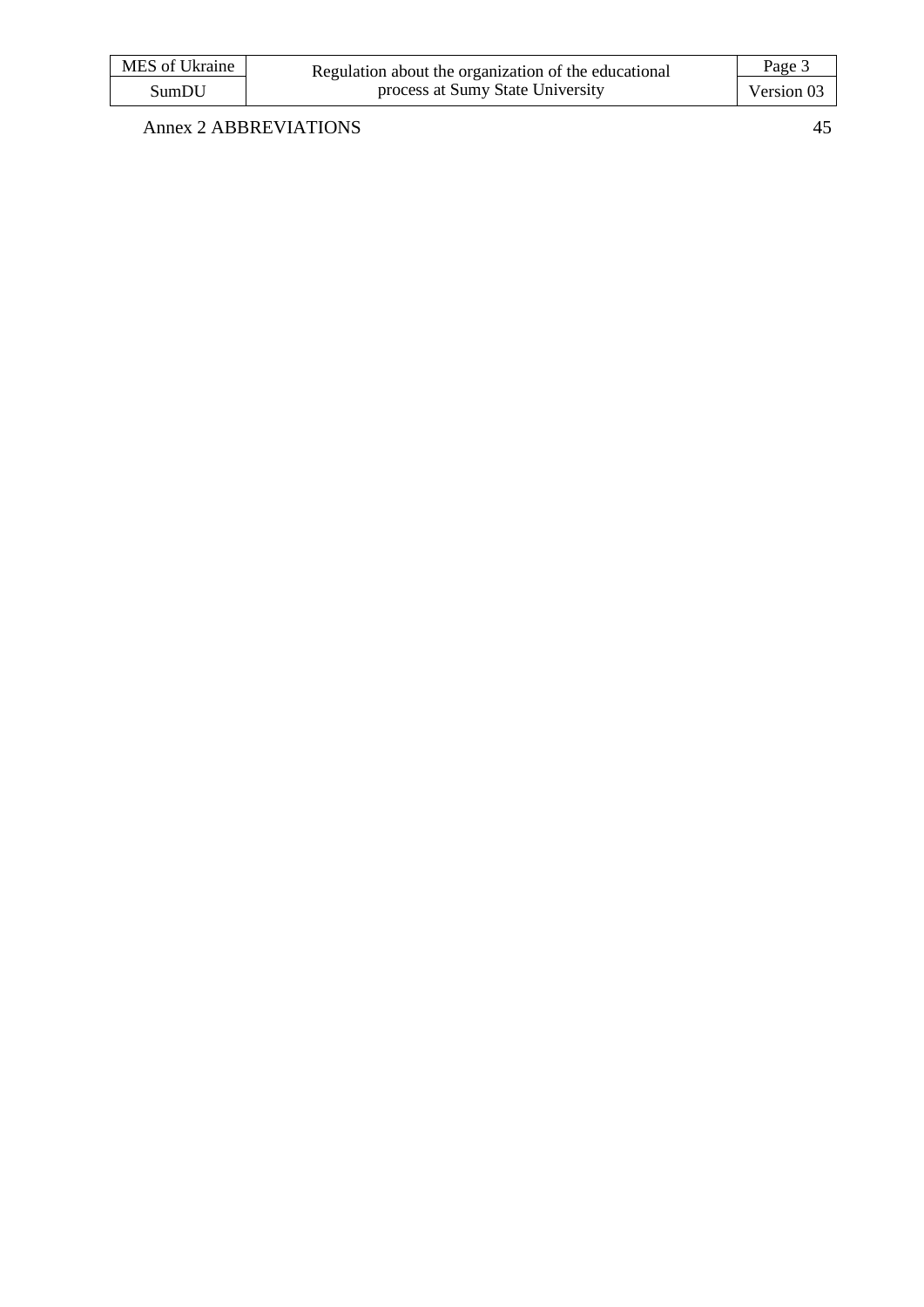| MES of Ukraine | Regulation about the organization of the educational | Page 3     |
|----------------|------------------------------------------------------|------------|
| SumDU          | process at Sumy State University                     | Version 03 |

# **1 GENERAL PROVISIONS**

- 1.1 "Regulation about the organization of the educational process in Sumy State University" (hereinafter - the Regulation) defines the system of organizational and managerial and methodological measures implemented by Sumy State University (hereinafter - SumDU, university) in order to ensure quality higher education and meet other educational needs of higher education applicants and other persons.
- 1.2 The Regulation takes into account the Standards and Recommendations for Quality Assurance in the European Higher Education Area, is the basic normative document that governs the activities of structural units of the university (institutes (including extracurricular), faculties, departments, centers and other educational units in which educational services) that provide higher education, their leaders and other officials in the organization of the educational process. Certain issues of the organization of the educational process are regulated, clarified, detailed by other provisions of the university, which together with this Regulation constitute the regulatory framework for the organization of the educational process at SumDU.
- 1.3 Terms in this Regulation are used in the meanings defined by the Laws of Ukraine "On Education", "On Higher Education" and given in the glossary (Annex 1 to the Regulation). Annex 2 lists the abbreviations used in the Regulation.
- 1.4 The Regulation is valid in the part that does not contradict the current legislation, national and intra-university regulatory framework for quality management of the university is part of the latter and is placed in the relevant electronic Register<sup>1</sup>.

# **2 CONTENT AND COMPONENTS OF EDUCATIONAL PROCESS**

- 2.1 Purpose and principles of organization of the educational process.
- 2.1.1 The purpose of the educational process is to create a unique educational environment based on mutual respect and partnership between applicants, researchers and other stakeholders, focused on meeting the needs of development, self-development and self-realization of applicants, promoting their future careers and competitiveness in labor market for high-tech and innovative development of the country, which are capable of conscious social choice and promotion of sustainable development of society.
- 2.1.2 The educational process at the university is based on the principles defined by the Laws of Ukraine "On Education", "On Higher Education", the basic document of the University "Strategic Development Plan of Sumy State University for 2020-2026"<sup>2</sup> and aims to implement the paradigm of student-centered learning.
- 2.2 Language policy
- 2.2.1 The language of instruction at the university is the state language.
- 2.2.2 In order to create conditions for the internationalization of educational activities, the university may decide to teach one, several or all disciplines, perform individual tasks and conduct control measures of the educational program in one of the languages of the European Union provided that all applicants, who studying the relevant disciplines,

<sup>1</sup> Register, https://normative.sumdu.edu.ua/

<sup>&</sup>lt;sup>2</sup> Strategic Plan of Sumy State University for 2020-2026. Register[: https://normative.sumdu.edu.ua/](http://www.sumdu.edu.ua/ukr/general/normative-base.html)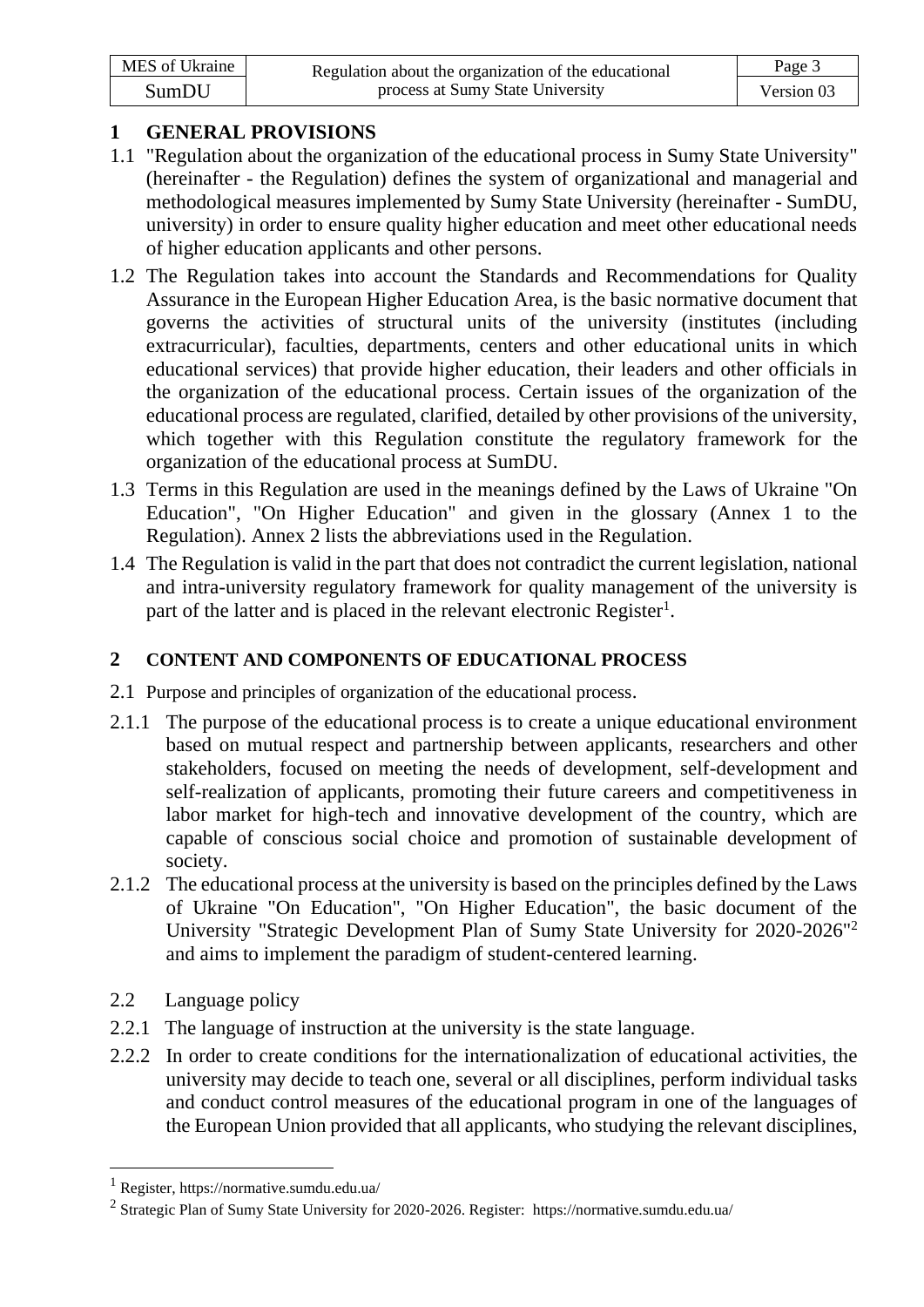| MES of Ukraine | Regulation about the organization of the educational | Page 4     |
|----------------|------------------------------------------------------|------------|
| SumDU          | process at Sumy State University                     | Version 03 |

own it. If there is a written request from one or more students, the university provides translation into the state language.

- 2.2.3 The concept of teaching foreign languages at the university is focused on the requirements of the "Common European Framework of Reference for Languages: learning, teaching, assessment<sup>13</sup> and is regulated by the target comprehensive program of the University "Language Policy and its implementation, including by increasing foreign language proficiency by students and staff, - one of the factors of the university's success in the international scientific and educational space"<sup>4</sup> and other documents placed in the Register.
- 2.2.4 The University forms separate groups or individual programs for higher education students who wish to study subjects in a foreign language. At the same time, for foreign citizens and stateless persons, the university provides the study of the state language as a separate discipline. Certain features of the organization of training of applicants who wish to study disciplines in a foreign language are regulated by the Regulation on the organization of teaching disciplines and the organization of defense of qualification works in English<sup>5</sup>, which is placed in the Register.
- 2.3 Models of organization of educational process.
- 2.3.1 The educational process at the university can be implemented according to traditional, distance, mixed, hybrid models.
- 2.3.2 The traditional model of organization of the educational process involves conducting classes of teachers with students in direct contact directly in the classroom.
- 2.3.3 Distance model provides an individualized process of educational activities of higher education, which occurs mainly through the indirect interaction of distant participants of the educational process in a specialized environment XX.
- 2.3.4 Implementation of the model of blended learning<sup>6,7</sup>, provides for the use of online technologies in the virtual learning environment of the university in conducting contact classes of teachers with applicants or during the independent work of the applicant<sup>8</sup>, as well as on the basis of educational platforms Google Classroom, Moodle, Microsoft Teams and others, in particular:
	- technologies for the use of mobile devices during training directly in the classroom, virtual laboratory work and other augmented and virtual reality technologies, relevant test technologies, etc;

<sup>3</sup> Common European Framework of Reference for Languages: Learning, Teaching, Assessment (2020). Counsil of Europe. https://rm.coe.int/common-european-framework-of-reference-for-languages-learning-teaching/16809ea0d4

<sup>&</sup>lt;sup>4</sup> Language policy and its implementation, including through increasing the level of foreign language proficiency of students and staff - one of the factors of success of the university in the international scientific and educational space. Register: https://normative.sumdu.edu.ua/

 $<sup>5</sup>$  Provision on the organization of teaching disciplines and the organization of defense of qualifying works in English.</sup> Register: https://normative.sumdu.edu.ua/

<sup>&</sup>lt;sup>6</sup> About the mixed form of the organization of training on educational programs. Order from Sumy State University. Register: <https://normative.sumdu.edu.ua/>

<sup>7</sup> About blended learning in separate disciplines. Order from Sumy State University. Register: <https://normative.sumdu.edu.ua/>

<sup>&</sup>lt;sup>8</sup> The concept of building a single educational environment for e-learning at Sumy State University. Register: <https://normative.sumdu.edu.ua/>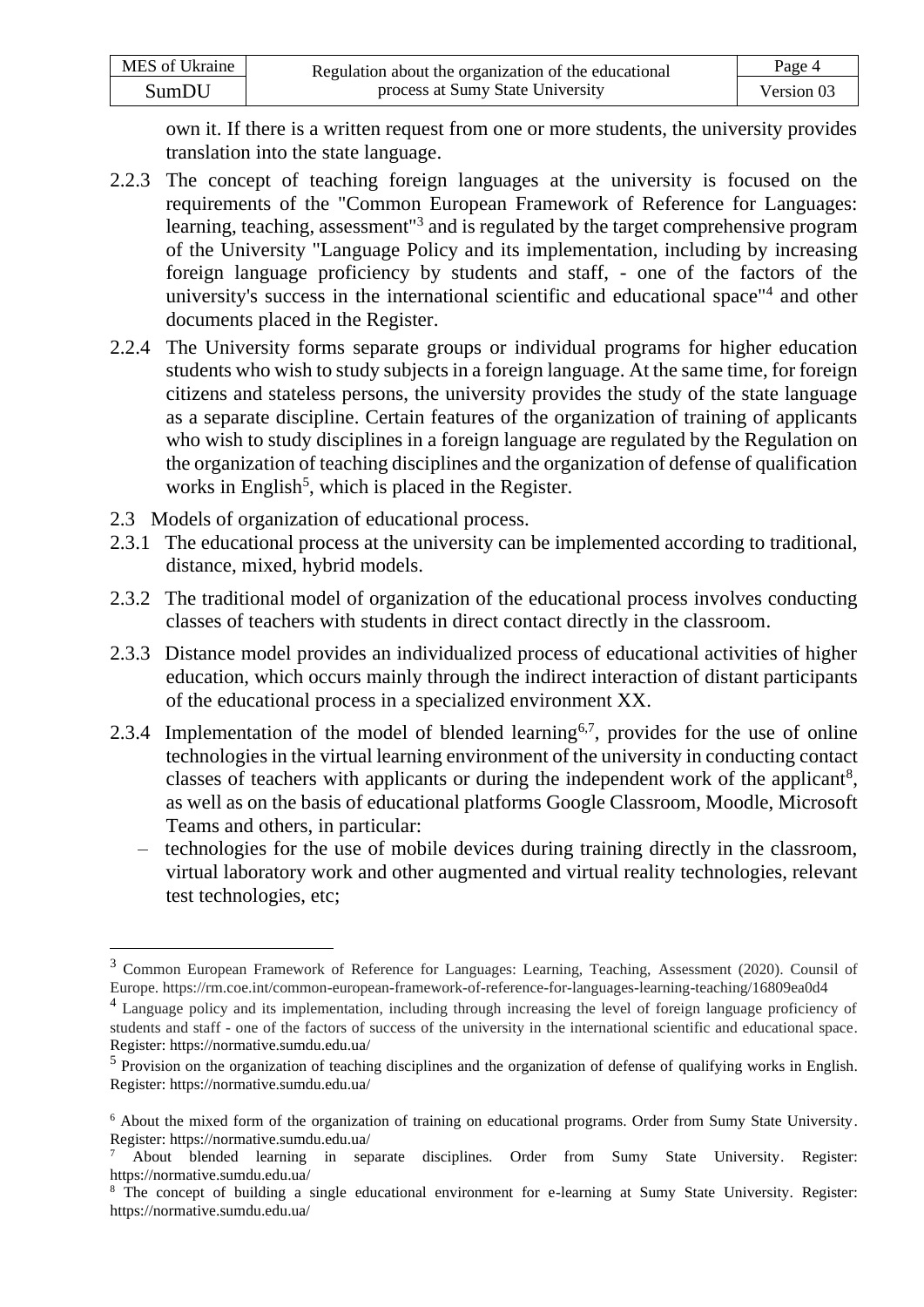- distance courses of the university on the educational components of the curriculum that meet the requirements for teaching materials of the distance form of education<sup>9</sup>;
- of separate components, courses of other HEI (including remote) which are implemented under the programs of academic mobility and virtual academic exchanges according to requirements of Regulation on academic mobility of applicants of higher education $10$ :
- individual components (disciplines, course projects (works)) of educational programs that can be credited as learning outcomes in non-formal education activities (mass online courses, trainings, seminars, workshops, etc.), in particular on the basis of participation in international, national student competitions, olympiads, conferences.
- 2.3.5 The hybrid model of the organization of educational process is used, as a rule, in the conditions of quarantine restrictions and provides alternation of traditional training and carrying out of employment in the mode of video conferences, with use of online platforms.
- 2.4 The content of education
- 2.4.1 The content of education at the university is determined by standards of higher education specialties, educational (educational-professional, educational-scientific or educational-creative) training programs, work programs of disciplines and programs of practices, provisions of public administration of education and the university and is implemented during conducting classes and other types of educational, scientific and extracurricular activities and is covered in textbooks, manuals, teaching materials, teaching aids, etc.
- 2.4.2 The content of education includes:
	- a compulsory part, which may not exceed 75 percent of the volume (in ECTS credits) of the educational program and includes disciplines, qualifications, practices and other types of workload of the applicant, aimed at achieving learning outcomes defined by the relevant standard of higher education and educational (educational-professional, educational-scientific or educationalcreative) program;
	- ‒ a selective part, which should be at least 25 percent of the volume (in ECTS credits) of the educational program and provides a free choice of educational components of higher education in full-time, mixed or distance formats, taking into account their individual needs, aimed at forming and developing both general and and professional competencies. Some elements can be: minor; major; disciplines of catalogs of elective disciplines of cycles of general and professional training.
- 2.5 Educational programs
- 2.5.1 Training of specialists at the university is carried out in accordance with the list of specialties defined by the national regulatory framework, in accordance with licenses

<sup>&</sup>lt;sup>9</sup> The concept of building a single educational environment for e-learning at Sumy State University. Register: <https://normative.sumdu.edu.ua/>

<sup>&</sup>lt;sup>10</sup> The concept of building a single educational environment for e-learning at Sumy State University. Register: <https://normative.sumdu.edu.ua/>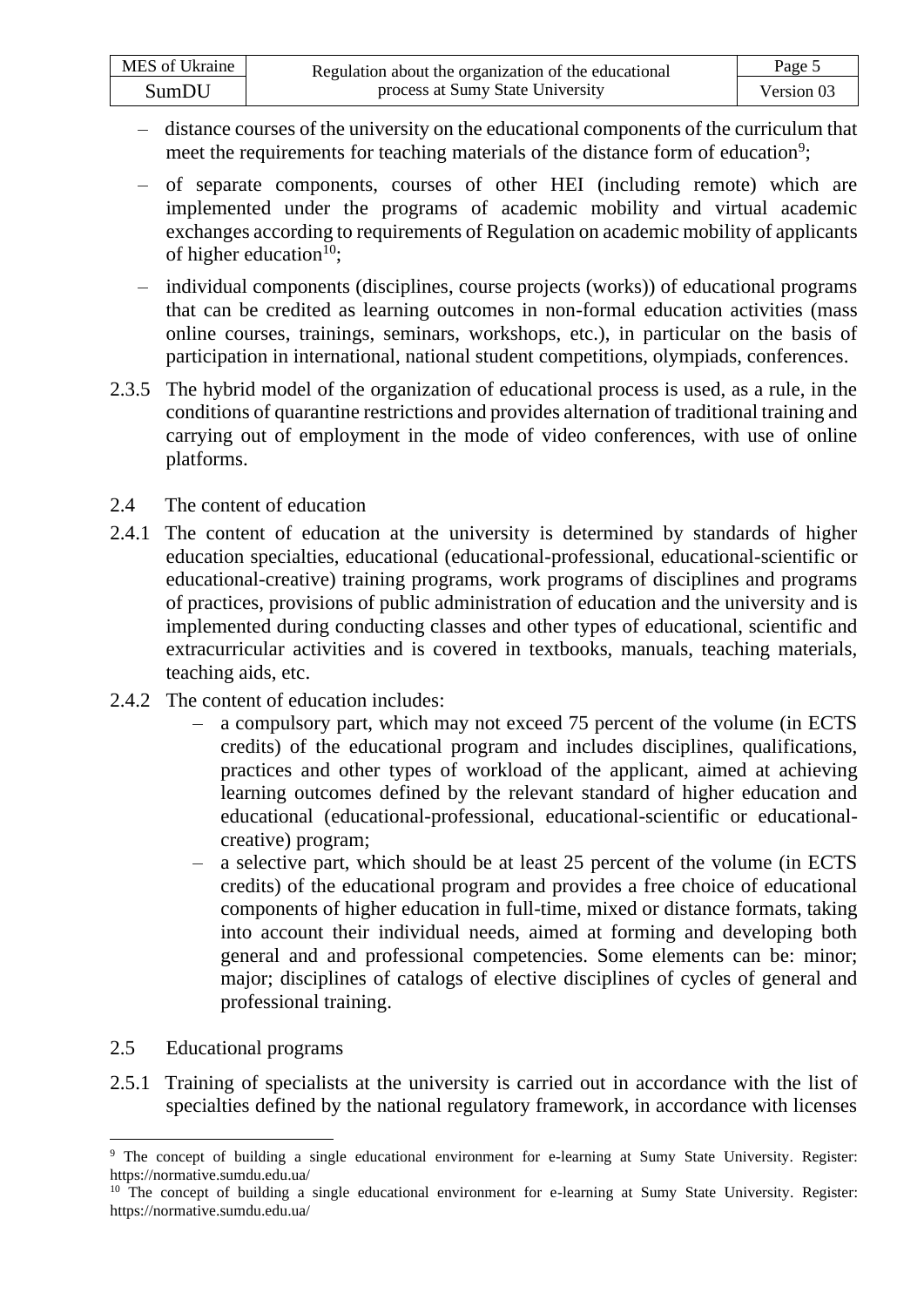| MES of Ukraine | Regulation about the organization of the educational | Page 6     |
|----------------|------------------------------------------------------|------------|
| SumDU          | process at Sumy State University                     | Version 03 |

issued by the MES of Ukraine, at certain levels of higher education (primary (short cycle), first (bachelor), second (master), third (educational-scientific / educationalcreative), and for educational programs that provide for the assignment of professional qualifications in professions for which additional regulation has been introduced at a certain level of higher education.

- 2.5.2 Acquisition of higher education at each level of higher education presupposes successful completion by a person of the relevant educational programm (EP), which is the basis for awarding the appropriate degree.
- 2.5.3 Educational-professional program (EPP) is a system of educational components of the specialty (specialization) at the first (bachelor's) or second (master's) level of higher education.
- 2.5.3.1 The amount of EPP for bachelors is 240 ECTS credits. The amount of EPP for a bachelor's degree on the basis of a junior bachelor's degree or on the basis of a professional bachelor's degree in specialties is determined by the academic council of the university, taking into account the requirements and restrictions set by the relevant standard of higher education.
- 2.5.3.2 The amount of EPP of master's training, in addition to those specified in paragraph 2.5.4, is 90-120 ECTS credits.
- 2.5.4 The scope of the EP of Master of Science in "Health Care", if the master's degree is obtained on the basis of complete general secondary education, is 300-360 ECTS credits. The scope of EP for obtaining a master's degree in "Health" on the basis of a bachelor's degree or on the basis of professional higher education is determined by the Academic Council of the University, taking into account the requirements and restrictions set by the relevant standard of higher education.
- 2.5.5 Educational and scientific program (ESP) a system of educational components of the specialty (specialization) at the second (master's) or third (educational-scientific) levels of higher education.
- 2.5.5.1The amount of ESP master's training is 120 ECTS credits. The master's ESP must include a research (scientific) component of at least 30 %.
- 2.5.5.2ESP of training of doctors of philosophy contains scientific (research) and educational components. The scope of the educational component of the ESP training of doctors of philosophy is determined by the standards of higher education, prior to their approval is unified and is 60 ECTS credits
- 2.5.6 EPs may correspond to one subject area or be interdisciplinary, provide the possibility of dual education, be implemented in one department of the university or be interinstitute / inter-faculty, be implemented in parallel in two or more departments of the university or be networked (implemented in full or in part with other organizations including foreign).
- 2.5.7 In SumDU, the implementation of EP can be carried out using blended learning technologies or exclusively in the form of e-learning and using distance learning technologies.
- 2.5.8 Resource support for the implementation of EP includes staffing, training, information and logistics.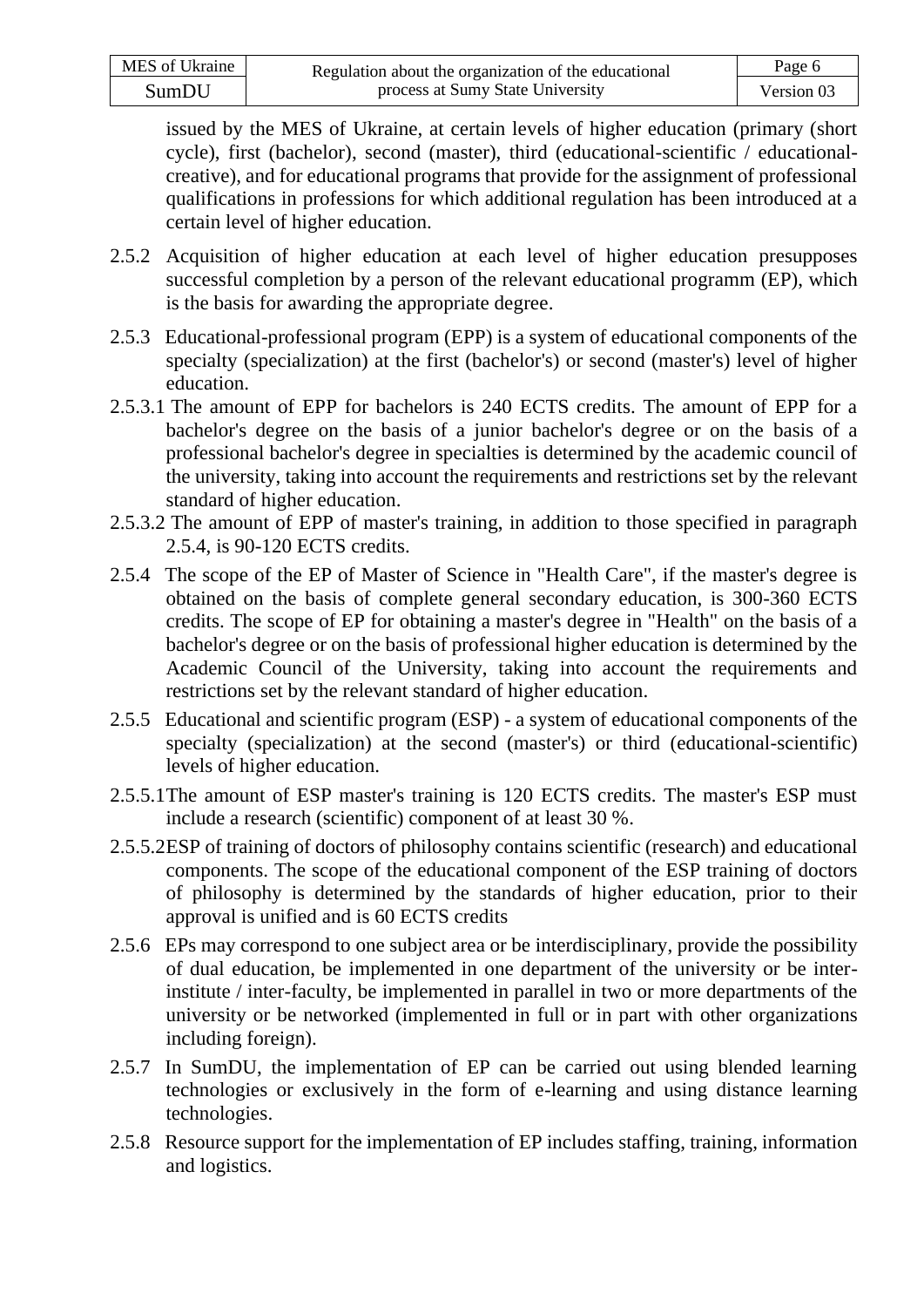| MES of Ukraine | Regulation about the organization of the educational | Page.      |
|----------------|------------------------------------------------------|------------|
| SumDU          | process at Sumy State University                     | Version 03 |

2.5.8.1 Staffing of the EP includes: a working project group of the EP, headed by the headguarantor of the EP (usually the head of the graduating department, or his deputy), research and teaching staff who are involved in the implementation of the EP and have the appropriate academic and / or professional qualifications, which ensures the achievement of the defined goal of the EP and program learning outcomes.

The process of formation and functions of the working project group, including the functions of the head-guarantor of the EP are defined in the Regulation on working project and support groups at Sumy State University.<sup>11</sup>

Professional practitioners, representatives of scientific institutions, experts with relevant experience in the relevant field, representatives of employers may also be involved in the implementation of the EP.

2.5.8.2 Educational and methodological support of EP includes:

- the standard of higher education of the specialty, on the basis of which the EP was developed;
- - justification of the need to open an EP;
- - description of the OP and its profile;
- - curriculum of the EP;
- - working programs of disciplines which contain syllabuses;
- - educational and methodical complexes of disciplines;
- - internship programs;
- - requirements and recommendations for certification (qualification exam, qualification work (project)), for the organization and results of project and research activities of higher education;
- documentation that records data on procedures and processes of the internal quality assurance system.
- 2.5.8.3Information support for the implementation of the EP is the formation of an open barrier-free space for information support of learning, teaching and research by participants in the educational process. Information support for the implementation of EP is provided by promoting quality information resources and innovative services, providing access to open and prepaid databases, electronic resources of its own generation, Web-content to support participants in the educational process in disciplines, areas of research. Information support of interaction between the participants of the educational process is carried out through the system "Electronic personal cabinet" (http://cabinet.sumdu.edu.ua) as a single window of access to information services that create conditions for communication of SPW with study groups and individual applicants; allow higher education students to choose subjects of free choice and form an individual trajectory, receive information on learning outcomes and individual curriculum, etc. Information support of the organization of the educational process is carried out using its own automated control system ACS "University".
- 2.5.8.4 Logistics includes the provision of classrooms, laboratories, computer equipment, licensed application packages, equipment, including multimedia and equipment, and

<sup>11</sup> Regulations on working project groups and support groups at Sumy State University. Register: https://normative.sumdu.edu.ua/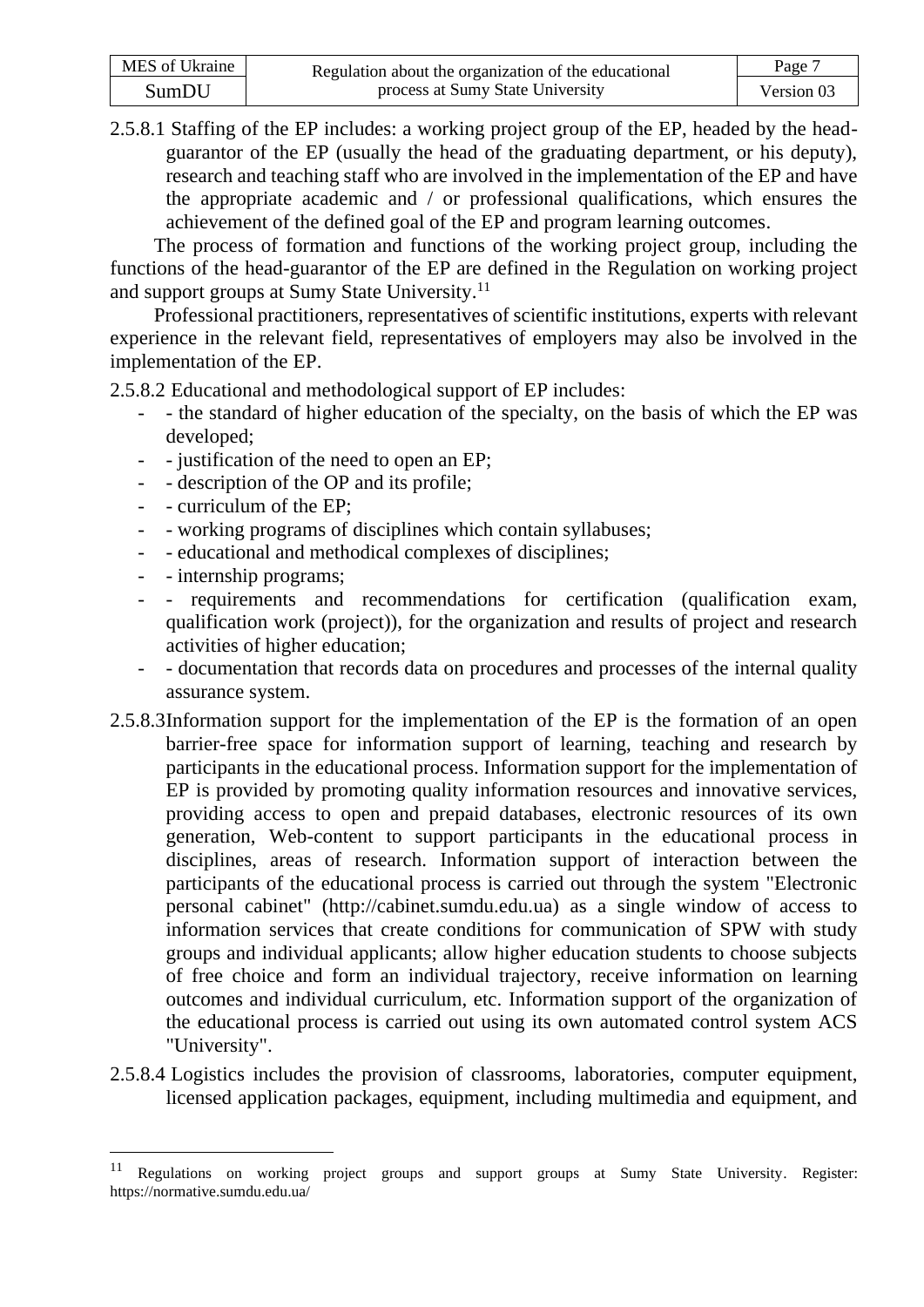| MES of Ukraine | Regulation about the organization of the educational | Page 8     |
|----------------|------------------------------------------------------|------------|
| SumDU          | process at Sumy State University                     | Version 03 |

other infrastructural objects of SumDU, which are used in educational and extracurricular activities

- 2.5.9 All EP have a single procedure for development, approval, opening, publication, implementation, monitoring, continuous review and closure, defined by the " Regulation on educational programs of higher education of Sumy State University", which is placed in the Register of regulations <sup>12</sup>.
- 2.5.10 EPs are developed by relevant working project groups based on higher education standards, and in their absence on the basis of temporary standards of higher education of SumDU, in relevant specialties with the formulation of program competencies and expected program learning outcomes, taking into account the needs of all participants and external stakeholders , trends in the specialty, labor market, industry and regional context and experience of similar domestic and foreign EP.
- 2.5.11 The design of the EP should meet the requirements of the legislative and regulatory framework, in particular, prepare in accordance with the requirements of the Methodological Instruction "General requirements for the structure, content and design of educational programs", which is placed in the Register of regulatory framework<sup>13</sup>.
- 2.5.12 The profile of the EP and the list of its educational components are published on the SumDU website in the Catalog of educational programs<sup>14</sup> with access to all stakeholders - entrants and their parents, graduates, academia, graduates, employers and independent institutions for evaluation and quality assurance education.
- 2.5.13 Higher education quality assurance policy<sup>15</sup> system <sup>16</sup> form the normative basis for the procedures of the internal quality assurance system of higher education of EP.
- 2.5.14 Working project groups monitor, periodically review and modernize the EP in order to confirm their relevance taking into account global trends in the relevant field of knowledge and demand in the labor market, increase the efficiency of the educational process and meet the needs of higher education and other stakeholders through the internal system of monitoring and external evaluation.
- 2.5.15 External evaluation of the EP of university is carried out by the National Agency for Higher Education Quality Assurance, domestic and international independent institutions for evaluation and higher education quality assurance.
- 2.6 Curricula
- 2.6.1 Curricula for the year of admission are concluded for the full cycle of training by working project groups of EP under the control of the head of the graduating department. Coordination of working project groups and general control over the implementation of curriculum requirements is carried out by the head of the specialty

<sup>&</sup>lt;sup>12</sup> Provision on educational programs of higher education of Sumy State University. Register: https://normative.sumdu.edu.ua/

 $<sup>13</sup>$  Methodical instruction "General requirements to the structure, content and design of educational programs". Register:</sup> <https://normative.sumdu.edu.ua/>

<sup>14</sup> Catalog of educational programs. [https://op.sumdu.edu.ua/.](https://op.sumdu.edu.ua/)

<sup>&</sup>lt;sup>15</sup> Policy to ensure the quality of educational activities and the quality of higher education at Sumy State University. Register: https://normative.sumdu.edu.ua/

<sup>&</sup>lt;sup>16</sup> The system of ensuring the quality of educational activities and the quality of higher education of SSU. Register: https://normative.sumdu.edu.ua/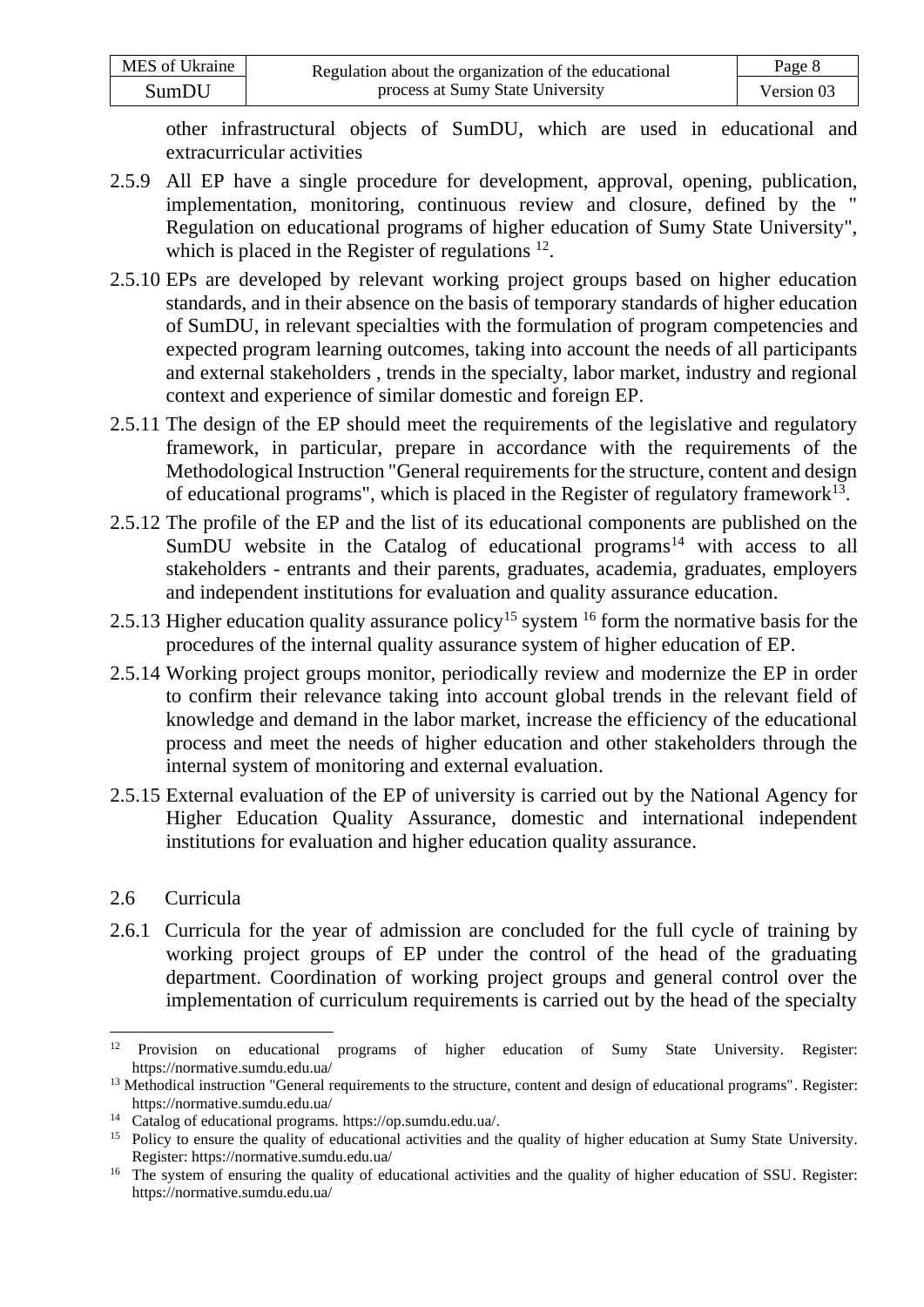| MES of Ukraine | Regulation about the organization of the educational | Page 9     |
|----------------|------------------------------------------------------|------------|
| SumDU          | process at Sumy State University                     | Version 03 |

support group and the deputy dean of the faculty / director of the institute, the center, which provides educational services for training higher education (hereinafter - the center).

- 2.6.2 Curricula are developed separately for each level of higher education and for each form of education (including training with reduced or extended, compared to the normative, period of study) on the basis of the relevant educational program and schedule of the educational process.
- 2.6.3 Curricula should take into account the requirement for selectivity of disciplines, include only compulsory disciplines and provide for the availability of credits for elective disciplines of general and professional training cycles.
- 2.6.4 The curriculum is part of the documentation of the EP, which is stored in paper and electronic forms at the graduating department, and at the request of the director of the institute / dean of the faculty is approved by the Academic Council of the University together with the relevant educational program.
- 2.6.5 Curricula for different forms of education should be identical in terms of structural and logical scheme of training, list of disciplines, workload, control measures and individual tasks, taking into account the specifics of the form of education in terms of classroom activities and individual tasks (coursework, research projects (works), tests, mandatory homework, etc.).
- 2.6.6 Revision of curricula and their updating (if necessary) is carried out annually based on the results of revision and modernization of EP. In the absence of the need to make changes to the EP and the current curriculum, its effect automatically extends to the next year of admission of the contingent of higher education.
- 2.6.7 In order to develop flexible interdisciplinary learning trajectories and promote the academic mobility of higher education students when planning the volume of individual educational components in ECTS credits in accordance with the recommendations of the European Credit Transfer and Accumulation System, a modular curriculum structure is used.
- 2.6.8 The modular structure of curricula stipulates that the educational component of the curriculum (educational program), which includes all types of educational work of the applicant for higher education, must be equal to or be a multiple of five ECTS credits.
- 2.6.9 The modular structure of curricula, taking into account the specifics of training higher education, is not used for educational (educational-professional or educationalscientific) training programs for masters of knowledge "Health Care" and ESP training of doctors of philosophy.
- 2.6.10 The study of each academic discipline ends with a test (differentiated test) or an exam within the time limits set by the schedule of the educational process. The number of exams per semester, as a rule, should not exceed three.
- 2.7 Individual educational trajectory and individual curriculum for applicant of the higher education
- 2.7.1 Individual educational trajectory can be implemented through an individual curriculum. The individual curriculum regulates the organization of training of a particular applicant for higher education and is mandatory for this applicant.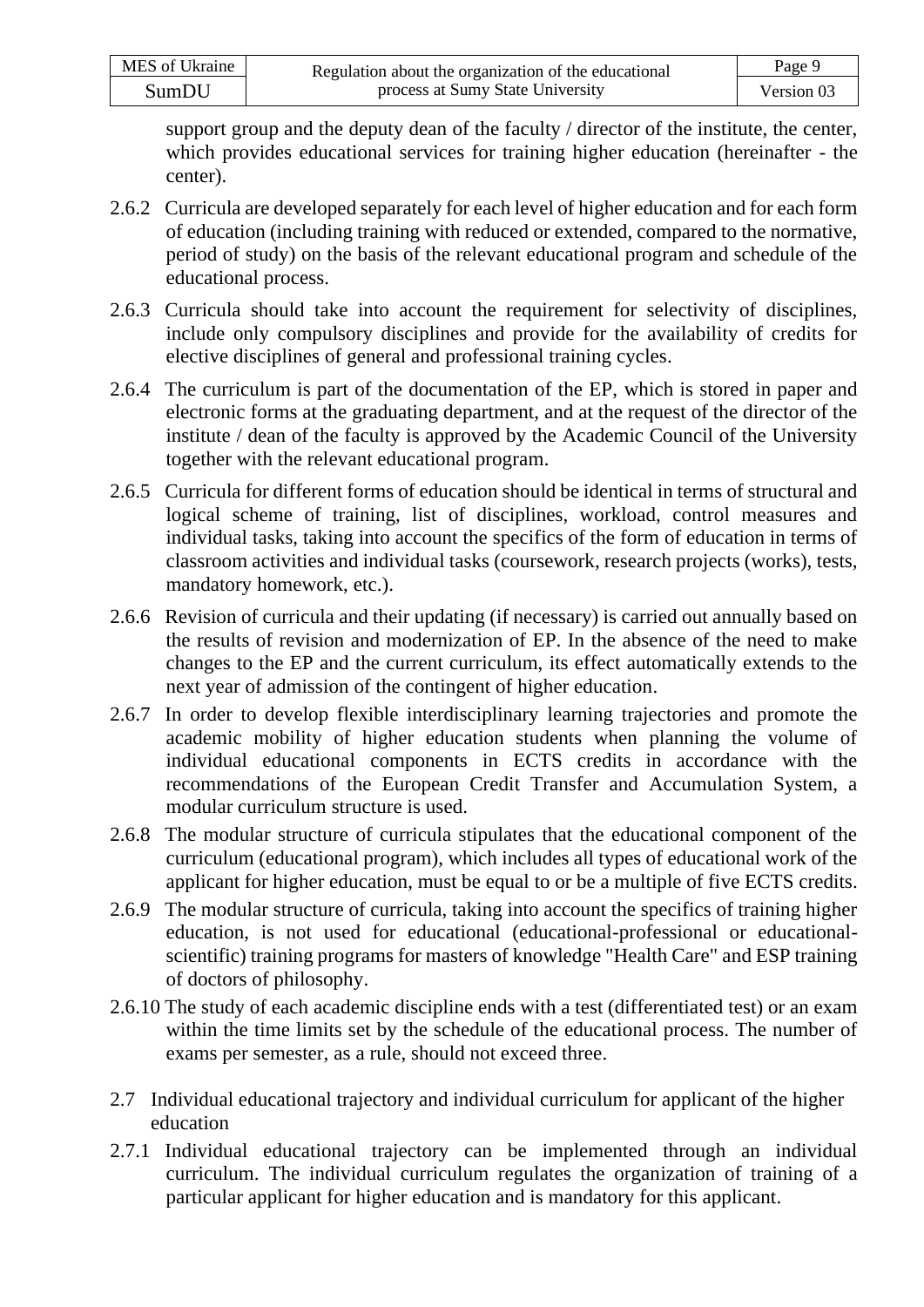| MES of Ukraine | Regulation about the organization of the educational | Page 10    |
|----------------|------------------------------------------------------|------------|
| SumDU          | process at Sumy State University                     | Version 03 |

- 2.7.2 An individual curriculum for each applicant for higher education is developed and approved for each academic year on the basis of the EP's curriculum of the applicant's higher education institution.
- 2.7.3 The individual curriculum is formed taking into account the requirements of the EP for the study of its mandatory components and the results of personal choice by the applicant of higher education disciplines in the amount not less than established by the Law of Ukraine "On Higher Education".
- 2.7.4 The definition of elective subjects of the individual curriculum should comply with the principles of alternativeness and academic responsibility (avoiding the imposition of certain elective subjects on higher education students in the interests of departments and individual teachers).
- 2.7.5 Applicants for higher education may also be given the opportunity to study according to an individual plan with an in-depth scientific component. Requirements for candidates, the transfer order and study conditions are determined by the " Regulation on individual training of students in the curriculum with in-depth scientific component" and other documents placed in the Register.
- 2.8 Educational and methodical complexes of disciplines. Work programs and syllabi of academic disciplines
- 2.8.1 The organization of the educational process, development and updating of the educational and methodical complex of the discipline, control over the quality of teaching academic disciplines is provided by the department to which it is assigned.
- 2.8.2 The choice of the department for fixing the discipline (educational component of the EP) is based on the coincidence (identity) of the name, the main content of the discipline with the name, direction of educational and scientific activities of the department, compliance of academic and / or professional qualifications of scientific and pedagogical workers (educational component) in accordance with the Licensing Conditions for educational activities.
- 2.8.3 Educational and methodical complex of discipline (EMCD) is a set of materials from a specific discipline, presented in paper and / or electronic forms, arranged in accordance with the principles of academic integrity, necessary for the formation of higher education students learning outcomes provided by the educational program and working program of the discipline.
- 2.8.4 The EMCD may include:
	- working program of the discipline;
	- textbooks, manuals, reference notes of lectures, guidelines for the study of the discipline;
	- methodical instructions for conducting practical, seminar and laboratory classes;
	- methodical instructions for the organization of independent work and performance of individual tasks;
	- domestic and foreign professional periodicals of relevant or related profile, in particular in electronic access;
	- control tasks and evaluation criteria (current, modular, semester);
	- tasks for individual work of the applicant of higher education (tests, term papers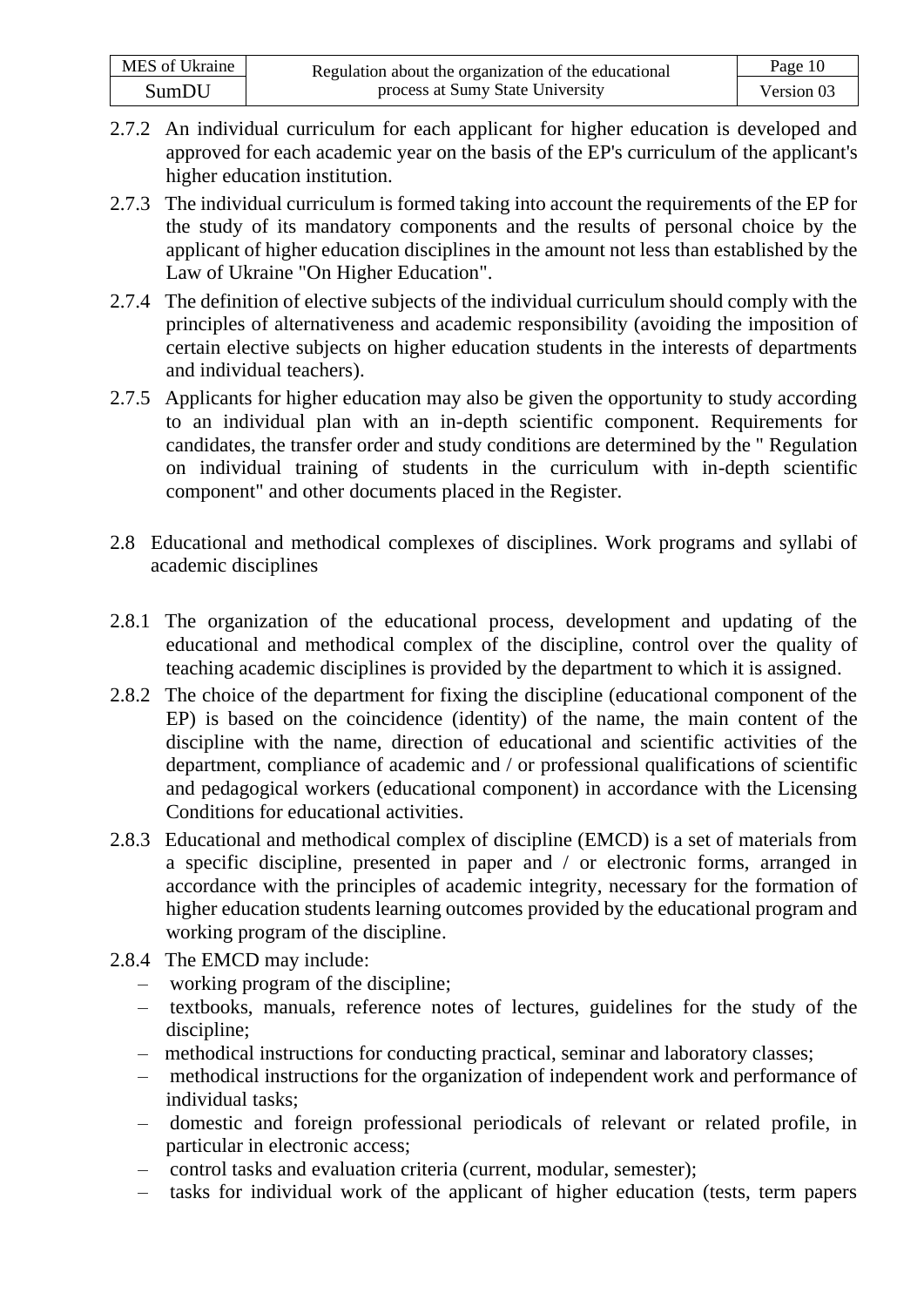(projects), etc.), tests of current control, qualification tasks;

- examination materials.
- 2.8.5 Decisions on the composition and requirements of the EMCD are made by the Council for Quality Assurance in Higher Education of the structural unit to which the EP is assigned, are notified to the SPW and are binding. In terms of content, EMCDs should be sufficient to meet the requirements of quality assurance in higher education.
- 2.8.6 Requirements to EMCD for distance learning are determined by the " Regulation on the development and certification of distance learning courses at SumDU"<sup>17</sup>, the order of the Rector "Requirements for teaching materials of distance learning and evaluation criteria"<sup>18</sup> and other documents posted in the Register.
- 2.8.7 Work program of the educational discipline (WP ED) the main document of the EMCD, which determines its scope, content, objectives, study program, planned learning outcomes, types of educational activities and training sessions, teaching and learning methods, assessment methods and criteria and resource software. WP ED is made in paper and electronic forms. A paper copy of the WP ED is stored at the department, which is assigned to teach the discipline.
- 2.8.8 The syllabus is a component of the WP ED, which aims to inform applicants for higher education and / or entrants, other stakeholders about the discipline. Syllabus is subject to publication on the university website in the section "Catalog of disciplines" and websites of departments.
- 2.8.9 WP ED is developed for each discipline that is part of the mandatory and elective parts of the curriculum before the beginning of the school year by the teacher (several teachers) of the department, which is entrusted with the teaching of the discipline. The head of the department to which they are assigned is responsible for ensuring the academic disciplines of the WP ED.
- 2.8.10 As a rule, WP ED should be annually updated by the teacher (several teachers) of the department, which is entrusted with teaching the discipline, taking into account the results of monitoring and periodic review of educational programs and, in particular, received from students and other stakeholders wishes and comments.
- 2.8.11 If the discipline in terms of content, scope of teaching and learning outcomes received by the applicant is the same for different EPs or differs slightly in individual components, a single WP and syllabus can be developed indicating the relevant differences in their content.
- 2.8.12 The procedure for development, general requirements for the structure, content, design, as well as the procedure for approval and updating of the WP ED is regulated by the Methodological instruction "General requirements for the structure, content and design of the work program of the discipline", placed in the Register<sup>19</sup>.

<sup>&</sup>lt;sup>17</sup> Provision on the development and certification of distance learning courses at SSU. Register: <https://normative.sumdu.edu.ua/>

<sup>&</sup>lt;sup>18</sup> Requirements for teaching materials of distance learning and criteria for their evaluation. Register: <https://normative.sumdu.edu.ua/>

<sup>&</sup>lt;sup>19</sup> Methodical instruction "General requirements to the structure, content and design of the working program of the discipline". Register:<https://normative.sumdu.edu.ua/>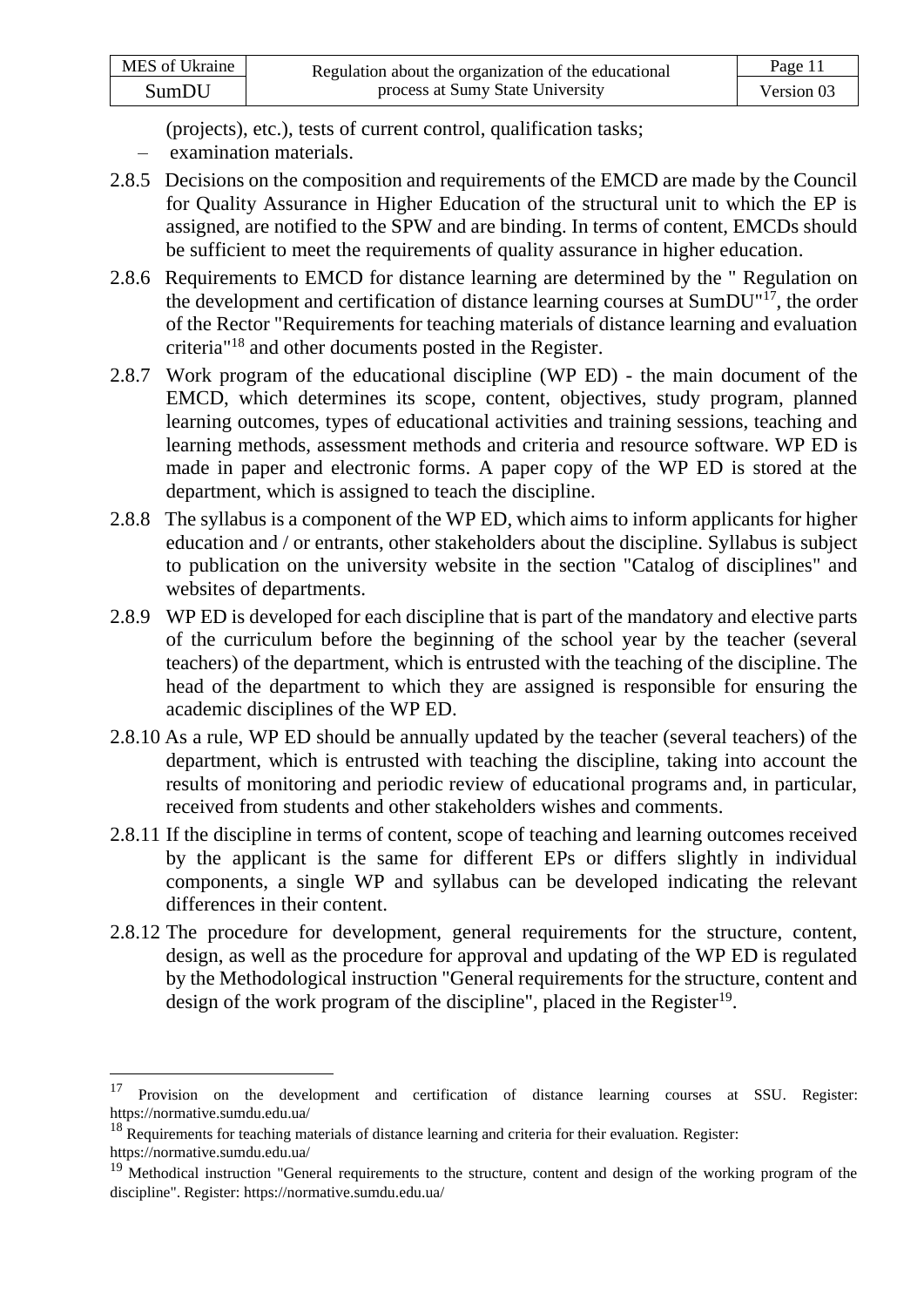| MES of Ukraine | Regulation about the organization of the educational | Page 12    |
|----------------|------------------------------------------------------|------------|
| <b>SumDU</b>   | process at Sumy State University                     | Version 03 |

- 2.8.13 WP ED for each discipline is one for all forms of education, indicating the workload of higher education students separately for each form.
- 2.8.14 For disciplines taught in Ukrainian, WP ED is prepared in Ukrainian, syllabus in Ukrainian and English. For disciplines taught in foreign languages, WP ED is performed in Ukrainian and the language of instruction, syllabus of the discipline - in Ukrainian, English and the language (s) of instruction.

### **3 FORMS OF EDUCATION**

3.1The main forms of higher education are:

- 3.1.1 institutional (full-time (day, evening), part-time, distance, network);
- 3.1.2 dual.
- 3.2 Full-time (day, evening) form of higher education is a way of organizing the education of higher education students, which involves training and practical training for at least 30 weeks during the school year.
- 3.3 The part-time form of obtaining higher education is a way of organizing the training of applicants for higher education by combining training sessions and control activities during short sessions and self-mastery of the educational program in between. The duration of the period between classes and control activities may not be less than one month.
- 3.4 Distance form of education is an individualized process of education, which occurs mainly through the indirect interaction of distant participants in the educational process in a specialized environment that operates on the basis of modern psychological, pedagogical and information and communication technologies.
- 3.5 Network form of higher education is a way of organizing the training of higher education students, through which the mastery of the educational program is with the participation of higher education institutions and other subjects of educational activities that interact with each other on a contractual basis.
- 3.6 The dual form of higher education is a method of full-time education that involves onthe-job training in enterprises, institutions and organizations to acquire certain qualifications ranging from 25 percent to 60 percent of the total educational program on a contractual basis. On-the-job training involves the performance of official duties in accordance with the employment contract.
- 3.7 Forms of education, as defined in paragraph 3.1.1 of this Regulation, may be combined by organizing the training of higher education students in different educational programs for full-time and part-time / distance forms (parallel education).
- 3.8 Principles of organization of the educational process carried out by combining forms of education are regulated by the rector's orders "On the organization of parallel learning by part-time (distance) form<sup>"20</sup>, "On the use of teaching materials of distance learning"<sup>21</sup> and other documents posted in the Register.

<sup>&</sup>lt;sup>20</sup> About the organization of parallel training by part-time (distance) form. Register[: https://normative.sumdu.edu.ua/](https://normative.sumdu.edu.ua/)

<sup>&</sup>lt;sup>21</sup> On the use of educational and methodical materials of distance learning. Register[: https://normative.sumdu.edu.ua/](https://normative.sumdu.edu.ua/)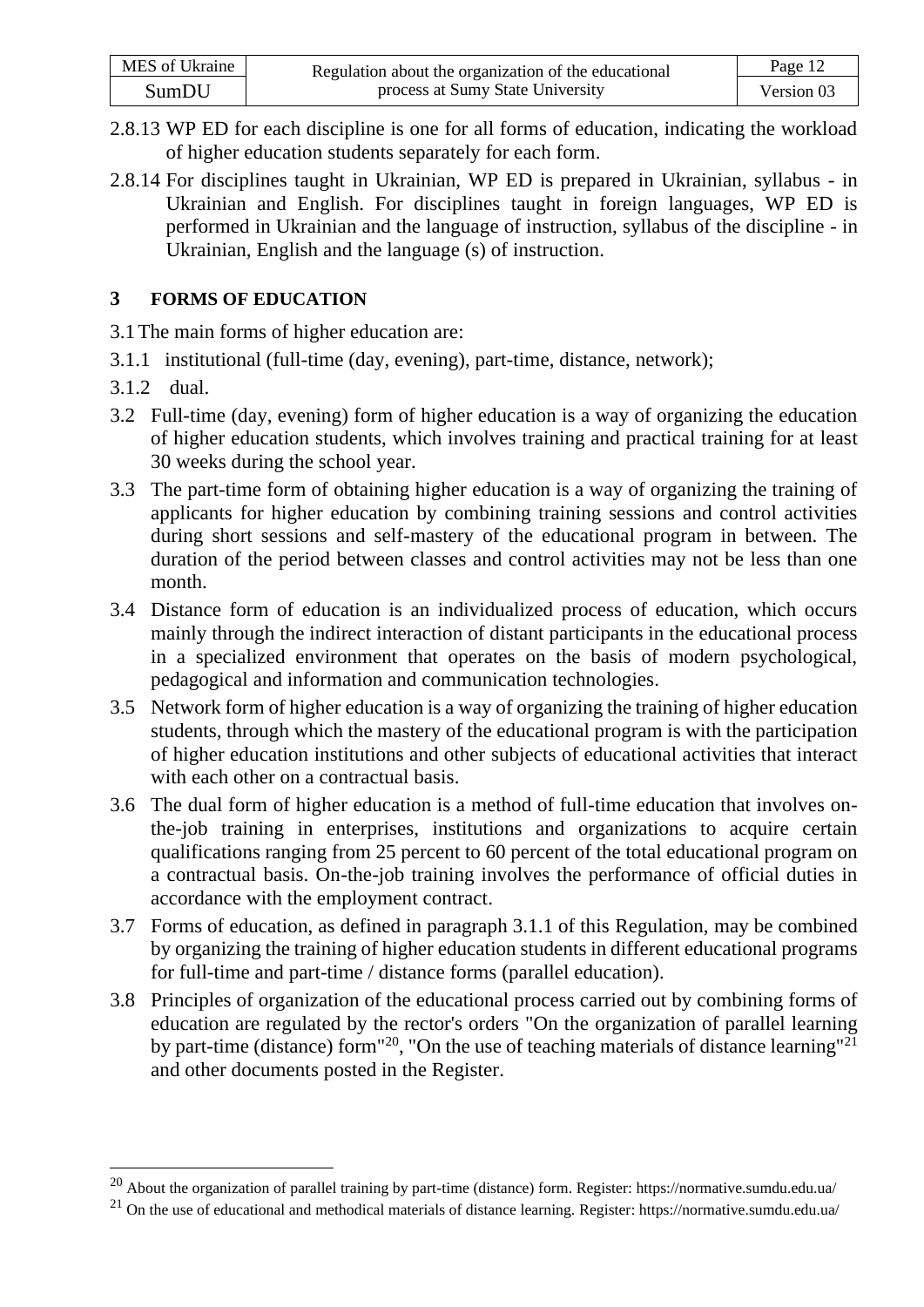| MES of Ukraine | Regulation about the organization of the educational | Page 13    |
|----------------|------------------------------------------------------|------------|
| SumDU          | process at Sumy State University                     | Version 03 |

3.9 Some features of the organization of distance learning applicants are regulated by the " Regulation on the organization of distance learning at Sumy State University", which is placed in the Register<sup>22</sup>.

# **4 VIRTUAL LEARNING ENVIRONMENT**

- 4.1 Virtual learning environment of SumDU (e-learning system) is a set of integrated online learning platforms and resources that provide a single identification of subjects, all forms of interaction with the preservation of results, process management at the level of SPW and the whole university, regular collection of actual parameters of all actions and processes.
- 4.2 The virtual learning environment includes online resources: MIX blended learning platform (https://mix.sumdu.edu.ua); Salamstein distance learning platform (http://dl.sumdu.edu.ua); platform of open online courses "Examenarium" (https://examenarium.sumdu.edu.ua); and open electronic resource of structured collections of educational and methodical materials OpenCourseWare of SumDU (https://ocw.sumdu.edu.ua).
- 4.3 Principles of creating an e-learning environment, registration of electronic educational publications, content and functioning of the electronic resource OCW of SumDU are determined by the decision of the Academic Council of the University, enshrined in the "Concept of building a single educational environment e-learning"<sup>23</sup>, Regulation on electronic educational publications of SumDU  $124$ , "Regulation on the open educational resource OpenCourseWare of SumDU"<sup>25</sup> and other documents placed in the Register of regulations.
- 4.4 The MIX platform is used as the main learning management system (LMS), access to which and identification of users of SumDU educational resources is carried out through an electronic personal account. The MIX platform provides:
	- creation of virtual classes of disciplines according to the educational instructions of the teacher;
	- automatic provision of access to students of relevant groups to virtual classes of disciplines;
	- control of applicants' access to tasks in the classroom;
	- automatic evaluation of the evaluation log;
	- automatic notification of actions in the classroom;
	- separate chat in the classroom;
	- video surveillance during testing and storage of videos;
	- automatic maintenance of the archive of applicants' works.
- 4.4.1 Creation and presentation by teachers of educational content on the MIX platform in the form of structured collections of educational objects (web pages with theoretical material, including audio-video content, tests, practical tasks, links to external resources, interactive practical tasks ( simulators and simulators), etc.) is provided by the designer of educational materials Lectur.ED (https://elearning.sumdu.edu.ua).

<sup>22</sup> Provision on the organization of distance learning at Sumy State University. Register[: https://normative.sumdu.edu.ua/](https://normative.sumdu.edu.ua/)

<sup>23</sup> The concept of building a single educational environment of e-learning. Register[: https://normative.sumdu.edu.ua/](https://normative.sumdu.edu.ua/)

<sup>24</sup> Provision on electronic educational and methodical publications of SSU. Register:<https://normative.sumdu.edu.ua/>

<sup>25</sup> Provision on the open educational resource OpenCourseWare of SSU. Register[: https://normative.sumdu.edu.ua/](https://normative.sumdu.edu.ua/)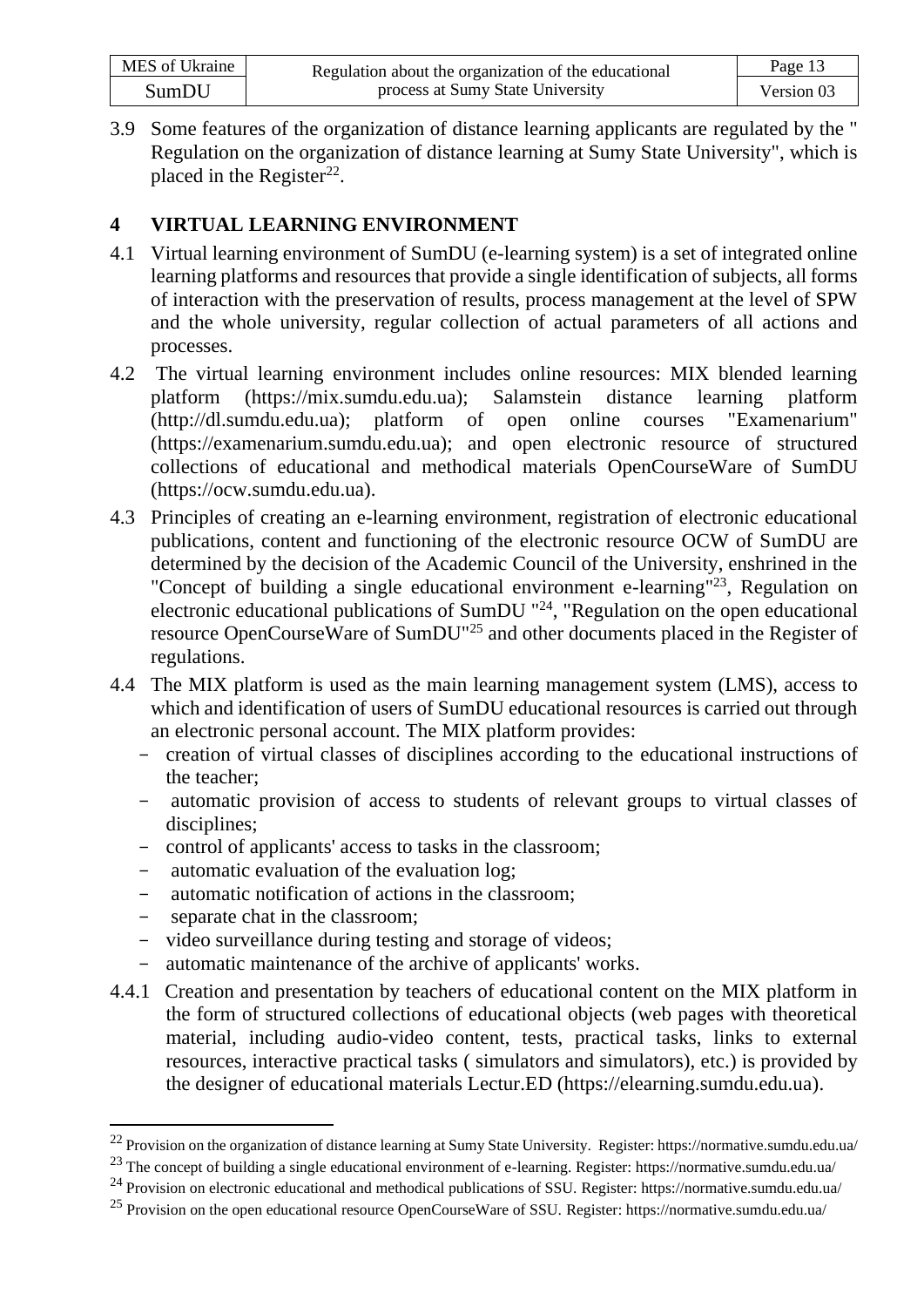| MES of Ukraine | Regulation about the organization of the educational | Page 14    |
|----------------|------------------------------------------------------|------------|
| SumDU          | process at Sumy State University                     | Version 03 |

4.5 Organizational-methodical and program support of the unified virtual educational environment of the university is provided by the organizational-methodical center of elearning of SumDU.

### **5 GENERAL PROCEDURE FOR ORGANIZATION OF THE EDUCATIONAL PROCESS**

- 5.1 Accounting units of educational work of the applicant of higher education
- 5.1.1 The educational work of the applicant for higher education at the university is determined by the number of accounting units of time allocated for the implementation of the training program at a certain educational level. The units of study of the applicant for higher education are the ECTS credit, academic year, training course, semester, module-certification cycle (if need), academic week, academic hour.
- 5.1.2 The academic year consists of the time allotted for theoretical training, control activities (modular, if any, and semester), practices, qualification work, certification and weekends, holidays and vacations.

The academic year usually consists of two semesters and lasts 12 months (52 weeks), usually starting on September 1, unless otherwise established by the Ministry of Education and Science of Ukraine. The total duration of vacation during the school year, except for graduation, is at least 8 weeks. In certain cases, for educational programs with a dual form of education, the academic year may consist of three semesters (trimesters).

- 5.1.3 Training course a completed period of study of a higher education applicant during one academic year. The length of stay of a higher education applicant in the course includes the time of semesters. The amount of study load of a higher education applicant during the training course, as a rule, is 60 ECTS credits. In some motivated cases, in particular taking into account the peculiarities of the organization of the educational process in the conditions of quarantine restrictions, deviations within 10% of this norm are allowed. The beginning and end of higher education at a specific course are made out by the deans' offices of institutes / faculties, the centers by the corresponding (transfer) orders.
- 5.1.4 Academic semester an integral part of the study time of the higher education student, which contains the time allotted for theoretical training, control activities (modular, if any, and semester), practices, qualification work, certification.
- 5.1.5 The semester for full-time applicants (except for applicants for specialties in the field of knowledge "Health Care", applicants of the third (educational and scientific level)) is divided into 2 module-certification cycles. The duration of the module-attestation cycle is, as a rule, 8 weeks of theoretical training, the ninth week is attestation. In some cases, the schedule of the educational process may determine its other duration.
- 5.1.6 The constituent and semester sessions and the intersessional period are components of the academic semester (course) for applicants in absentia. Peculiarities of the structure of the semester (course) and the organization of the educational process by distance form are determined by the "Regulation on the organization of distance learning at Sumy State University"<sup>26</sup> and other documents placed in the Register.

<sup>&</sup>lt;sup>26</sup> Provision on the organization of distance learning at Sumy State University. Register: <https://normative.sumdu.edu.ua/>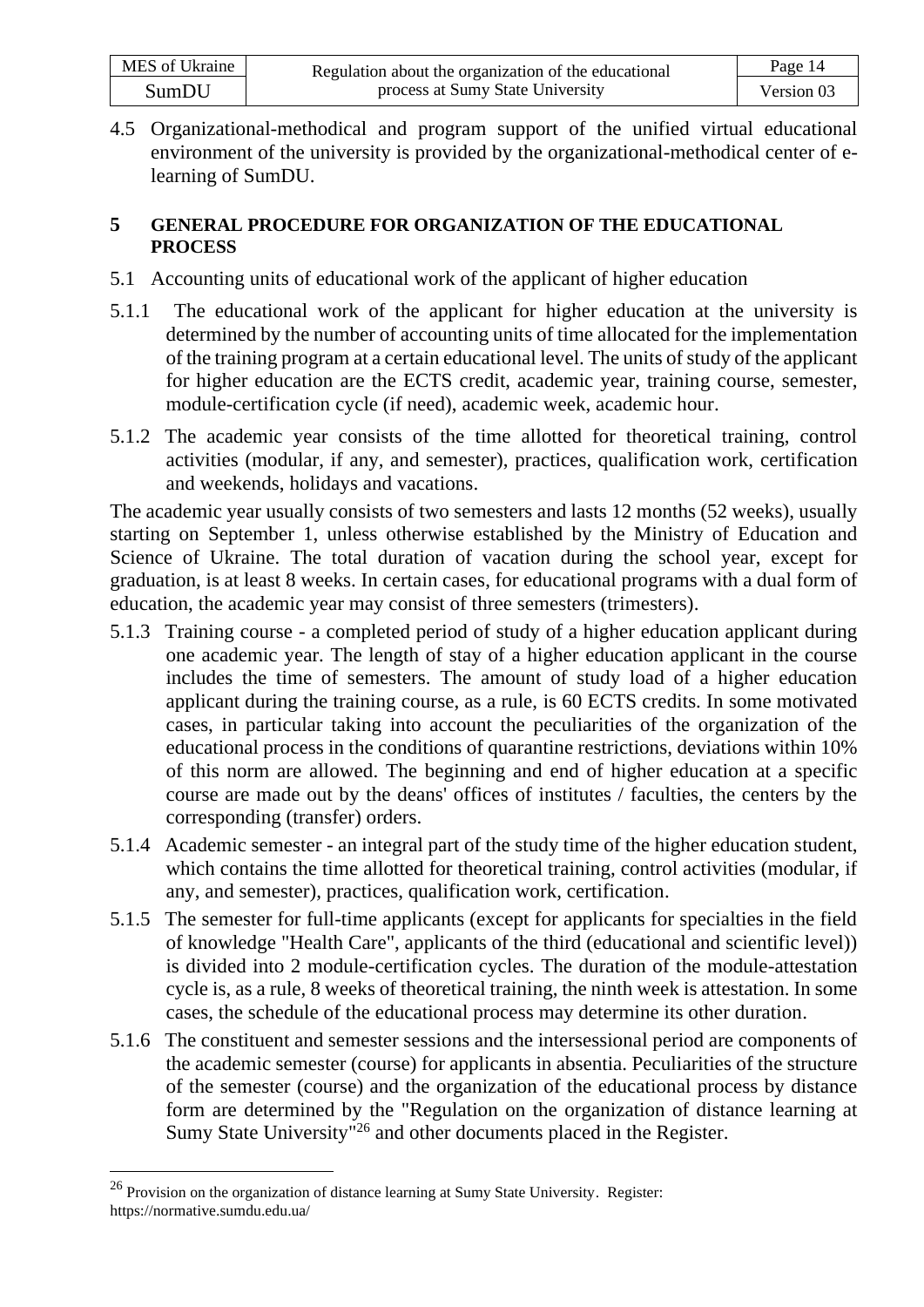| MES of Ukraine | Regulation about the organization of the educational | Page 15    |
|----------------|------------------------------------------------------|------------|
| SumDU          | process at Sumy State University                     | Version 03 |

- 5.1.7 The total duration of sessions for full-time (evening) and part-time higher education students is determined based on the amount of additional paid leave for those who successfully study full-time at the university, which is regulated by the national provisions<sup>27, 28</sup> and is:
	- 30 calendar days for the academic year in the first and second year for applicants for the degree of "bachelor";
	- 40 calendar days for the academic year in the third and subsequent courses for bachelors and in all training courses for masters.
- 5.1.8 Study week an integral part of the study time with the amount of study load of the full-time higher education student during the week, which is usually 1.5 ECTS credits (45 academic hours).
- 5.1.9 Academic hour the minimum unit of accounting time. The duration of an academic hour at a university is usually 45 minutes. Two academic hours form a pair of academic hours. The duration of the "pair" without a break between academic hours at the university is 80 minutes.
- 5.1.10 Calendar planning of the academic year is carried out using the annual schedule of the educational process. The specified schedule is made by educational department of university for academic year taking into account transfers of working and days off and is confirmed by the vice-rector under subordination.
- 5.1.11 Regulation of the organization of the educational process at the third (educational and scientific) level of higher education is regulated by the "Regulation on the organization of the educational process of higher education doctoral students at Sumy State University", which is placed in the Register.
- 5.2 The study load of the applicant for higher education
- 5.2.1 Typical workload of higher education students during the school week consists of classroom (lectures, laboratory, practical classes) and independent work.
- 5.2.2 For applicants for higher education by part-time, distance and evening forms may be set other standards of weekly time budget and standard workload than those provided in paragraph 5.2.6 of this Regulation for full-time, as theoretical training in this category is accompanied by the formation of general and professional competencies during working time.
- 5.2.3 The scope of independent work includes the time required by the applicant for higher education for: working out the material of classroom classes, consolidation and deepening of knowledge, skills and abilities; performance of individual tasks in academic disciplines (course work (project), calculation and graphic works, abstracts, etc.), qualification works (projects); preparation for classes and control measures. The scope of independent work also includes individual classes and consultations of teachers.
- 5.2.4 Standards for the maximum weekly classroom workload for applicants of full-time higher education curricula are:

<sup>27</sup>) Law of Ukraine "On Holidays".

<sup>28</sup>) Resolution of the Cabinet of Ministers of Ukraine № 634 from 28.06.97 "On approval of the procedure, duration and conditions of granting annual leave to employees studying in higher educational institutions in the evening and distance learning, where the educational process has features".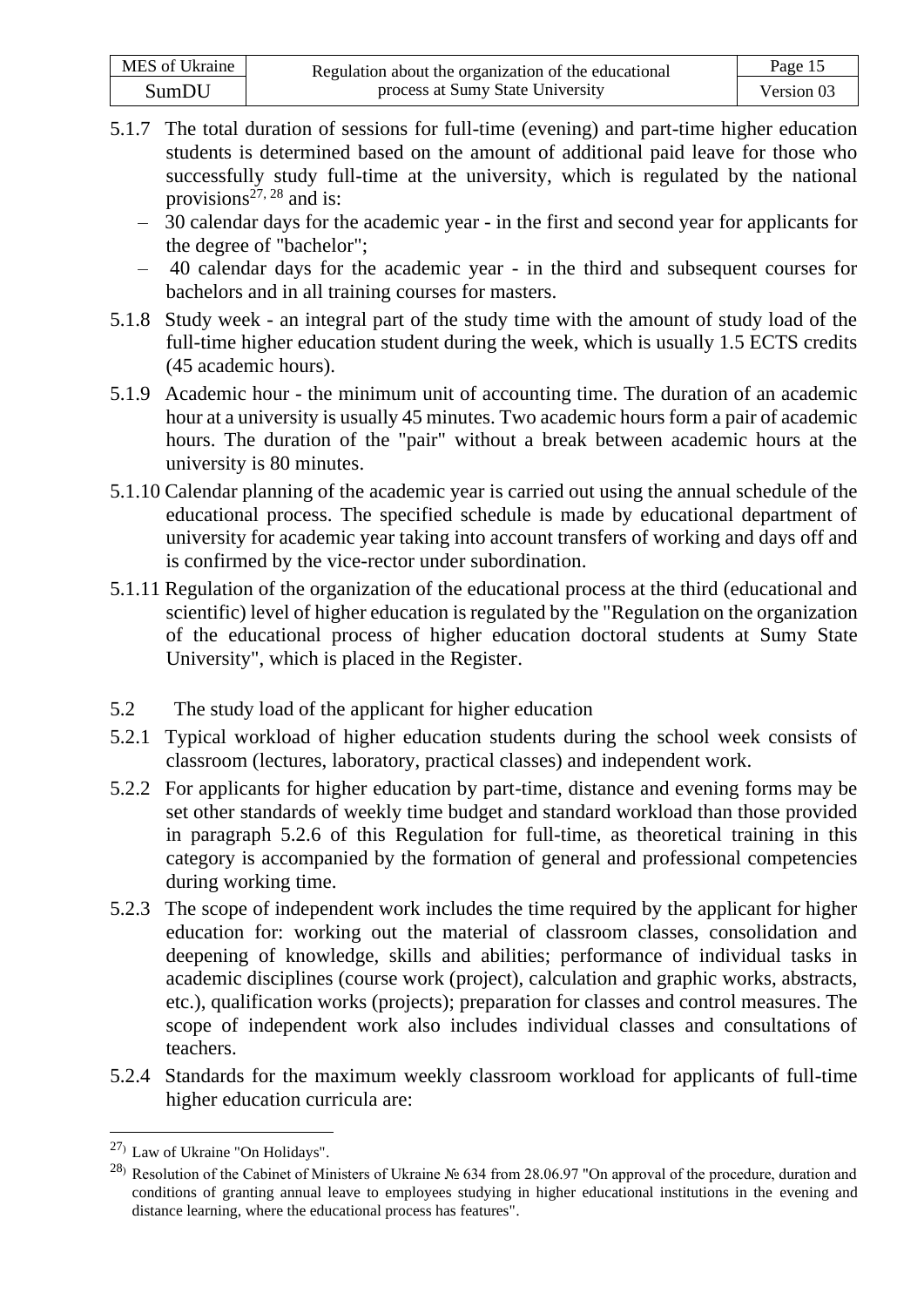| MES of Ukraine | Regulation about the organization of the educational | Page 16    |
|----------------|------------------------------------------------------|------------|
| SumDU          | process at Sumy State University                     | Version 03 |

- − for the educational degree "bachelor" no more than 22 hours for first-year students, other courses - no more than 20 hours;
- − for the educational degree "master" (except for specialties of medical direction) on educational-scientific and educational-professional programs - no more than 16 hours;
- − to obtain a master's degree in medical specialties in educational-scientific and educational-professional programs - not more than 24 hours for first-year students, other courses - not more than 22 hours.
- 5.2.5 Accounting for attendance by higher education students is carried out by the teacher.
- 5.2.6 In some motivated cases (due to illness, study on the program of academic mobility, combination in the order established at the university with work on the specialty, participation in sports competitions (training meetings) of the appropriate level, etc.) higher education seekers may get an individual training schedule. The procedure for training applicants on an individual schedule is regulated by the intra-university "Regulation on the procedure for training applicants for higher education on an individual schedule at SumDU", which is placed in the Register.
- 5.3 Class schedules, control measures and consultation schedules
- 5.3.1 Terms and time of various types of educational work are determined by schedules of training sessions, control measures and schedules of consultations of teachers.
- 5.3.2 Schedules of classes and control activities are made by structural units that organize the educational process for the assigned contingent of higher education, for each specialty and form of education in accordance with the annual schedule of the educational process. Schedules of training sessions and control activities are approved by the heads of the relevant structural units.
- 5.3.3 Schedules of current consultations of teachers are made at the relevant departments and approved by the heads of departments.
- 5.3.4 Peculiarities of scheduling classes and consultations for applicants with special educational needs are regulated by the "Regulation on the organization of inclusive education of higher education applicants at Sumy State University", which is placed in the Register<sup>29</sup>.
- 5.3.5 The general coordination of work on scheduling is carried out by the educational department of the university.

### **6 TYPES OF EDUCATIONAL WORK**

- 6.1 Training sessions
- 6.1.1 A training session is a combination of several training activities.
- 6.1.2 Training activity a specially organized interaction (processing of theoretical material, testing, control work, laboratory research, participation in project activities, etc.), which aims to achieve a certain training outcome. Training activity is determined by the way of interaction, tools and technologies that implement it.
- 6.1.3 Training as a process is based on various forms of interaction of its participants: − synchronous or asynchronous in time;

<sup>&</sup>lt;sup>29</sup> Provision on the organization of inclusive education of higher education students at Sumy State University. Register: <https://normative.sumdu.edu.ua/>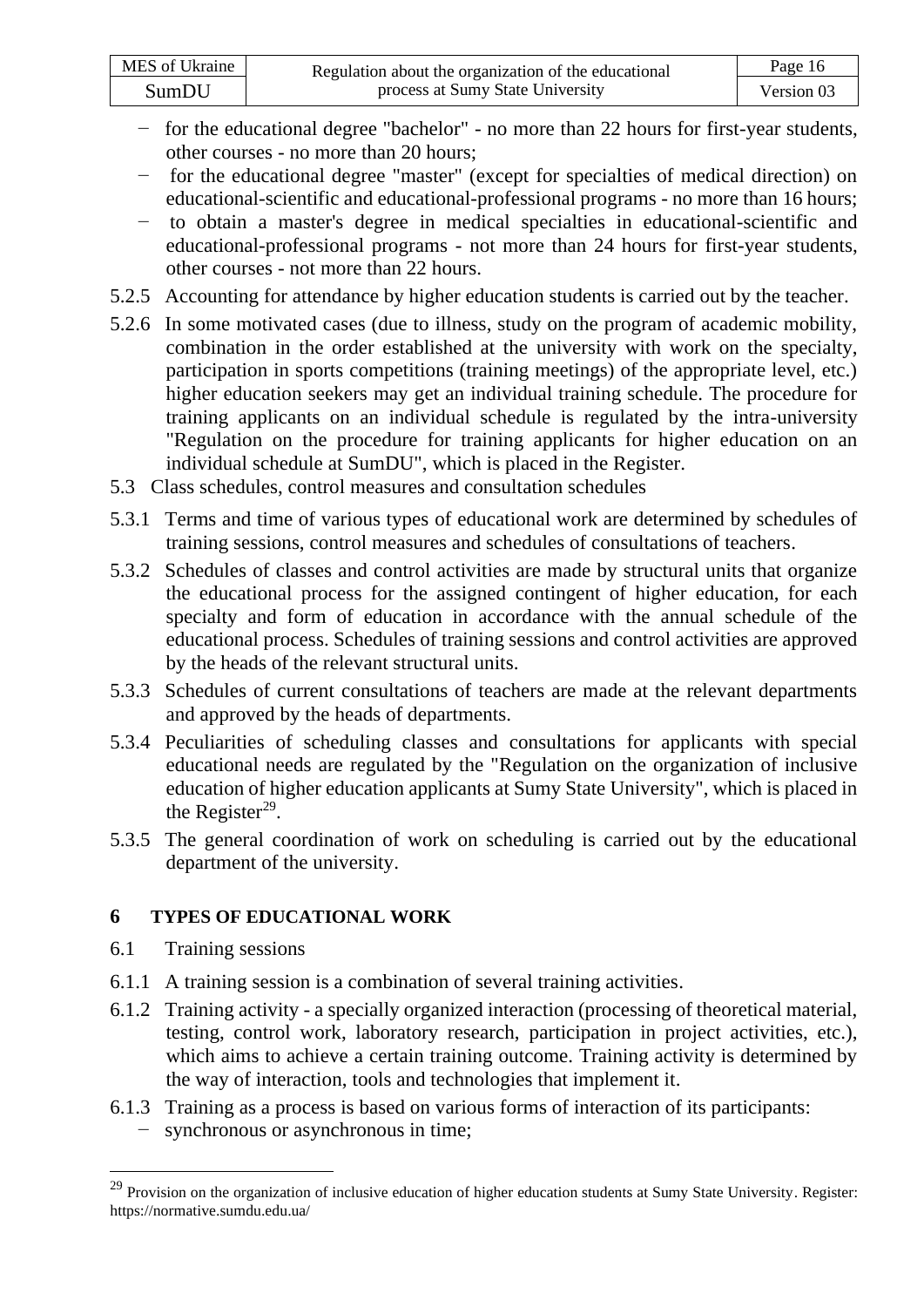- − individual or group;
- − directly in the audience or mediated through certain tools.
- 6.1.4 A tool is a method, application, program, or service by which a particular interaction is implemented.
- 6.1.5 An educational object is a software product or resource that provides for the interaction of a higher education student with it and realizes a clearly defined goal and has a certain form of representation.
- 6.1.6 Technology is an algorithm, scenario, approach to combining forms of interaction and tools for the implementation of training activities.
- 6.1.7 The main types of classes at the university are:
	- Lecture a form of training designed to master the theoretical material. As a rule, a lecture is an element of a course of lectures, which should cover the basic theoretical material of a particular or several topics of the discipline. The duration of a lecture usually does not exceed two academic hours. Lectures are given by lecturers professors and associate professors (senior lecturers) of the university, as well as leading researchers, experts in the field, representatives of employers and lecturers invited to give lectures, including foreign free partners in academic mobility programs. The lecturer, who is instructed to give a course of lectures, is obliged before the beginning of the relevant semester to develop a work program and syllabus of the discipline, control tasks for modular and semester control, as well as other materials EMCD.
	- ₋ *Laboratory lesson -* a form of training in which students under the guidance of a teacher and (or) with the participation of teaching staff personally conducts field or simulation experiments or experiments to practically confirm certain theoretical provisions of this discipline, acquires practical skills in working with laboratory equipment, facilities, computers, measuring equipment, methods of experimental research in a particular subject area. Laboratory classes are conducted in specially equipped training laboratories using equipment adapted to the conditions of the educational process (laboratory models, installations, software-implemented virtual models and simulators for laboratory work, etc.). In some cases, laboratory classes can be conducted in a real professional environment (for example, in the workplace, in research laboratories, etc.).
	- ₋ *Practical lesson*  a form of study, during which the teacher organizes a detailed consideration by applicants of certain theoretical provisions of the discipline and forms the skills and abilities of their practical application by performing the tasks formed by the applicant.
	- Seminar a form of study in which the teacher organizes a discussion around predefined topics for which students prepare abstracts based on the results of individually completed tasks (abstracts, analytical reviews, presentations, essays, etc.). The list of seminar topics is determined by the WP ED and published in the syllabus.
	- ₋ *Individual training session*  a session that is conducted with individual applicants for higher education in order to increase their level of training. Individual training sessions are based on the individual curriculum of the applicant and may cover part or all of the study material from one or more disciplines, and in some cases - the full amount of study material for the relevant educational level. The form and content of individual training sessions are determined by the teacher taking into account the individual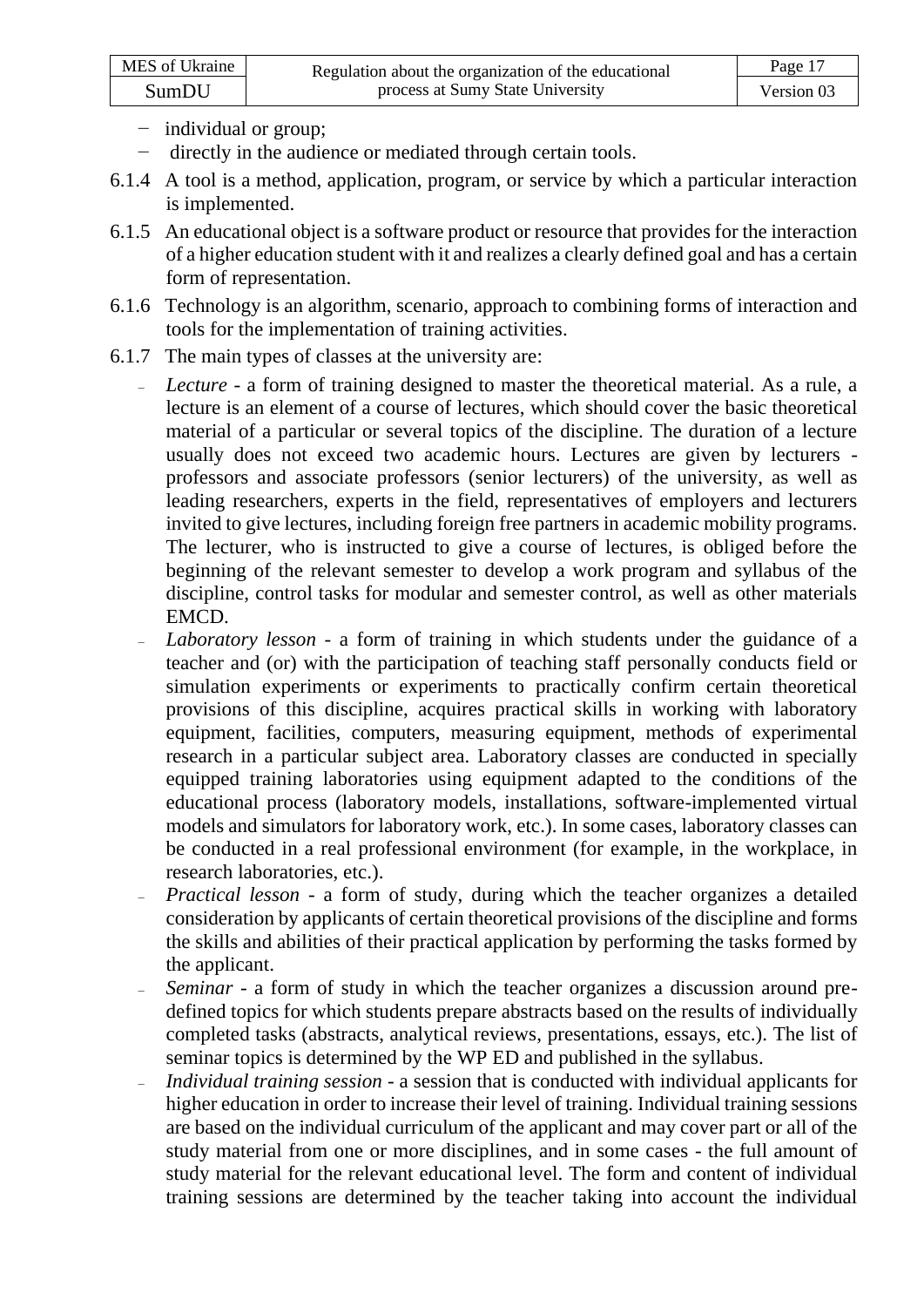| MES of Ukraine | Regulation about the organization of the educational | Page 18    |
|----------------|------------------------------------------------------|------------|
| SumDU          | process at Sumy State University                     | Version 03 |

training needs of applicants. The time allotted for individual classes can also be used for control activities.

- *Training (practicum)* an interactive form of study, the purpose of which is to acquire knowledge and practical skills of higher education students in order to form and develop relevant competencies. Trainings (practicum) are conducted with applicants for higher education, the number of which, as a rule, does not exceed the composition of one academic group.
- *Consultation* a form of training in which the applicant receives answers from the teacher to specific questions or explanations of certain theoretical provisions or aspects of their practical application. The consultation can be individual or conducted for a group of applicants on a schedule, depending on whether the teacher advises on issues related to individual tasks or on general issues of the discipline.
- 6.1.8 Defined by paragraph 6.1.7 of this Regulation, classes can be organized in a virtual environment of SumDU with the mandatory provision of communication between participants of the educational process among themselves during classes.
- 6.1.9 Individually completed by the applicant tasks of laboratory, practical and seminar classes (abstracts, analytical reviews, presentations, essays, reports on laboratory work, practical tasks, etc.) may be provided to the teacher for verification and evaluation in electronic form, and their protection using remote technologies.
- 6.1.10 The University supports the conduct of training sessions that ensure the active work of participants in the educational process using innovative pedagogical technologies to take into account the individual needs and interests of applicants, including by combining algorithms, scenarios, approaches to combining forms of interaction between participants in the educational process and tools for the implementation of educational activities**.**
- 6.1.11 University departments have the right to offer other types of classes, which is reflected in the curriculum and WP ED.
- 6.2 Individual tasks
- 6.2.1 Individual task completed theoretical or practical individual educational work within the program of a particular discipline or educational program as a whole, performed by the applicant on the basis of knowledge, skills and abilities acquired in the learning process. Individual tasks can be performed in the form of mandatory homework (calculation, graphic, calculation and graphic works, etc.), course, research works (projects) and qualification works (projects). The subject of individual tasks must be provided with pre-prepared guidelines (instructions, instructions, etc.) for their implementation, and task materials must have a set of options, including various complexity. Individual tasks are performed by applicants independently with the advice of a teacher (under the guidance of a teacher).
- 6.2.2 The main types of compulsory homework at the university are: graphic, calculation (calculation-graphic), tests; essays, educational histories of diseases; multimedia presentations; abstracts (and other tasks of abstract and analytical-review nature).
- 6.2.3 According to the proposals of the departments by the decision of the quality council of the institute (faculty), in addition to those specified in paragraph 6.2.2, other forms of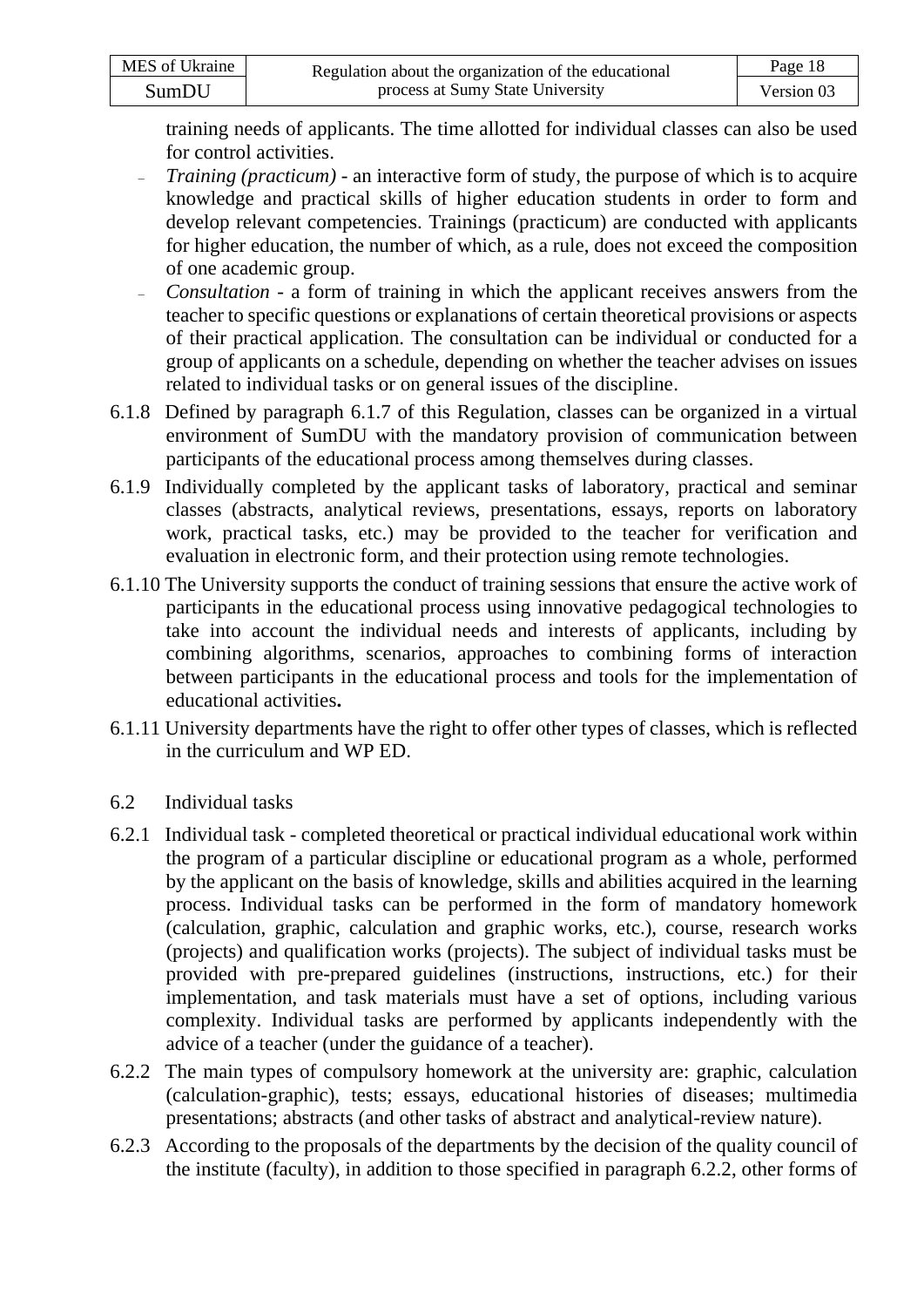| MES of Ukraine | Regulation about the organization of the educational | Page 19    |
|----------------|------------------------------------------------------|------------|
| SumDU          | process at Sumy State University                     | Version 03 |

mandatory homework may be established, which in the prescribed manner are reflected in the WP ED.

6.2.4 Course work (project) - educational work with elements of research, which is performed in order to generalize, deepen and consolidate the knowledge gained by applicants during training and application of acquired competencies to solve a specific professional task. Course work (project), as a rule, should cover the content of the discipline in full, and the topic - fully meet the objectives of the discipline.

Topics of course and research works (projects) are approved at the beginning of the academic semester by the decision of the department. This information is brought to the attention of applicants, in particular through its placement on the website of the department. Applicants have the right to submit for consideration of the relevant department their own proposals on the topic of course, research work (project).

Completion of complex subjects of course and research works (projects) by several applicants of higher education is allowed.

- 6.2.5 Qualification works are performed at the final stage of training of applicants at the university and provide systematization, consolidation, expansion of theoretical and practical knowledge in the specialty and their application in the process of solving specific scientific, technical, economic, industrial and other problems. The subject of qualification works should correspond to modern tendencies of development of a specialty and the corresponding branch. It should be published on the department's website. Requirements for the organization of implementation, content, structure and design of qualification works of applicants are regulated by the Regulation on qualification work of the applicant for higher education of Sumy State University, placed in the Register $30$ .
- 6.2.6 Materials of individual tasks completed by applicants for higher education are subject to testing for academic plagiarism. The order of verification is regulated by the "Methodical instruction on verification of academic texts for the presence of text borrowings"<sup>31</sup> and other documents placed in the Register.
- 6.2.7 Defense of course works, research papers (projects) and qualification papers may be conducted in one of the foreign languages of the European Union.
- 6.2.8 Qualified works that have passed the defense procedure are published by placing in the open collection "Qualifying graduates of higher education" institutional repository of SumDU (eSSUIR) their metadata (bibliographic description and annotations) and fulltext electronic versions. Publication of qualification works containing information with limited access is carried out in accordance with current legislation.
- 6.2.9 It is allowed to form a complex interdepartmental theme of course, research works (projects) and qualification works. The defense of such course, research works (projects) and qualification works is carried out in the form of a joint meeting of several commissions.
- 6.2.10 For the defense of course works, research papers (projects) and qualification papers, field meetings of commissions may be organized on the basis of enterprises and

<sup>&</sup>lt;sup>30</sup> Provision on the qualification work of the applicant of higher education of Sumy State University. Register: <https://normative.sumdu.edu.ua/>

<sup>&</sup>lt;sup>31</sup> Methodical instruction on checking academic texts for the presence of text borrowings. Register: <https://normative.sumdu.edu.ua/>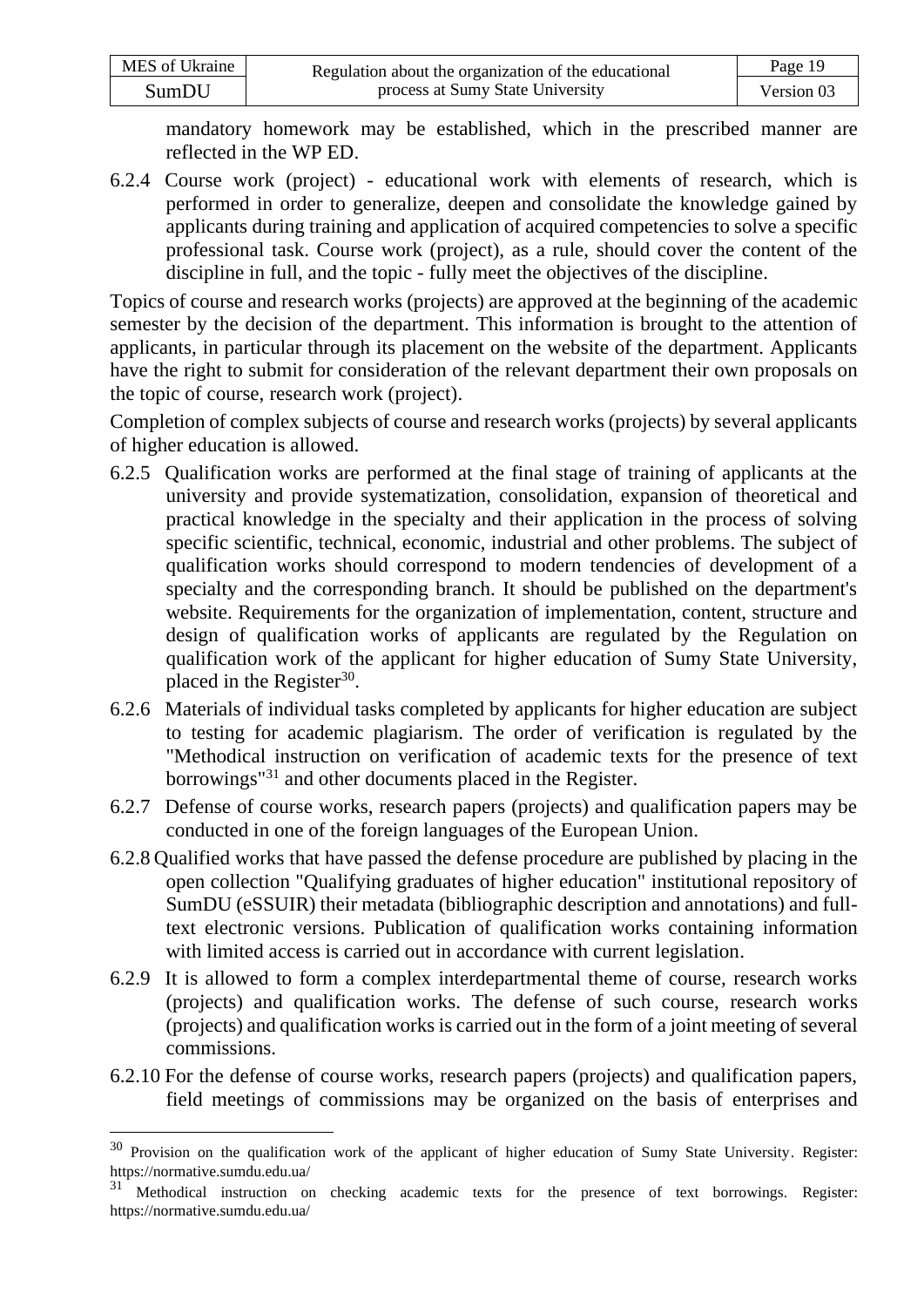| MES of Ukraine | Regulation about the organization of the educational | Page 20    |
|----------------|------------------------------------------------------|------------|
| SumDU          | process at Sumy State University                     | Version 03 |

institutions for which the subject of the papers submitted for defense is of scientifictheoretical or practical significance, as well as if the applicant works at this enterprise or is sent to it for employment.

- 6.2.11 Preservation and destruction of materials of individual tasks, course, research works (projects) and qualification works is carried out in the order established by the order of the rector "About storage of materials on control of progress of students" and other documents placed in the Register.
- 6.3 Independent work
- 6.3.1 Independent work of the applicant of higher education is a form of organization of educational process, which provides independent performance by the applicant of educational and creative tasks performed in extracurricular (free from compulsory classes) time under the methodical guidance of the teacher, but without his direct participation.
- 6.3.2 The study time allotted for the independent work of the higher education applicant is regulated by the curriculum and should be, as a rule, not less than 20% and not more than 75% of the total study time devoted to the study of a particular discipline, not less 4/5 and not more than 9/10 of the total amount of time - by correspondence and distance forms.
- 6.3.3 The content of the applicant's independent work in a particular discipline is determined by the WP ED, methodological materials, individual tasks and instructions of the teacher.
- 6.3.4 The main types of independent work of the applicant for higher education:
	- − processing of educational material (according to lecture notes, educational and methodical and scientific literature), search for information in libraries, the Internet, the use of databases of information retrieval and reference systems;
		- − preparation for laboratory, practical classes, elaboration of instructions and methodical recommendations, preparation of reports;
	- − preparation of reports, abstracts, reports;
	- − performance of individual (calculated and calculated graphic, educational and research, etc.) tasks;
	- − performance of tasks during internships;
	- − self-assessment of knowledge and skills from modules (disciplines);
	- − creative work (including during the course and qualification works (projects), writing an article, etc.);
	- − other types of independent work, determined by the peculiarities of mastering the educational program..
- 6.3.5 Types of tasks for independent work of applicants, their content and nature should be variable, differentiated, take into account the specifics of the specialty, educational program, educational component, individual characteristics, needs and interests of the applicant.
- 6.3.6 Issuance of tasks to applicants for self-study should be accompanied by guidelines and guidelines on the purpose of the task, its content, schedule and deadlines, approximate scope of work, basic requirements for work results and report, as well as evaluation criteria.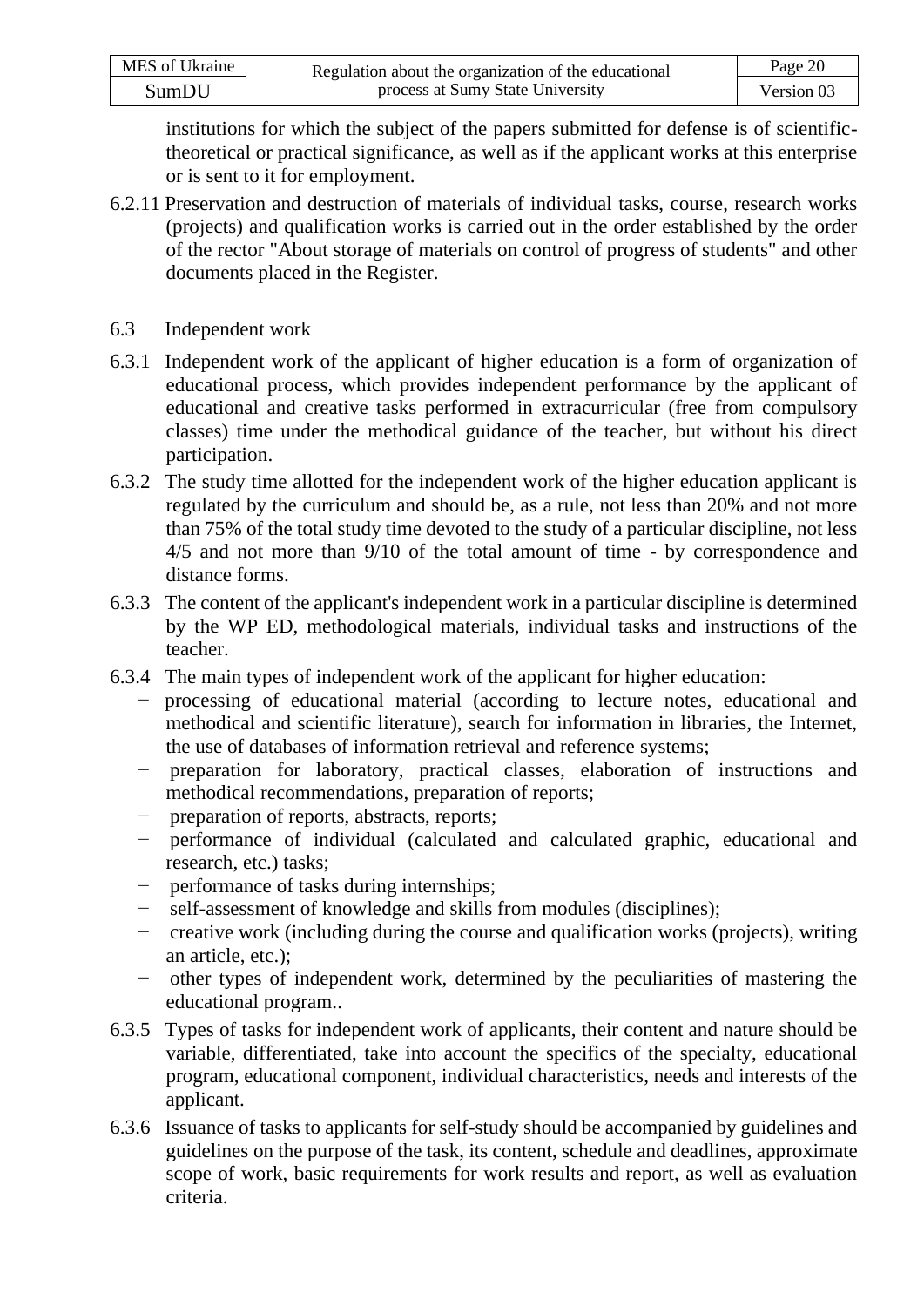| MES of Ukraine | Regulation about the organization of the educational | Page 21    |
|----------------|------------------------------------------------------|------------|
| SumDU          | process at Sumy State University                     | Version 03 |

- 6.3.7 It is expedient to form tasks for independent work of the applicant of higher education so that at their performance the most important social skills, in particular skills of communication, leadership, ability to take responsibility and work in critical conditions, ability to settle conflicts, work in a team, manage in time, understanding the importance of deadlines, the ability to think logically and systematically, creativity and more.
- 6.3.8 Planning the amount of training load for different types of independent work of the applicant from the relevant educational component is carried out by the teacher, who empirically (based on observations of students performing classroom, independent work, their survey of time for a task, timing of their own time taking into account the correction factor for the level of knowledge and skills of applicants) determines the cost of time for independent performance by students of specific types of independent work.
- 6.3.9 When planning the amount of study load for independent work of higher education seekers, it is advisable to focus on the following indicators:
	- − processing of lecture material 0.5 hours for 2 hours of lectures;
	- − preparation for practical training 0.5 hours for 2 hours of practical training;
	- − preparation for laboratory work 1 hour for 2 hours of laboratory work;
	- − elaboration of separate topics of the work program, which are not taught at lectures is determined by the volume and complexity of the material submitted for independent elaboration;
	- − performance of calculation and graphic works up to 12 hours;
	- − preparation of control work, abstract up to 6 hours;
	- − preparation for modular control work up to 6 hours;
	- − preparation for the exam up to 30 hours.
- 6.3.10 The total amount of workload for independent work of applicants for educational components is determined by a set of tasks, as well as taking into account the availability, accessibility and quality of educational and methodological, logistical support of the educational process and should not exceed the amount provided by the curriculum and WP ED.
- 6.3.11 To determine the actual workload of applicants, the results of the survey are used, which allows to assess which educational components are considered overloaded, which are underloaded, based on which, if necessary, changes can be made taking into account the level of complexity and volume of educational component.
- 6.3.12 The applicant's independent work should be provided by a system of teaching aids provided for the study of a particular discipline: textbook, teaching aids, lecture notes, workshop, guidelines, etc..
- 6.3.13 Methodical materials for independent work of the applicant should provide a possibility of carrying out self-control. Appropriate scientific literature, including monographs and publications in scientific professional periodicals, is also recommended for the applicant's independent work..
- 6.3.14 The student's independent work on mastering the study material in a particular discipline can be performed in the library, including through remote access, in classrooms, university laboratories and in a virtual learning environment. Relevant information on the list of literature sources, used electronic resources, online courses, etc. must be displayed in the WP ED.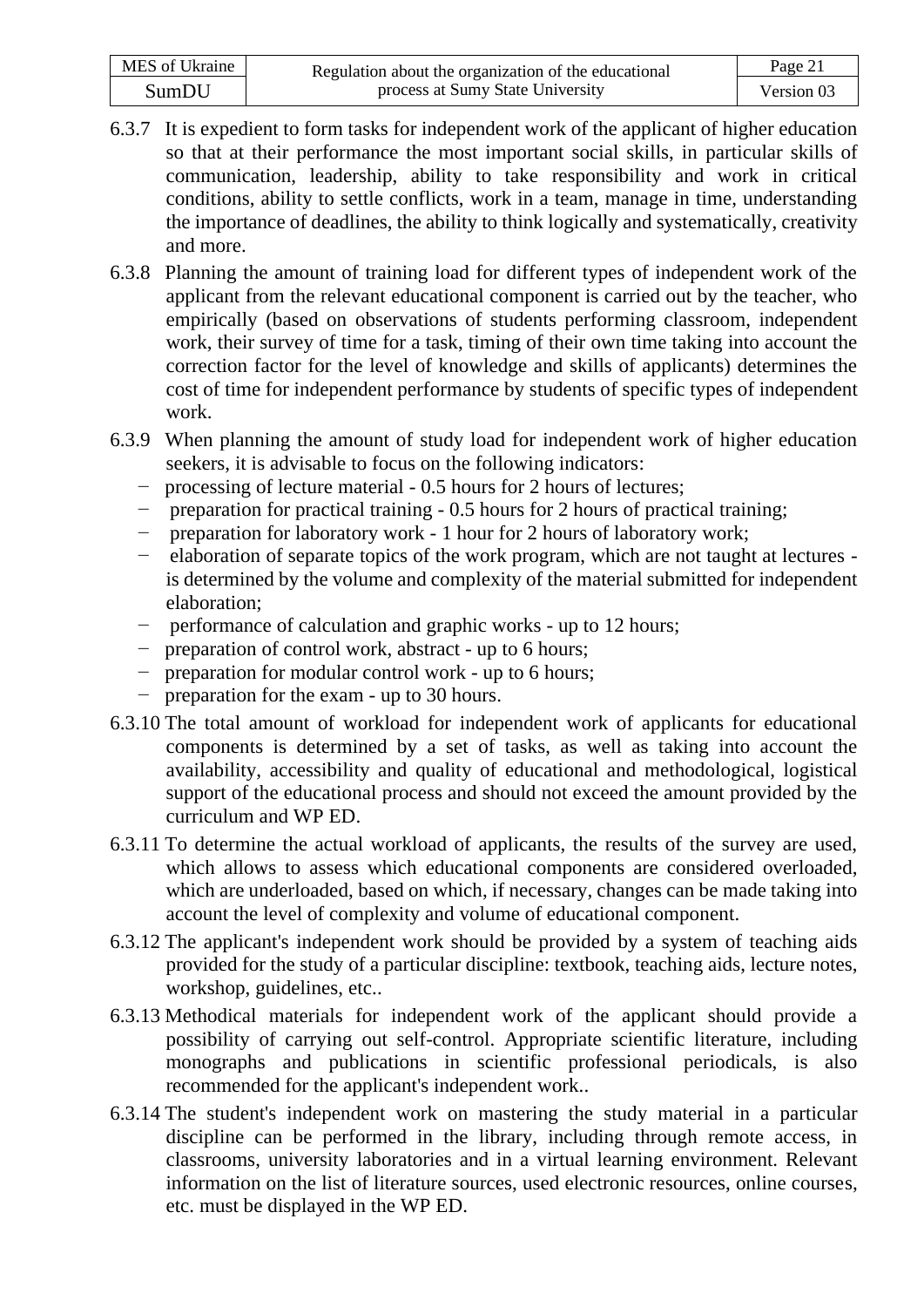| MES of Ukraine | Regulation about the organization of the educational | Page 22    |
|----------------|------------------------------------------------------|------------|
| SumDU          | process at Sumy State University                     | Version 03 |

- 6.3.15 If necessary, the applicant may receive a teacher's consultation, which, in particular, may be provided during individual classes or according to the departmental schedule of teacher consultations. Consultations can be conducted using online technologies.
- 6.3.16 When organizing the applicant's independent work with the use of complex equipment or equipment, complex information access systems (e. g., computer databases, computer-aided design systems, etc.), departments should give an opportunity to provide the necessary advice or assistance to specialists with the necessary qualifications.
- 6.3.17 The educational material of the discipline, provided for mastering by the applicant during self-study, should be submitted for final control together with the educational material, which was developed during the training sessions.
- 6.4 Practical training
- 6.4.1 Practical training of higher education students is an integral part of the educational process at the university and is aimed at consolidating the theoretical knowledge acquired by higher education students during their studies, acquisition and improvement of practical skills and abilities defined by the relevant educational program.
- 6.4.2 ractical training includes:
	- − practice-oriented educational components that will allow applicants to acquire the necessary practical skills and professional competencies during training sessions using appropriate teaching and learning methods (Work-integrated learning), in particular, team project work, problem-oriented learning, role-playing games, simulations, case studies based on real data, etc .;
	- − organization and conduct of internships as a mandatory component of the educational program, which aims to acquire the applicant's professional competencies and skills in conditions as close as possible to real.
- 6.4.3 Practical training of applicants is carried out by their internship at enterprises, institutions and organizations, including foreign, in accordance with the concluded agreements, and in the structural units of the university, providing practical training. The applicant has the right to independently offer a base of practice or pass it at the place of work, provided that the profession and the ability to ensure the specified program of practice and in the syllabus for practical training of competencies and learning outcomes.
- 6.4.4 Practical training is carried out in the conditions of professional activity under the organizational and methodical management of the teacher of university (the head of practice from university) and the specialist of the enterprise (institution, etc.) in the given specialty (the head from base of practice).
- 6.4.5 The list of types of practical training of applicants, their forms, duration, terms of carrying out, forms of control are defined by EP and curricula.
- 6.4.6 The practical training of the applicant should be provided by appropriate programs of practices that define specific recommendations on types and forms of control, requirements to practice bases, content of practice, individual tasks for applicants, reporting requirements, criteria for evaluating the results of practice. The head of the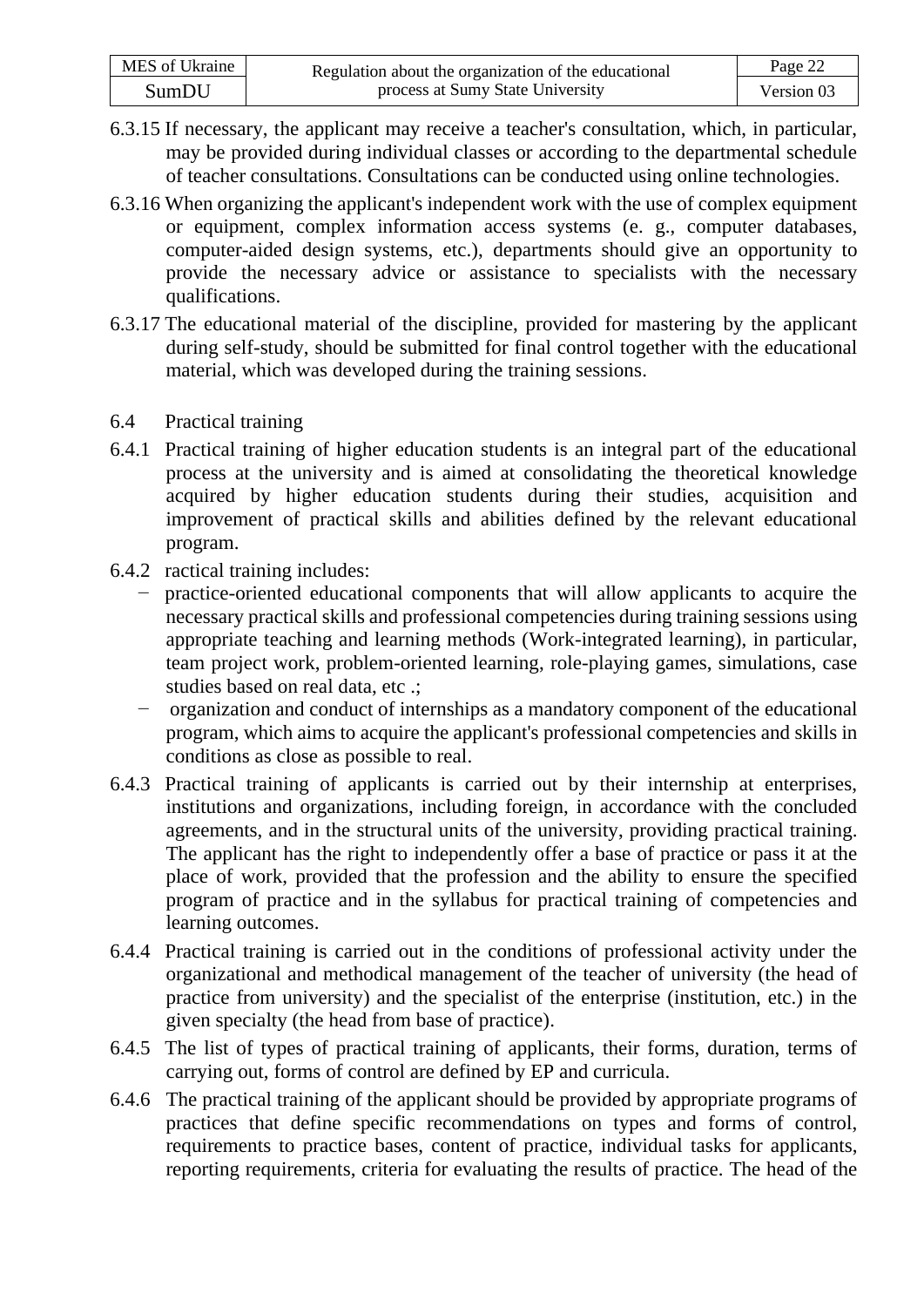| MES of Ukraine | Regulation about the organization of the educational | Page 23    |
|----------------|------------------------------------------------------|------------|
| SumDU          | process at Sumy State University                     | Version 03 |

department and the guarantor of the EP are responsible for the development and content of the internship program.

- 6.4.7 For the dual form of education, practical on-the-job training is part of the educational program, which is accounted for in ECTS credits and should be between 25 % and 60 % of the total credits determined by the educational program. The educational load of the student is distributed between studying at the university and at the workplace at the enterprise / institution / organization depending on the features of the educational program..
- 6.4.8 The following models of workload sharing can be used to organize dual education:
	- − split day model: a few hours during the day of study takes place at the university, a few hours - at the workplace at the enterprise / institution / organization;
	- − model of a divided week: a few days during the week of study takes place at the university, and during the rest of the week - at the workplace;
	- − block model: study at the university and at the workplace takes place in blocks (1 block is one or more weeks, months, semester). A separate type of dual education according to the block model is sandwich courses, which provide on-the-job training between periods of study at the university by trimesters (theoretical training - on-thejob training - theoretical training);
	- − partial model: part of the theoretical training is realized through training in training centers created by enterprises, organizations, institutions on the basis of the university;
	- − mixed model: several models of division of educational load are applied during the whole period of study.

The organization of the dual form of education can be carried out both for specially formed groups and for individual students in order to ensure their individual curricula. The organization of practical training of applicants for higher education at the university is regulated by current legislation in the field of higher education and the order of the rector "On internship" and other documents posted in the Register.

### **7 EVALUATION OF LEARNING OUTCOMES OF APPLICANTS OF THE HIGHER EDUCATION**

- 7.1 Evaluation policy and principles
- 7.1.1 Assessment of applicants is focused on encouraging them to actively participate in the creation of the educational process and aims to:
	- − support of applicants in providing the opportunity to achieve program learning outcomes through the availability of effective feedback;
	- − quantitative assessment of the level of achievement of learning outcomes;
	- − development of applicants' ability to self-assess to ensure their effective further training.
- 7.2 Control measures for evaluation of learning outcomes.
- 7.2.1 Evaluation of the learning outcomes of applicants at the university may include measures of current and final control.
- 7.2.2 Current control is mandatory and is carried out during the semester in order to provide feedback between SPW and applicants in the learning process and to check the level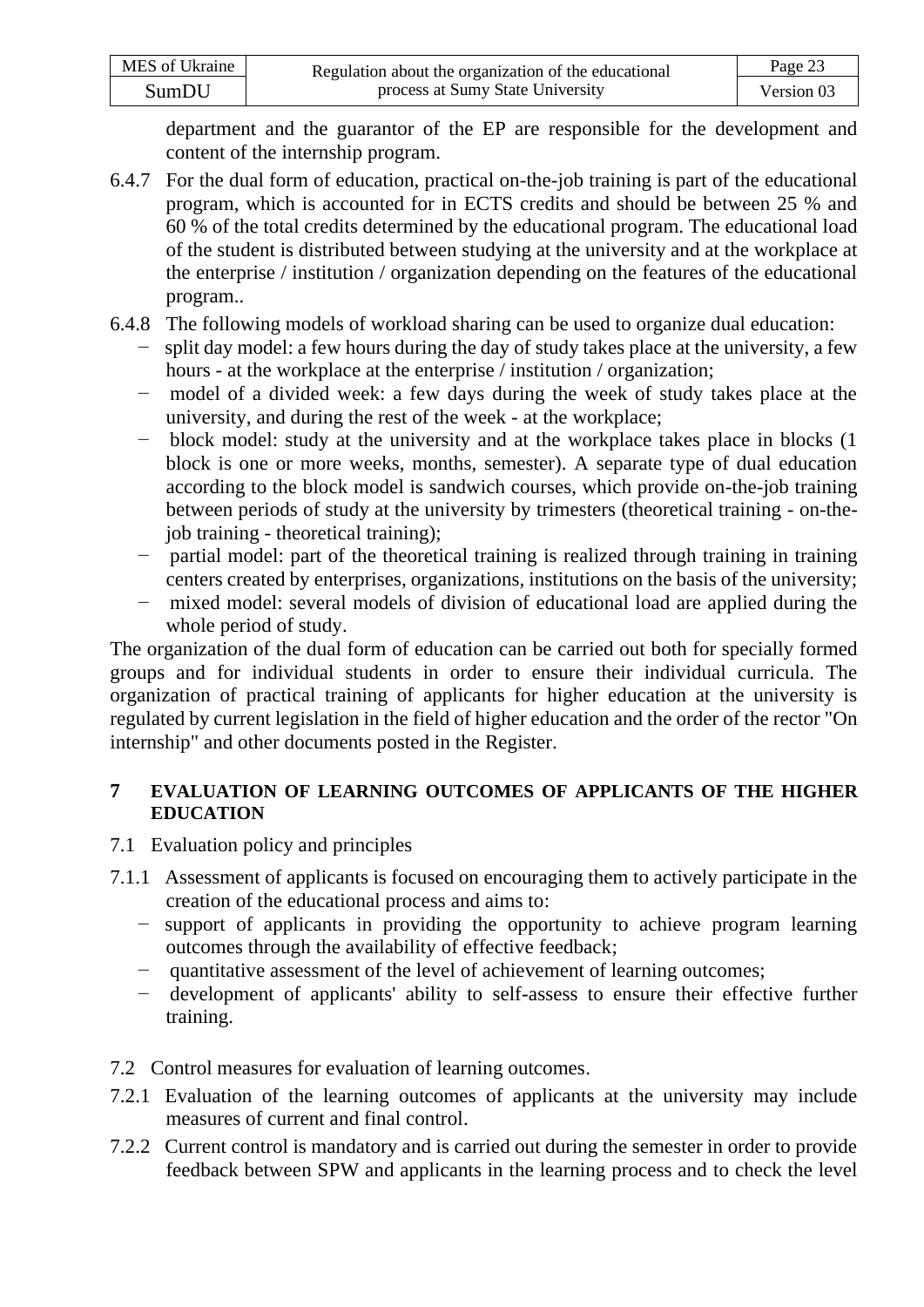of theoretical and practical training of applicants at each stage of the discipline (educational component), individual tasks , internship.

- 7.2.3 Carrying out current control, including with the use of remote technologies, can be carried out using different types of tasks, such as:
	- − tests (automated tests) for control and self-control of academic achievements of applicants;
	- − multilevel individual and group tasks (report, presentation, project, video, etc.) with the provision of feedback on the results of the examination of applicants' academic achievements on the material being studied;
	- − tasks that require a detailed, creative answer (for example, cases);
	- − tasks, the form of which is adapted to be performed by LMS, and other tools.
- 7.2.4 Assessment during the current control can take place by: assessment by the teacher of the results of the group tasks; mutual evaluation of the implementation of tasks carried out by applicants in relation to each other; assessment by the teacher of interaction and communication between applicants in asynchronous and synchronous modes through communication in a chat, on a forum, by means of interrogation, questionnaire, etc.
- 7.2.5 Measures of current control in the discipline, their number, types of tasks are planned by the teacher depending on the amount of educational material, are defined in WP ED, the program of practice. The results of the current control are recorded by the teacher.
- 7.2.6 Applicants for higher education must be constantly informed by the teacher about the grades / points obtained for the current work.
- 7.2.7 Debt settlement of current control measures may be carried out during the entire period of study of the discipline in the semester.
- 7.2.8 The results of current control are used both by the teacher to adjust teaching methods and tools, and the applicant - to plan independent work and can be taken into account when setting the final grade for the educational component.
- 7.2.9 Final control is carried out in order to assess learning outcomes at a particular educational level or at its individual final stages and provides for modular (if provided), semester control and certification, carried out within the timeframe provided by the schedule of the educational process.
- 7.2.10 Measures of final control in academic disciplines are usually carried out in writing, including with the use of test technologies. In exceptional cases, primarily for the assessment of language competences, final control measures may be conducted orally.
- 7.2.11 Materials for the current and final control, as a rule, are developed by lecturers of the discipline.
- 7.2.12 Norms and rules of registration of examination materials for control measures, are established by the methodical instruction "General requirements to registration of examination materials for control measures which are carried out on test technologies"<sup>32</sup> .
- 7.2.13 In some motivated cases (the applicant's participation in the academic mobility program, the applicant has special educational needs, quarantine restrictions, etc.) the

<sup>&</sup>lt;sup>32</sup> Methodical instruction "General requirements for the design of examination materials for control activities conducted by test technologies". Register: <https://normative.sumdu.edu.ua/>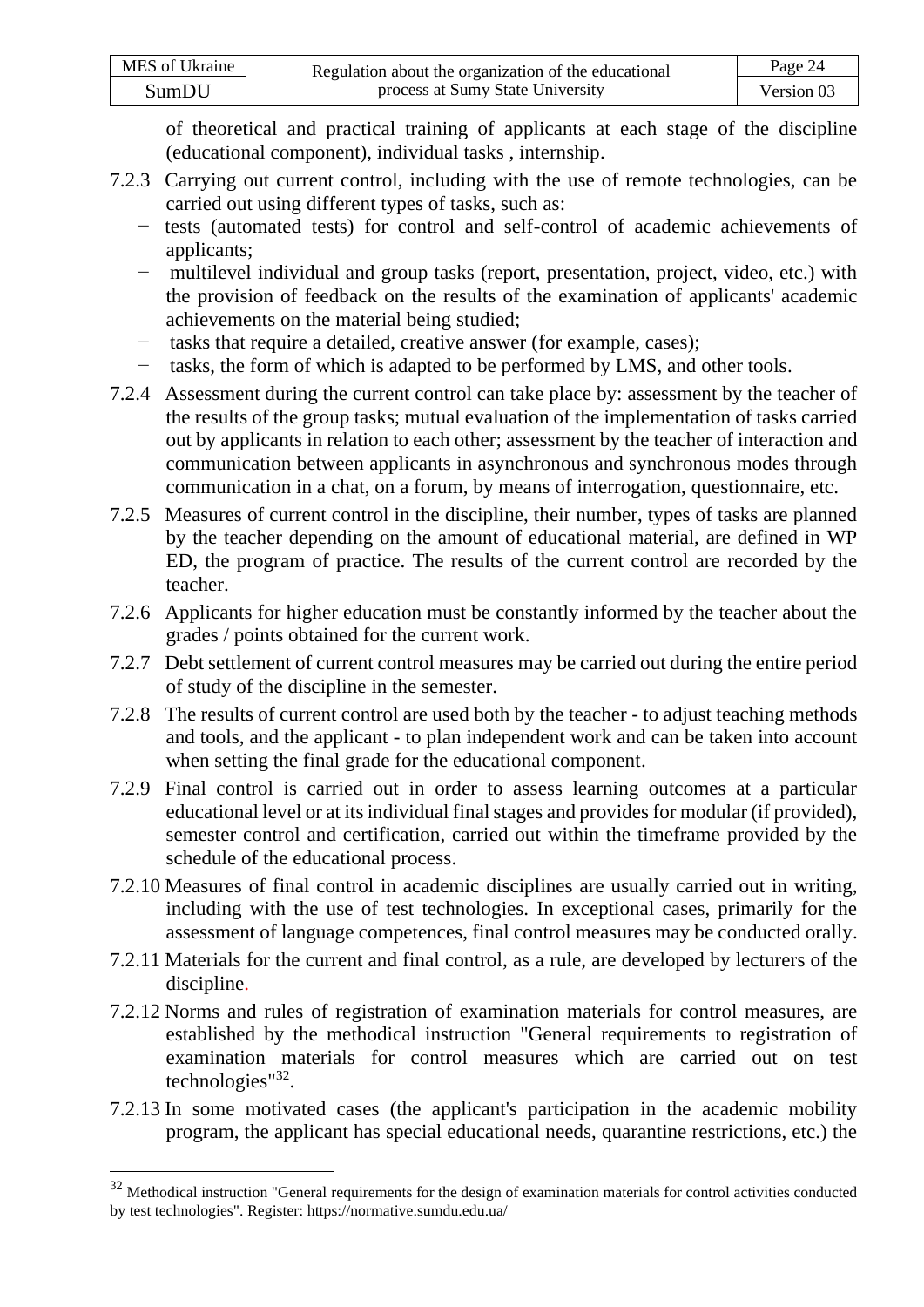| MES of Ukraine | Regulation about the organization of the educational | Page 25    |
|----------------|------------------------------------------------------|------------|
| SumDU          | process at Sumy State University                     | Version 03 |

university may set individual deadlines for tests and exams or (and) conduct them using remote technologies.

- 7.2.14 For control measures (including exams, defense of term papers (projects), reports on the passage of practice) on remote technologies using the platform MiX (https://mix.sumdu.edu.ua) or other tools of synchronous or asynchronous communication, in particular video conferencing systems. During the semester control, the identification of the applicant and his / her observance of academic integrity must be ensured. Before the semester control (for example, during the pre-examination consultation), a preliminary check of the technical parameters of the communication setup and elimination of the identified problems is carried out. In case of force majeure during the semester control, the applicant must immediately notify the examiner or other responsible person of these circumstances through a specified communication channel (telephone, messenger, etc.) with mandatory photo or video recording of the status of tasks and objective factors that prevent its completion. In these circumstances, the possibility and time of re-semester control is determined by the examiner and the dean's office individually.
- 7.2.15 Applicants who are admitted to the semester control, but for objective reasons can not participate in it using the technical means specified by the university, must provide the dean's office and the examiner with appropriate supporting documents before the semester control. In this case, the examiner should offer an alternative version of the semester control, which would ensure the identification of the applicant, compliance with academic integrity and the ability to verify the learning outcomes of the applicant.
- 7.2.16 Deferred control of one or more educational components is carried out some time after their study and is part of the internal quality assurance system of higher education. This type of control can be carried out at the initiative of the rector of the university, directors of institutes / deans of faculties) and heads of departments.
- 7.2.17 Organizational and methodological principles of attestation of higher education applicants for bachelor's and master's degrees are determined by the "Regulation on the procedure for establishing and organizing the work of examination commissions of Sumy State University for attestation of higher education"<sup>33</sup> and other documents placed in the Register. Tasks for certification, which include the program, exam tickets and criteria for assessing knowledge, skills and other learning outcomes, are developed by graduating departments.
- 7.3 System of evaluation of learning outcomes by disciplines
- 7.3.1 ПThe final grade in the discipline **RD** is a quantitative assessment of the level of learning outcomes achieved on a 100- or 200-point scale. It is formed as the sum of *r<sup>k</sup>* points for control measures of learning outcomes:

### $RD = \sum r_k$

- 7.3.2 The distribution of points of the final grade in the discipline **RD** on the control measures of assessment of learning outcomes is determined in the WP ED.
- 7.3.3 The final grade in the discipline, the final form of control for which there is a test or differentiated test, is defined as the sum of points for all successfully assessed learning

<sup>&</sup>lt;sup>33</sup> Regulation on the order of creation and organization of work of examination commissions of Sumy State University on attestation of applicants for higher education. Register**:** <https://normative.sumdu.edu.ua/>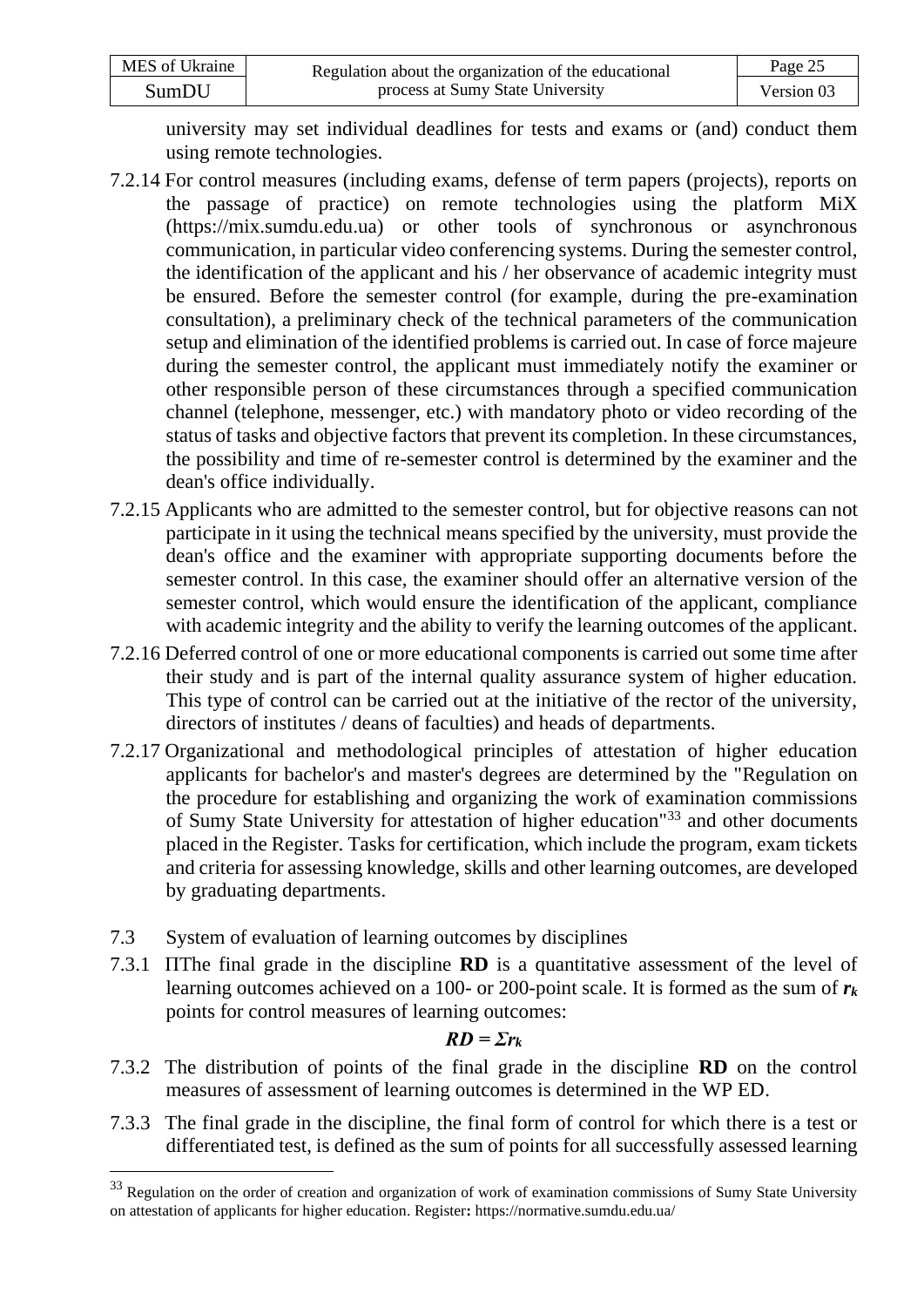| MES of Ukraine | Regulation about the organization of the educational | Page 26    |
|----------------|------------------------------------------------------|------------|
| SumDU          | process at Sumy State University                     | Version 03 |

outcomes. Scores below the minimum threshold are not taken into account in the final grade.

- 7.3.4 The final grade for the discipline, the final form of control for which the exam is provided, is defined as the sum of points for all successfully assessed learning outcomes during the semester (scores below the minimum limit are not added to the final grade) and scores obtained during the ASC.
- 7.3.5 To evaluate the success of applicants in the discipline, a 100-point evaluation scale or a 200-point (in the disciplines of specialties "Health Care") and their ratio between the evaluations of the ECTS scale and the national (four-point scale) is used.

| The sum of                                             | Score on a national scale |              | Definition                                                      |
|--------------------------------------------------------|---------------------------|--------------|-----------------------------------------------------------------|
| points on the<br>scale of the<br>university<br>$(RD)*$ | four-point scale          | credit       |                                                                 |
| $90 - 100$                                             | 5 (excellent)             |              | Excellent performance with only a<br>small number of errors     |
| $82 - 89$                                              |                           |              | Above average with a few errors                                 |
| $74 - 81$                                              | $4$ (good)                | credited     | In general, the correct work with a<br>certain number of errors |
| $64 - 73$                                              |                           |              | Not bad, but with many drawbacks                                |
| $60 - 63$                                              | 3 (satisfactory)          |              | Execution meets the minimum criteria                            |
| $35 - 59$                                              | 2 (unsatisfacto-          |              | Reassembly is possible.                                         |
| $0 - 34$                                               | ry)                       | not credited | A repeat course in the discipline is<br>required                |

7.3.5.1 The rating scale is 100-point

\* Rounding of points is carried out according to the rule of rounding of natural numbers.

| 7.3.5.2 200-point rating scale for specialties in the field of knowledge "Health Care": |  |  |
|-----------------------------------------------------------------------------------------|--|--|
|-----------------------------------------------------------------------------------------|--|--|

| The sum of                                             | Score on a national scale                            |              | Definition                                                      |
|--------------------------------------------------------|------------------------------------------------------|--------------|-----------------------------------------------------------------|
| points on the<br>scale of the<br>university<br>$(RD)*$ | four-point scale                                     | credit       |                                                                 |
| 170-200                                                | 5 (excellent)                                        |              | Excellent performance with only a<br>small number of errors     |
| 164-169                                                |                                                      |              | Above average with a few errors                                 |
| 140-163                                                | $4$ (good)                                           | credited     | In general, the correct work with a<br>certain number of errors |
| 127-139                                                | Not bad, but with many drawbacks<br>3 (satisfactory) |              |                                                                 |
| 120-126                                                |                                                      |              | Execution meets the minimum criteria                            |
| 70-119                                                 | 2 (unsatisfacto-                                     |              | Reassembly is possible.                                         |
| $0 - 69$                                               | ry)                                                  | not credited | A repeat course in the discipline is<br>required                |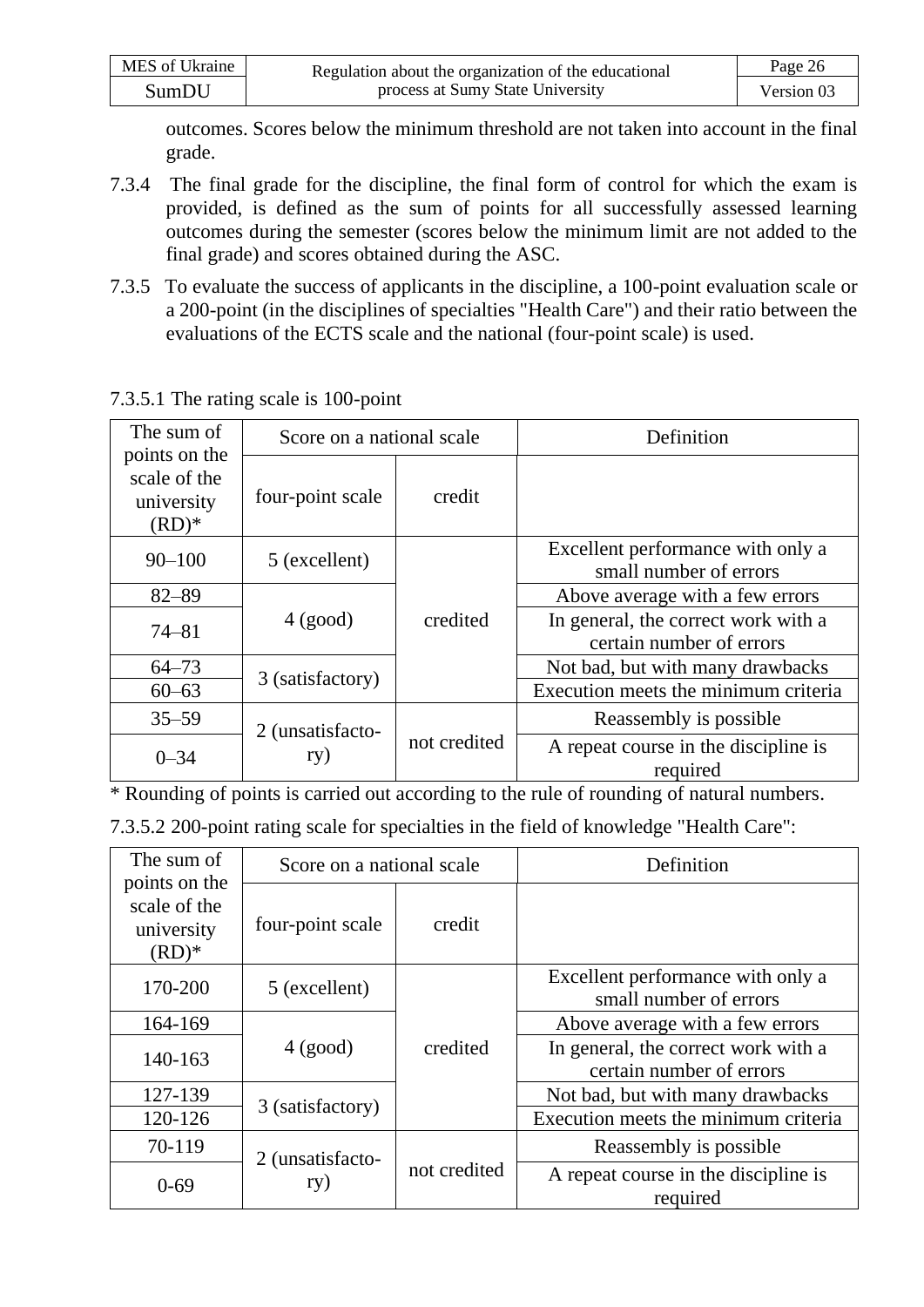| MES of Ukraine | Regulation about the organization of the educational | Page 27    |
|----------------|------------------------------------------------------|------------|
| SumDU          | process at Sumy State University                     | Version 03 |

7.3.5.3 Assessment of learning outcomes on the ECTS scale for specialties in the field of knowledge "Health Care" is carried out by ranking higher education students according to the statistical indicator of success in the following order:

| ECTS grade | Statistical success rate   |
|------------|----------------------------|
| A          | best $10\%$ applicants     |
|            | next 25 % applicants       |
|            | next $30\%$ applicants     |
|            | next 25 % applicants       |
|            | 10 %<br>applicants<br>last |

ECTS ranking is conducted for applicants for higher education who study in one course in one specialty and have successfully completed the study of the educational component. The ECTS scale score is not converted into a national (four-point scale).

- 7.3.6 Policies on assessment, deadlines and re-compilation, appeals against assessment results and other features related to a particular discipline are determined by the "Regulation of the discipline" (hereinafter - the Regulation), which is an annex to the WP ED. The regulations are developed by the teacher of the discipline and are brought to the notice of higher education students at the beginning of the semester and do not change during the period of teaching the discipline.
- 7.3.7 Reassignment of control measures of all kinds in order to increase the positive assessment, as a rule, is not allowed.
- 7.3.8 Responsibility for the organization and conduct of assessment rests with the teacher who leads the discipline, and the Head of the department, which is assigned to the discipline.
- 7.4 Semester control
- 7.4.1 The results of the semester control are reflected in the record of progress, which is filled in by the teacher responsible for the course (lecturer). The statement indicates the scores and semester grades in the discipline in accordance with the approved rating scale.
- 7.4.2 Final grades according to the national assessment scale and the ECTS scale for multisemester disciplines are defined as weighted average by semesters of teaching in accordance with the final grade for the discipline (*RDΣ*): according to the table of the ratio of estimates given in paragraph 7.3.5 of the Regulation described in the table below:

$$
RD_z = \frac{RD_1 \times K_1 + RD_2 \times K_2 + \dots + RD_n \times K_n}{K_1 + K_2 + \dots + K_n}
$$

*,*

where  $RD_i$  – final grade in the discipline of the *i*-th semester;

 $K_i$  – semester amount of discipline in credits.

Final grades may differ from the grade for the last semester, do not affect the criteria for awarding the scholarship and are indicated in the appendix to the diploma at a certain level of education.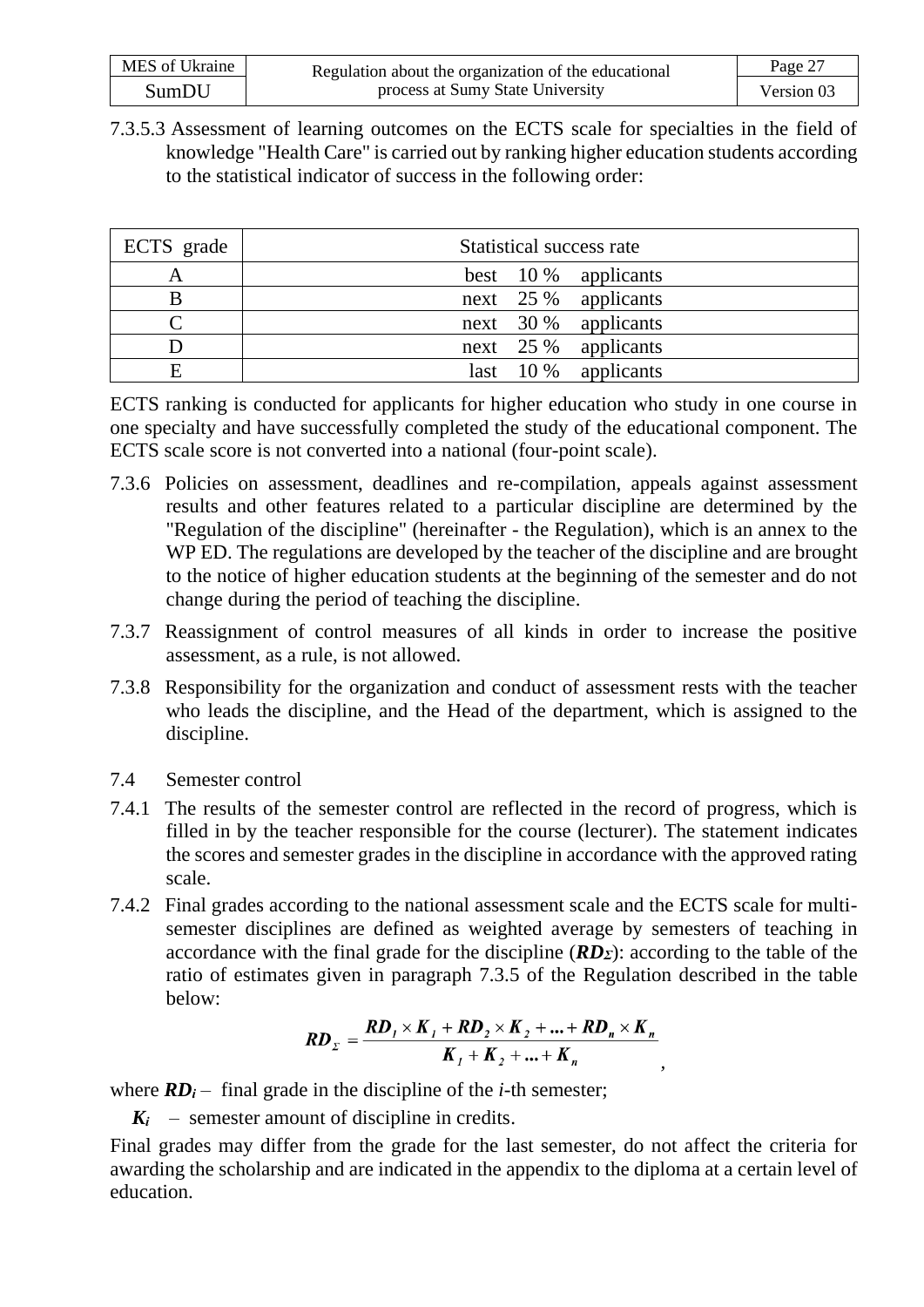| MES of Ukraine | Regulation about the organization of the educational | Page 28    |
|----------------|------------------------------------------------------|------------|
| SumDU          | process at Sumy State University                     | Version 03 |

- 7.4.3 Peculiarities of assessment on a 200-point scale of higher education seekers for specialties in the field of knowledge "Health Care" is regulated by the "Provision on assessment of educational activities of higher education of the Medical Institute of SumDU in the field of knowledge 22 Health Care", placed in the Register.
- 7.4.4 The level of achieved learning outcomes of applicants is reflected in the statement of records of performance, individual curriculum (study card) of the applicant of higher education.
- 7.4.5 Based on the results of semester control in academic disciplines, Directors of institutes / Deans of faculties, Heads of centers where the educational process takes place for the contingent of applicants assigned to them, make decisions on further educational activities of the applicant (transfer to the next course, deductions, etc.).
- 7.4.5.1 Applicants who received one or two unsatisfactory grades during the semester control within the scheduled time due to valid reasons (due to illness, family circumstances, long business trips, etc.) are allowed to liquidate academic debt before the beginning of the next academic year.
- 7.4.5.2 Applicants who received three or more unsatisfactory grades during the semester control are usually expelled from the university.
- 7.4.5.3 Applicants who due to valid reasons during the academic year (illness, family circumstances, long business trips, etc., which are documented) received during the semester control no more than two unsatisfactory grades, are allowed to liquidate academic debt up to September 30 of the next academic year through additional study of educational components in excess of the volumes set by the curricula (programs), and re-semester certification of them. Thus studying of selective discipline can be replaced by studying of other selective discipline of the corresponding cycle and volume.
- 7.4.5.4 The mechanism of liquidation of academic debt defined in clause 7.4.5.3 of this Provision is implemented on the basis of personal applications of applicants for higher education and is executed by order. The order determines the procedure for liquidation of academic debt (terms (schedule) of liquidation of academic debt, teachers who carry out certification, etc.) and the schedule of organization of the educational process of this category of higher education. At the same time, the elimination of academic debt is planned at the expense of the applicant's own time. Draft orders are submitted by directors of institutes / deans of faculties, heads of centers where the educational process is carried out for the contingent of higher education applicants assigned to them in agreement with the first vice-rector.
- 7.4.6 When resolving issues of transfer and renewal of higher education students to study, re-enrollment (transfer of credits) of educational components or elimination of academic disagreements, the level of learning outcomes of higher education is determined by the national assessment scale and ECTS scale (for specialties 'I »), points are accrued in accordance with the current curricula at the university on the average value of the corresponding range of translation tables given in p. 7.3.5.1, 7.3.5.2 of this Provision.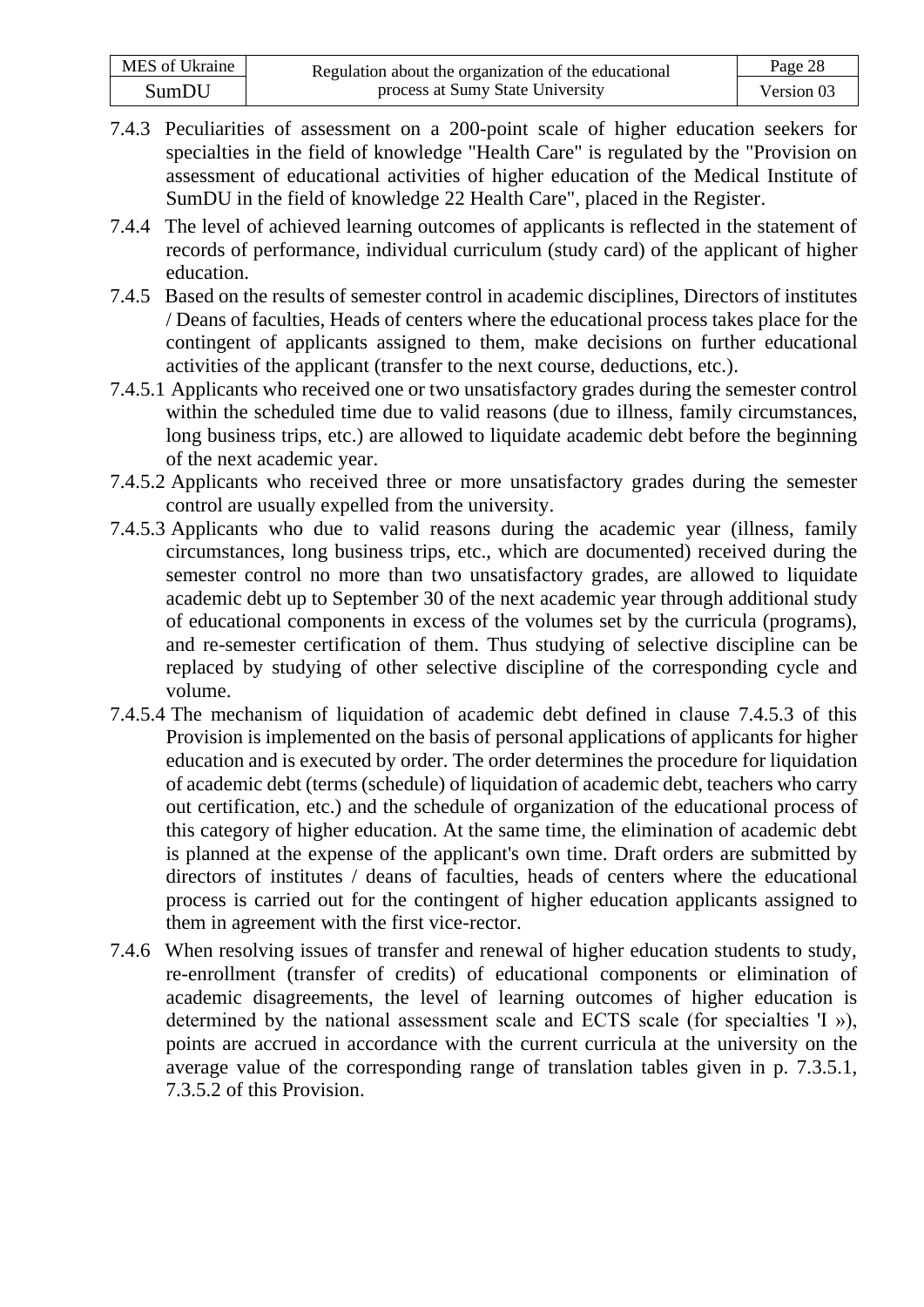| MES of Ukraine | Regulation about the organization of the educational | Page 29    |
|----------------|------------------------------------------------------|------------|
| SumDU          | process at Sumy State University                     | Version 03 |

- 7.5 Procedures for consideration of applications of higher education applicants for evaluation of learning outcomes
- 7.5.1 In case of disagreement with the assessment of the control measure (modular (if any), semester (credit, differentiated credit, exam) and certification (qualifying exam, defense of qualifying work)) the applicant has the right to appeal.
- 7.5.2 The appeal is submitted personally by the higher education applicant to the director of the institute / dean of the faculty on the day of the control event or announcement of its results, but not later than the next working day after the announcement of results.
- 7.5.3 In case of receipt of an appeal by the order of the director of the institute / dean of the faculty under his chairmanship a commission for consideration of the appeal is created.
- 7.5.4 The appeal is considered by the appeal commission no later than the next working day after its submission. The conclusions of the appeal commission shall be recorded in the relevant protocol. If the Appeals Commission finds violations during the certification, which affected the results of the assessment, its decision changes the assessment.

#### **8 ADMISSION TO STUDY, INTERRUPTION OF STUDY, DEDUCTIONS, RENEWAL AND TRANSFER OF APPLICANTS OF THE HIGHER EDUCATION**

- 8.1Admission and enrollment of persons to study at the university is carried out in accordance with the "Rules of admission to Sumy State University", which are developed in accordance with the Conditions of admission for higher education in the current year, approved by the Ministry of Education and Science of Ukraine. "Rules of admission to Sumy State University" are approved by the Academic Council, entered into the Unified State Electronic Database in Education and published on the university website.
- 8.2The applicant has the right to a break in studies at the university due to circumstances that make it impossible to complete the educational program (due to health, conscription in case of loss of the right to deferment from it, family circumstances, etc.). Such persons are granted academic leave in the manner prescribed by law.
- 8.3 The grounds for expulsion of a higher education applicant may be:
- 8.3.1 completion of training in the relevant educational program;
- 8.3.2 own desire;
- 8.3.3 transfer to another higher education institution ;
- 8.3.4 non-compliance with the requirements of the curriculum;
- 8.3.5 breach of contract;
- 8.3.6 on the state of health on the basis of the conclusion of the medical advisory commission;
- 8.3.7 other cases provided by law.
- 8.4 An applicant expelled from the university before completing the relevant educational program has the right to renew his / her studies at the university within the licensed scope of his / her respective educational program.
- 8.5The procedure for expulsion, interruption of studies, renewal and transfer of persons studying in higher education institutions, transfer of loans, as well as the procedure for granting academic leave are determined by current legislation and internal university provisions posted in the Register  $5$ .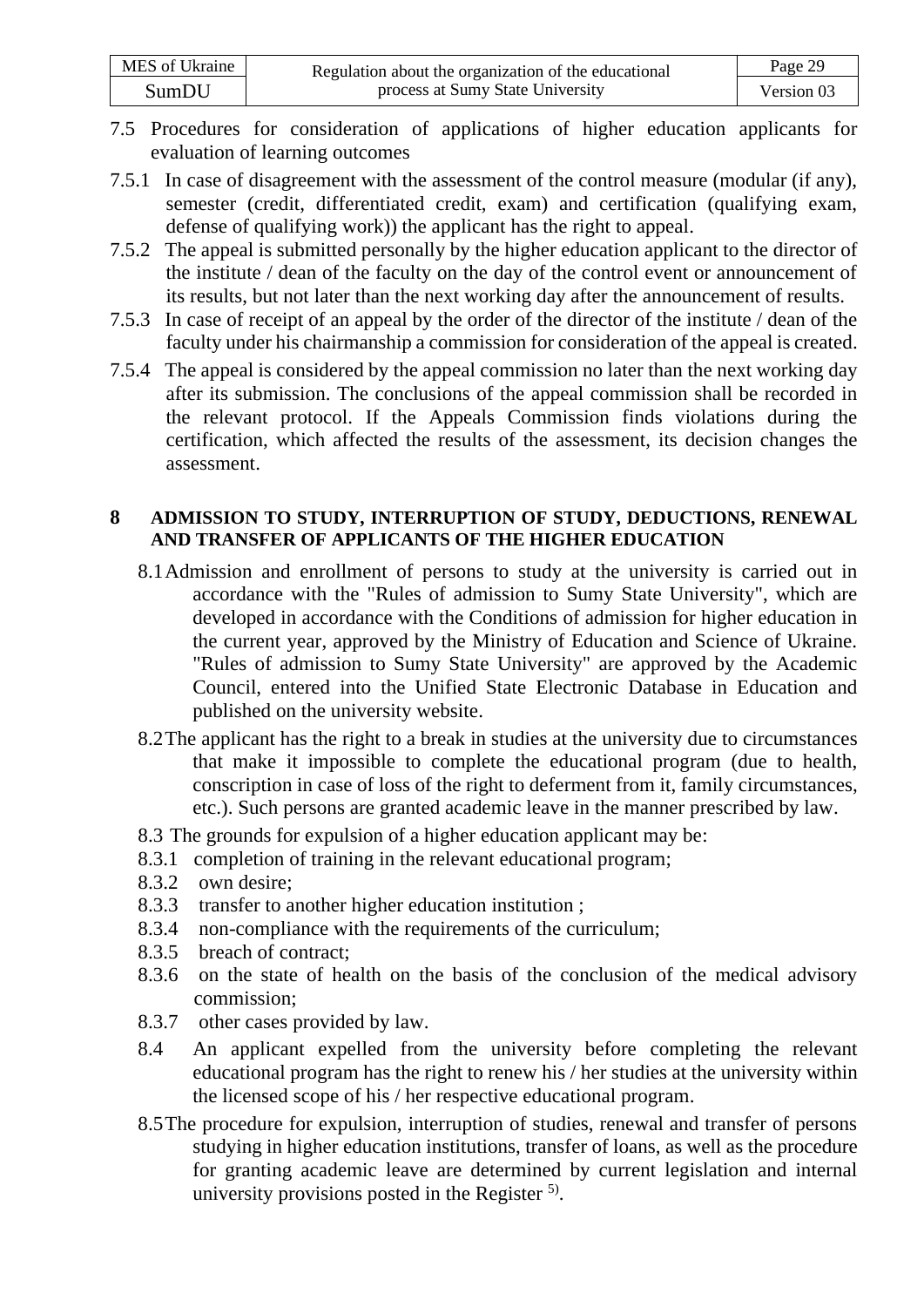#### **9 LOAN TRANSFER**

- 9.1 The University may recognize equivalent and recalculate the amount of workload (transfer credits) and learning outcomes of higher education in certain educational components (discipline or its individual topics, educational or industrial practice, etc.) established during training in another HEI or SumDU during training in other educational programs, or the scope and results of non-formal and informal learning.
- 9.2 Transfer of credits from the educational component can be used provided that the educational program for which the applicant studied determines the learning outcomes, the availability of a system for their evaluation and a positive assessment of the learning outcomes of the applicant from this component.
- 9.3 Re-enrollment of the applicant's workload while studying in another HEI or SumDU while studying for other EP is carried out at his request to the dean of the institute / faculty, the dean's office of the Center for distance, distance and evening forms of training, training and research center. on the basis of the document on higher education provided by him or academic certificate with the list and results of assessment of educational components, the number of ECTS credits. Re-enrollment of academic disciplines is carried out by the dean of the faculty (director of the institute, center) on the basis of an academic certificate, provided that it meets the program requirements. In addition to the above-mentioned documents, SumDU can use an information package (course catalog) and a description of the EP of the higher education institution where the applicant studied to carry out the loan transfer procedure.
- 9.4 Re-enrollment of learning outcomes obtained in non-formal education is carried out on a voluntary basis by submitting an educational declaration and documents confirming the applicant's participation in non-formal education (certificates, certificates, diplomas, etc.) to the dean's office, faculty, correspondence, distance and evening forms of education, educational and scientific center for training highly qualified personnel. The decision on re-enrollment is made by the commission on attestation which is formed by the head of group of maintenance of a specialty on which the applicant studies. The rules for re-enrollment of learning outcomes obtained in non-formal education are determined by the Regulations on re-enrollment of learning outcomes of higher education students of Sumy State University received in non-formal education<sup>34</sup>.
- 9.5 Determining the amount of study load from the educational component of the university EP is carried out by comparing the learning outcomes planned by this educational component and the learning outcomes achieved by the applicant in another institution of higher education or SumDU for another EP or as a result of informal learning.
- 9.6 Re-crediting of credits from the educational component in the amount established by the SumDU program is carried out if the learning outcomes achieved by the applicant in another higher education institution or at SumDU for another EP or as a result of nonformal learning fully correspond to the planned learning outcomes. It is not obligatory to take into account the formal procedures and norms (correspondence of the names of educational components, their structure (volume of classroom work, performance of

<sup>&</sup>lt;sup>34</sup> Regulation on re-enrollment of learning outcomes of higher education students of Sumy State University, received in non-formal education. Register**:** <https://normative.sumdu.edu.ua/>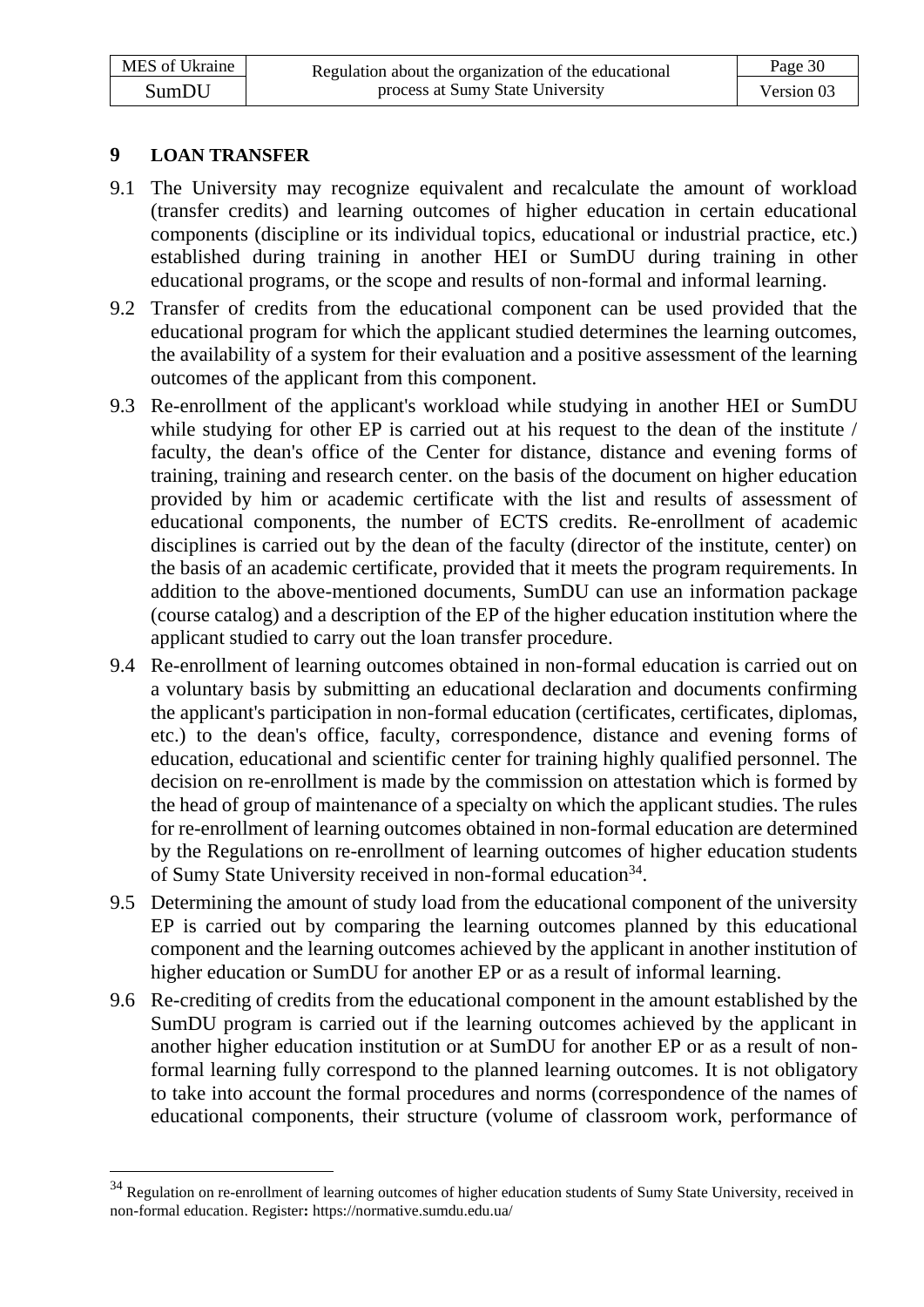| MES of Ukraine | Regulation about the organization of the educational | Page 31    |
|----------------|------------------------------------------------------|------------|
| SumDU          | process at Sumy State University                     | Version 03 |

individual tasks, term papers and projects), number of semesters of teaching, form of final control)..

9.7 The procedure for granting transfers (re-crediting) of loans is determined by current legislation, certain procedural issues are regulated by the intra-university "Provision on transfer, deduction and renewal of applicants at Sumy State University" and other documents posted in the Register.

#### **10 FEATURES OF THE ORGANIZATION OF THE EDUCATIONAL PROCESS FOR PRE-UNIVERSITY TRAINING**

- 10.1 The purpose of organizing pre-university training is to conduct targeted educational, training, educational and methodological activities in the field of preparation of citizens of Ukraine and foreign citizens to enter higher education institutions.
- 10.2 Pre-university education at SumDU involves the use of the following forms:
- 10.2.1 training in the profile classes of educational institutions that are part of the educational, research and production complex of the university, according to the work plans and programs agreed with the university, which provide in-depth study of fundamental disciplines;
- 10.2.2 training of students of specialized groups of colleges, technical schools and colleges according to the integrated curricula and programs developed by these educational institutions together with the university;
- 10.2.3 organization of preparatory courses in subjects included in the list of disciplines submitted for external independent testing;
- 10.2.4 preparation of foreign citizens for entering the university at the preparatory department of the university;
- 10.2.5 training of student youth in sections, circles of the Center of scientific and technical creativity of the university on acquisition of technical and technological knowledge and skills corresponding to specialties on which preparation takes place in SumDU.
- 10.3 During the organization of the educational process of pre-university training, the university is guided by the current legislation of Ukraine and regulations of the Ministry of Education and Science of Ukraine. Peculiarities of its organization are determined by internal university normative documents "Provision on educational-scientific-industrial complex of Sumy State University"<sup>35</sup>, Provision on preparatory courses at Sumy State University<sup>35</sup>, "Provision on a separate department for career guidance work<sup>37</sup>, "Provision on the center of scientific and technical creativity student youth<sup>"38</sup> and other documents posted in the Register.

<sup>35</sup> Regulation on the educational-scientific-industrial complex of Sumy State University. Register**:**  <https://normative.sumdu.edu.ua/>

<sup>36</sup> Regulation on preparatory courses at Sumy State University. Register**:** <https://normative.sumdu.edu.ua/>

<sup>37</sup> Regulation on a separate department for career guidance work. Register**:** <https://normative.sumdu.edu.ua/>

<sup>38</sup> Regulation on the center of scientific and technical creativity of student youth. Register**:**  <https://normative.sumdu.edu.ua/>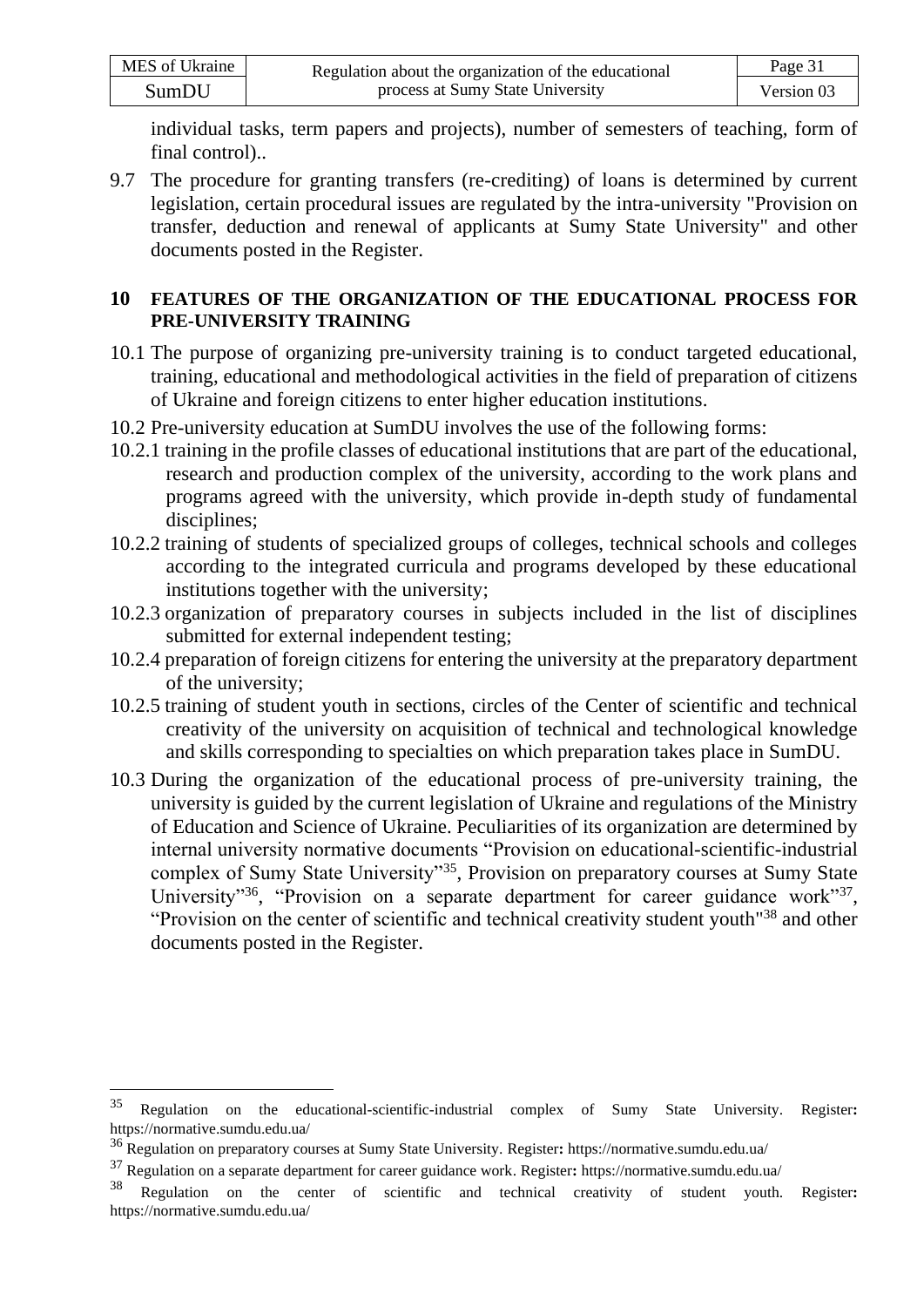#### **11 FEATURES OF THE ORGANIZATION OF THE EDUCATIONAL PROCESS OF PROFESSIONAL (VOCATIONAL AND TECHNICAL) EDUCATION**

- 11.1 To ensure competitiveness and mobility in the labor market, the formation and development of professional and general competencies of higher education, necessary for employment in a particular specialty (specialization), the university may provide professional (vocational) training of higher education by integrating training in a particular educational level with training in a related profession (group of professions), specialty or field of professional activity.
- 11.2 In the process of organizing vocational training, the university is guided by the Law of Ukraine "On Vocational (Technical) Education" and other national provisions in the field of vocational (vocational) education.

### **12 FEATURES OF THE ORGANIZATION OF THE EDUCATIONAL PROCESS FOR POSTGRADUATE EDUCATION**

- 12.1 Postgraduate education at the university is implemented on the basis of continuity of education and is conducted in the form of specialization, training, internships and other specialties on the basis of previously acquired educational level and practical experience.
- 12.2 The subjects of the educational process of postgraduate education are listeners persons who receive educational services in postgraduate education programs.
- 12.3 The content of postgraduate education is determined by the requirements of society to staffing sectors of the economy, taking into account the prospects for their development, modern requirements for the means, forms and methods of professional activity on the basis of state standards of training.
- 12.4 Forms of education, organization of the educational process and types of classes are established by the university in accordance with this Provision depending on the complexity, purpose and content of the curriculum in accordance with the needs of the customer on the basis of a contract concluded with him.
- 12.5 The duration of postgraduate education is set by the university in agreement with the customer, taking into account the purpose, complexity of training and experience of practical work of students.
- 12.6 Curricula are developed by structural subdivisions of the university (faculties, centers, etc.), which organize the educational process for the contingent of postgraduate students assigned to them, and are approved by the rector..
- 12.7 Admission is carried out in accordance with the rules of admission developed by the structural units of the university (faculties, centers, etc.), which organize the educational process for the assigned contingent of students of postgraduate education, approved by the rector. Admission to study for another specialty on the basis of the previously obtained educational level is carried out in accordance with the "Rules of admission to Sumy State University", approved in the manner prescribed by paragraph 8.1 of this Provision.
- 12.8 Completion of postgraduate education of specialists at a separate stage certifies the final control of knowledge and the relevant document on postgraduate education.
- 12.9 A person who has successfully completed the program of specialization, advanced training, internship, receives a document on postgraduate education (certificate,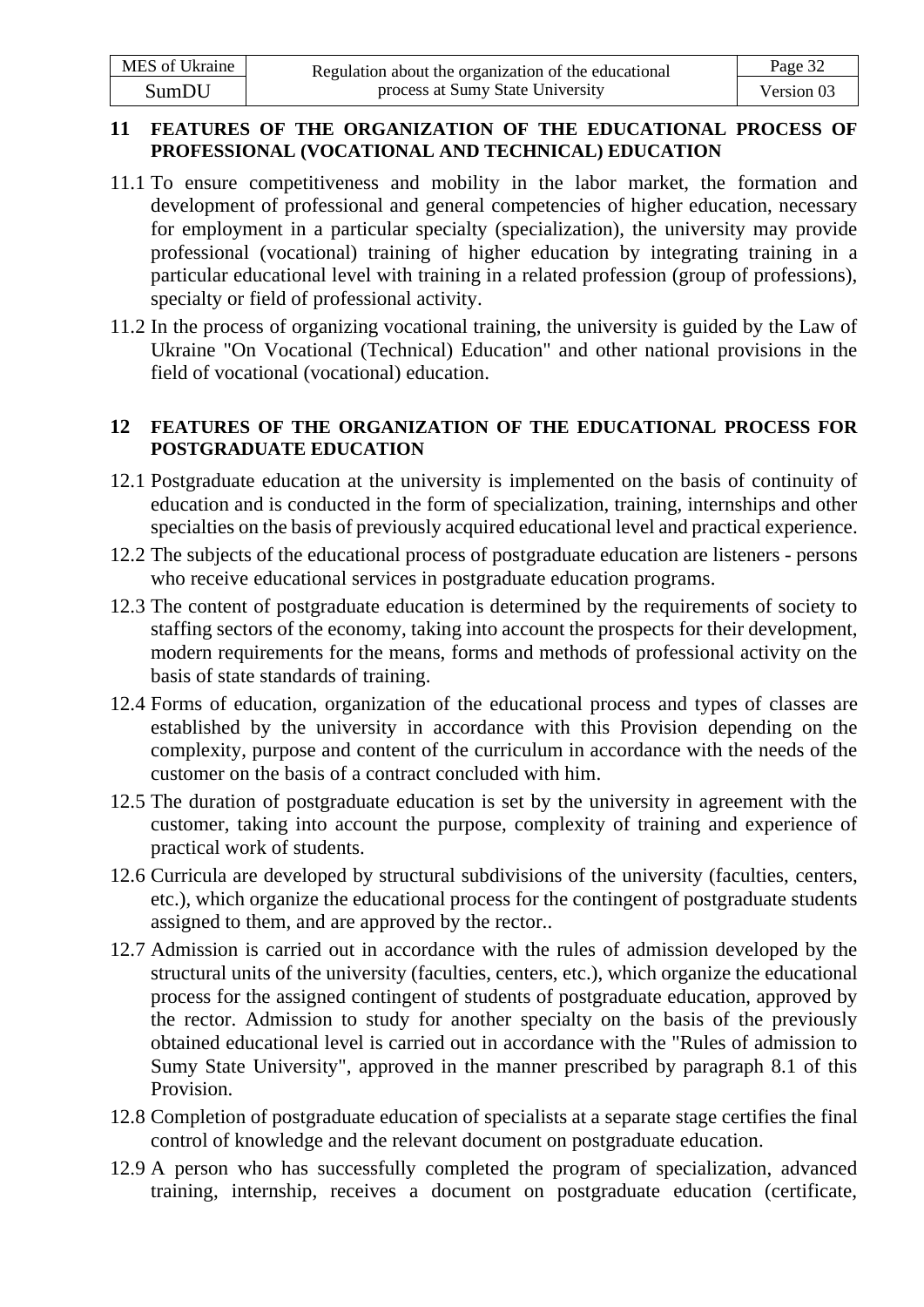| MES of Ukraine | Regulation about the organization of the educational | Page 33    |
|----------------|------------------------------------------------------|------------|
| SumDU          | process at Sumy State University                     | Version 03 |

certificate, certificate), a sample of which is approved by the Academic Council of the University.

12.10 Legal, organizational and other features of postgraduate education at the University of medical specialists, the Armed Forces of Ukraine, civil service personnel are determined by provisions of the relevant central executive bodies.

# **13 SYSTEM OF INTERNAL QUALITY ASSURANCE OF HIGHER EDUCATION**

- 13.1 The normative basis for the functioning of the quality assurance system of higher education of the university is formed by the Laws of Ukraine "On Higher Education", "On Education", other provisions in the field of higher education, SumDU Charter, Strategic Development Plan of Sumy State University for 2020-2026<sup>39</sup>, Policy on quality assurance of higher education<sup>40</sup>, by the order of the rector on the system of quality assurance of educational activity and quality of higher education of Sumy State University  $e^{-41}$ .
- 13.2 The purpose of the quality assurance system of higher education is to effectively conduct educational activities in accordance with the law, higher education standards, accreditation criteria for educational programs defined by the National Agency for Higher Education Quality Assurance, international standards for accreditation of educational programs, and implementation of conditions appropriate level and specialty, competitive in the labor market, competent, responsible, fluent in their profession, oriented in related fields, capable of effective professional activity at the level of world standards, ready for continuous professional growth, social and professional mobility.
- 13.3 In accordance with modern European practices, the internal quality assurance system of SumDU is based on the principles of publicity (transparency), academic integrity, competitiveness, flexibility and adaptability, as well as integrativity.
- 13.4 SumDU policy on quality assurance is aimed at continuous improvement of the quality of higher education and is implemented through the implementation of appropriate measures and a wide range of internal procedures at all institutional levels of the university, namely:
	- definition of principles and procedures of quality assurance of higher education in SumDU; monitoring and periodic review of educational programs;
	- annual evaluation of applicants for higher education, research and teaching staff of the university and regular publication of the results of such evaluations on the official website of the university;
	- providing advanced training of pedagogical, scientific and scientific-pedagogical workers;
	- ensuring the availability of the necessary resources for the organization of the educational process, including the independent work of applicants, for each EP;
	- ensuring the availability of information systems for effective management of the educational process;

<sup>39</sup> Strategic development plan of Sumy State University for 2020-2026. Register: [https://normative.sumdu.edu.ua/](http://www.sumdu.edu.ua/ukr/general/normative-base.html)

 $40$  Policy to ensure the quality of educational activities and the quality of higher education at Sumy State University. Register: https://normative.sumdu.edu.ua/

<sup>&</sup>lt;sup>41</sup> The system of ensuring the quality of educational activities and the quality of higher education of Sumy State University. Register: https://normative.sumdu.edu.ua/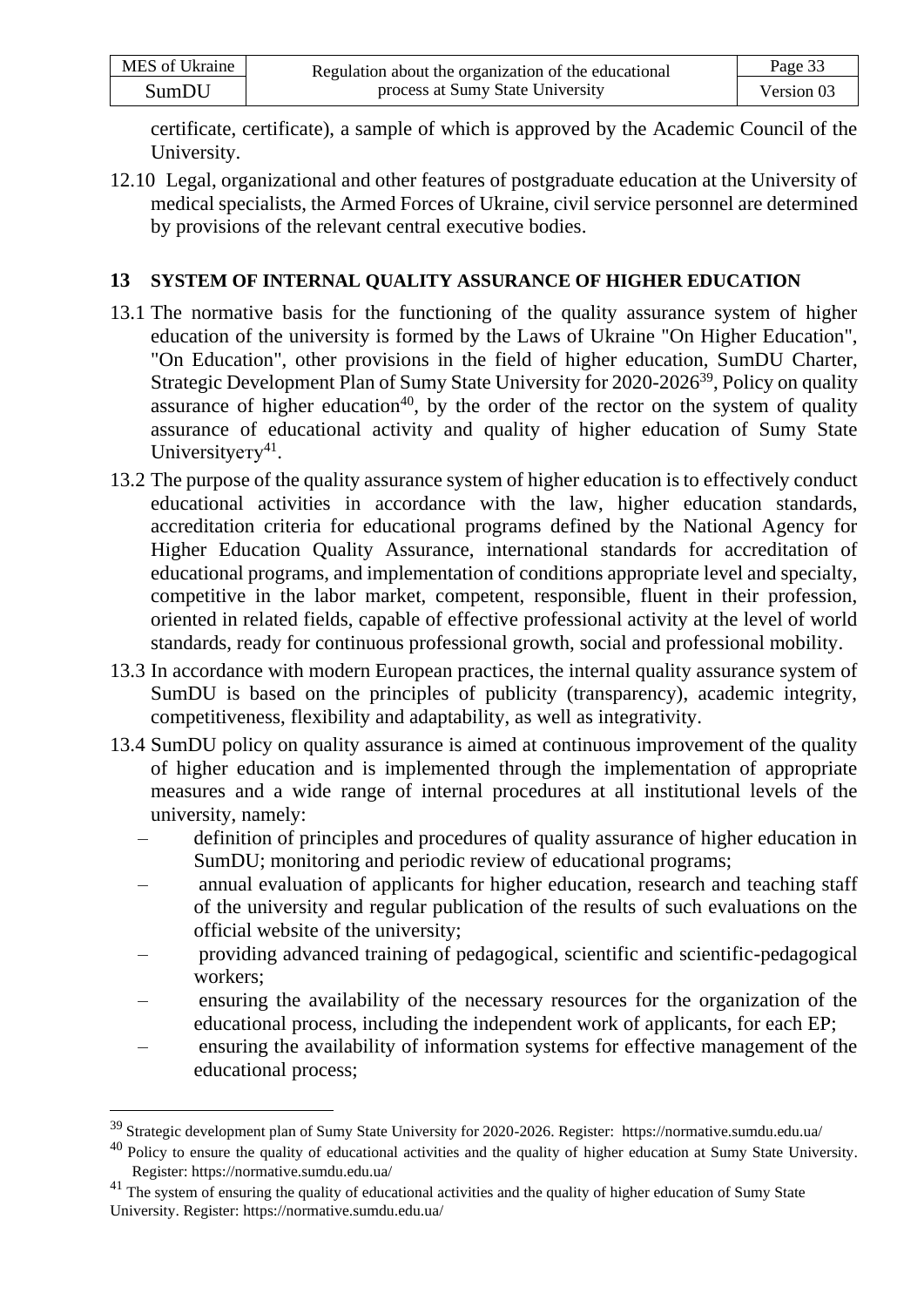| MES of Ukraine | Regulation about the organization of the educational | Page 34    |
|----------------|------------------------------------------------------|------------|
| SumDU          | process at Sumy State University                     | Version 03 |

- ensuring publicity of information about EP, degrees of higher education and qualification;
- ensuring compliance with academic integrity by employees and applicants for higher education of SumDU, including the creation and operation of an effective system for the prevention and detection of academic plagiarism.
- 13.5 The distribution of responsibilities, functional responsibilities, powers and rights between the participants of the internal quality assurance system of SumDU in the context of the processes and procedures of internal quality assurance is determined by regulations in this area. The internal quality assurance system of higher education has five institutional levels:
	- level 1 applicants for higher education who participate in surveys;

level 2 - the level of development, approval, monitoring and revision of the EP, which includes: RPG OP headed by the guarantor, specialty support groups, graduate departments;

level 3 - the level of the institute / faculty (center of correspondence, distance and evening forms of education), represented by the Council for Quality Assurance of Higher Education of the institute / faculty;

level 4 - all-university specially created subdivisions, the exclusive competence of which includes the processes of internal quality assurance (Council for Quality Assurance of Higher Education of SumDU, Center for Quality Assurance of Higher Education);

level 5 - general management bodies, some of the functions of which are related to the processes of internal quality assurance (supervisory and academic council, rector)..

# **14 ACADEMIC INTEGRITY**

- 14.1 All participants in the educational process during their studies (performance of their official duties) must adhere to academic integrity, the principles of which are proclaimed by the "Code of Academic Integrity of Sumy State University"<sup>42</sup>.
- 14.2 Description of the university system to promote adherence to the principles of academic integrity and ethics of academic relations, mechanisms for managing the process of academic integrity at the university and local levels, types of liability for violations of academic integrity, procedures for reviewing violations of academic integrity, , measures to prevent violations of academic integrity, etc. are defined by the "Provisions on academic integrity and ethics of academic relations at Sumy State University"<sup>43</sup> , the rector's order "On signing declarations of academic integrity by participants in the educational process<sup>"44</sup>, "Provision on the Academic Integrity Promotion Group"<sup>45</sup>, "Methodical Instruction on Checking Academic Texts for Text Borrowings"<sup>46</sup> , published in the Register.
- 14.3 If the teacher finds a violation of academic integrity by the applicant in the form of

<sup>42</sup> Code of Academic Integrity of Sumy State University. Register:<https://normative.sumdu.edu.ua/>

<sup>&</sup>lt;sup>43</sup>Regulation on Academic Integrity and Ethics of Academic Relations at Sumy State University. Register: [https://normative.sumdu.edu.ua/](http://www.sumdu.edu.ua/ukr/general/normative-base.html)

<sup>&</sup>lt;sup>44</sup>About signing of declarations on observance of academic integrity by participants of educational process. Register: [https://normative.sumdu.edu.ua/](http://www.sumdu.edu.ua/ukr/general/normative-base.html)

<sup>45</sup> Regulation on the Academic Integrity Promotion Group. Register: [https://normative.sumdu.edu.ua/](http://www.sumdu.edu.ua/ukr/general/normative-base.html)

<sup>&</sup>lt;sup>46</sup>Methodical instruction on checking academic texts for the presence of text borrowings. Register: [https://normative.sumdu.edu.ua/](http://www.sumdu.edu.ua/ukr/general/normative-base.html)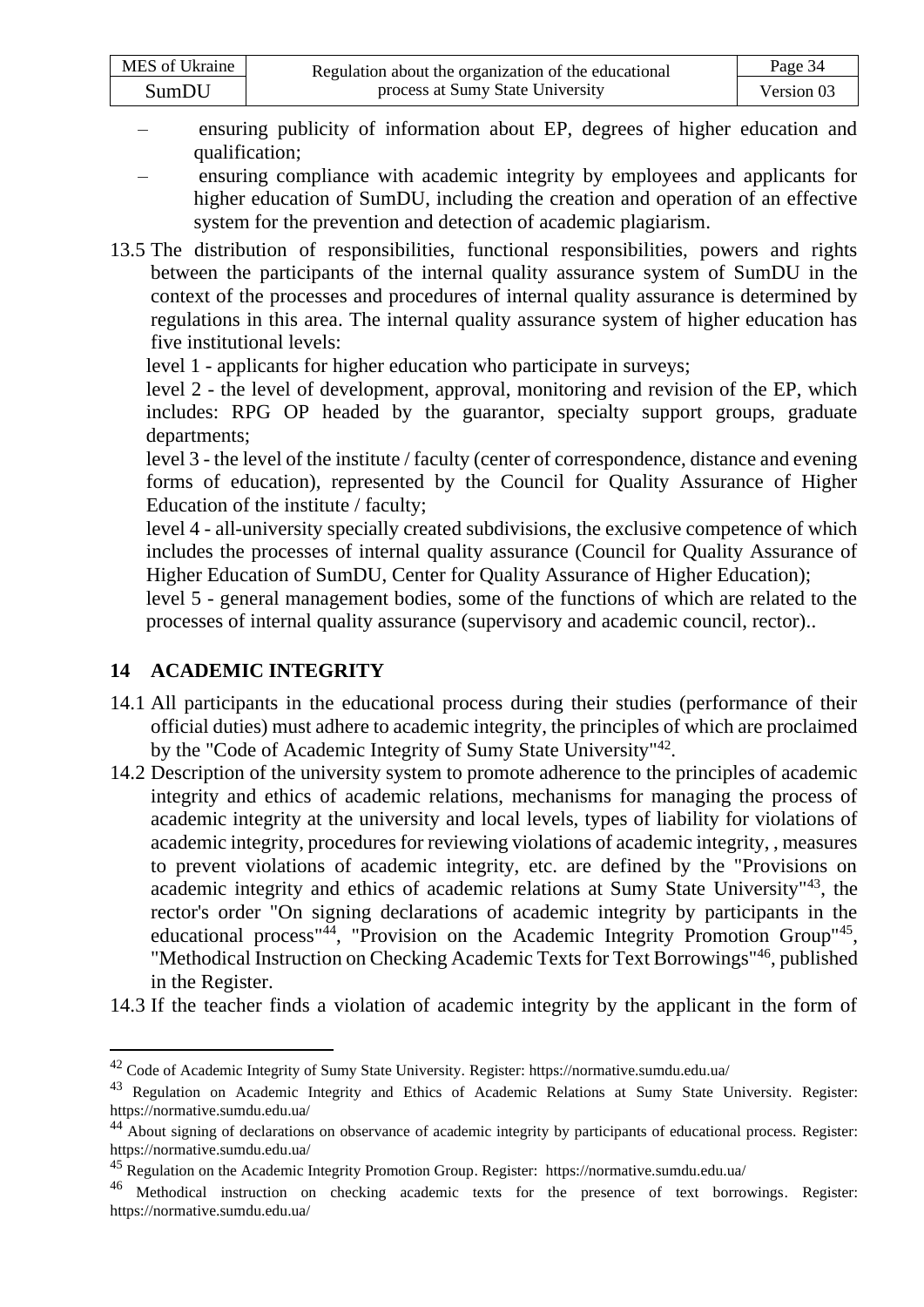| MES of Ukraine | Regulation about the organization of the educational | Page 35    |
|----------------|------------------------------------------------------|------------|
| SumDU          | process at Sumy State University                     | Version 03 |

academic plagiarism or write-off during the study of the discipline, the teacher is obliged to take one of the following actions:

- reduce by the amount of up to 40 %, including the number of points obtained during the task in practical (seminar) classes, laboratory work;
- provide recommendations for finalization of the mandatory individual task with a reduction of the total number of points obtained by 25 % inclusive;
- not to credit a mandatory individual task without granting the right to process it;
- to appoint re-assembly of written modular or final control with reduction of the final quantity of the received points by size up to 15 % inclusive;
- refuse to recompile the written module or final control.
- 14.4 f the teacher finds other (other) violations of academic integrity by the applicant, in addition to those specified in paragraph 16.3, defined by the "Code of Academic Integrity of Sumy State University", the teacher is obliged to take one of the following actions:
	- submit a request to the head of the department or the director of the institute (dean of the faculty) to consider the case of violation and establish academic responsibility for the applicant in the form of re-passing the relevant educational component of the educational program;
	- submit a request to the Academic Integrity Commission to consider the case of violation and establish academic responsibility for the applicant in the form of exclusion from the ranking of applicants for academic scholarships or accrual of penalty points in such rankings or deprivation of academic scholarship;
	- apply to the University Ethics and Conflict Management Commission to consider a case of violation and the establishment of one or more of the following types of academic liability for the applicant:
	- notification of the entity that finances the training, the institution that issued the training grant, potential employers, parents of the applicant about the violation;
	- deprivation of the right to participate in competitions for scholarships, grants, etc.;
	- deprivation of tuition benefits provided by the university;
	- deductions from the university.
- 14.5 If the teacher as the head of the qualification work found a violation of academic integrity by the applicant in the form of academic plagiarism, the teacher is obliged to re-perform a separate section (sections) of the qualification work (in case of technical citation errors found in the review part of the work that does not describe the direct author's research) or submit a request to the head of the department or the director of the institute / dean of the faculty to consider the case of violation and establish academic responsibility for the applicant in the form of re-qualification work.
- 14.6 If the teacher as the head of the qualification work found other (other) violations of academic integrity, other than academic plagiarism, the teacher is obliged to submit a request to the Academic Integrity Commission or the University Commission on Ethics and Conflict Management to consider the case of violation and establish one or several types of academic responsibility, which are specified in paragraph 16.4 for the relevant commissions.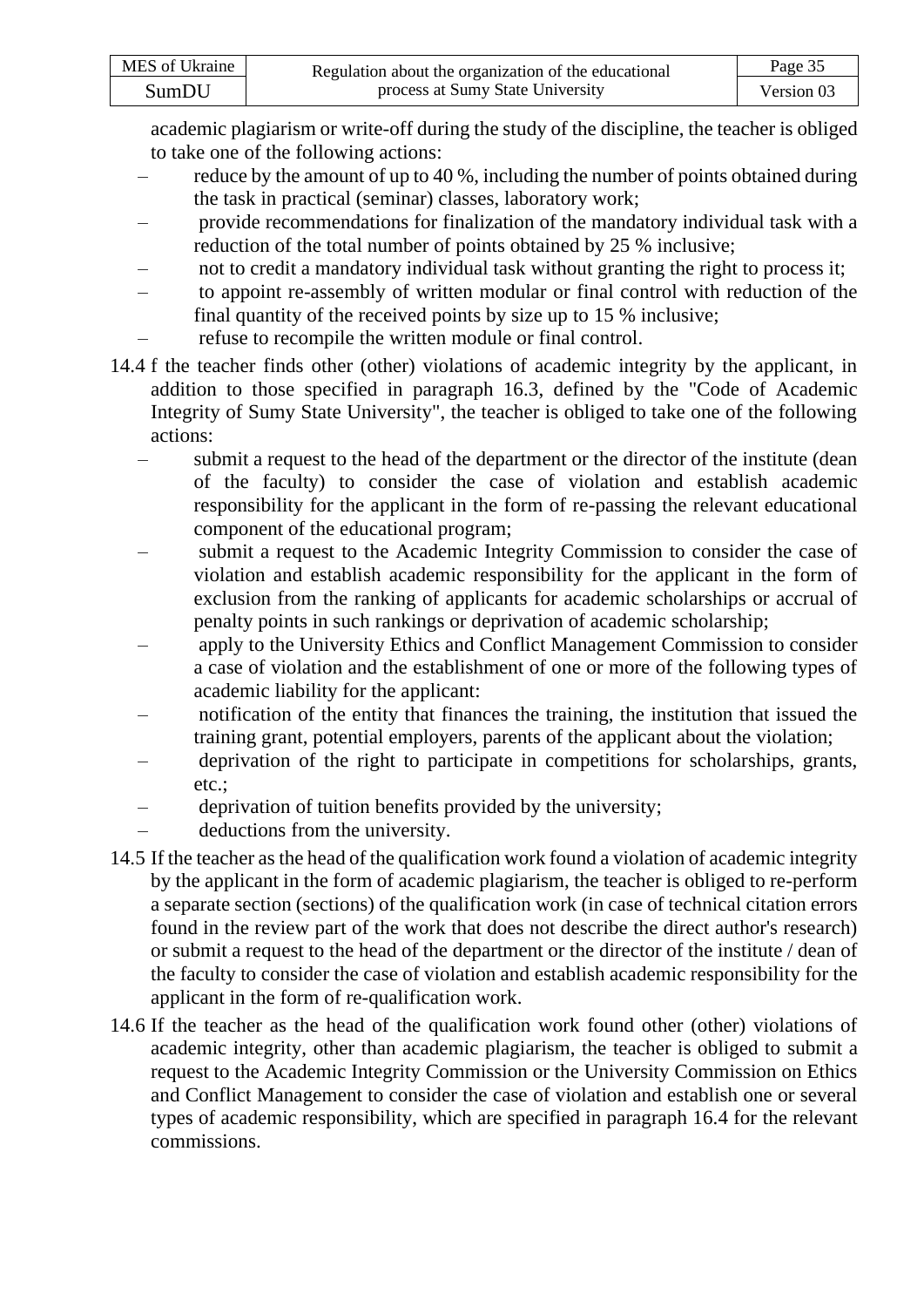### **15 RIGHTS AND RESPONSIBILITIES OF PARTICIPANTS IN THE EDUCATIONAL PROCESS**

- 15.1 Participants in the educational process at the university are: scientific, scientific and pedagogical, pedagogical workers, employees of clinical bases of the university, university clinic; higher education seekers and other university students; representatives of expert councils of employers, experts in the relevant field, representatives of employers, specialists-practitioners who are involved in the educational process during the implementation of the EP; other university staff and stakeholders.
- 15.2 Scientific and pedagogical, scientific and pedagogical employees of SumDU have the right:
	- for academic freedom, which is realized in the interests of the individual, society and humanity in general;
	- for academic mobility for professional activities;
	- to protect professional honor and dignity;
	- Participate in the management of the university, including the election and election to the highest body of public self-government, the Academic Council of the University, the Academic Councils of its structural units;
	- choose teaching methods and tools that ensure the high quality of the educational process;
	- to ensure the creation of appropriate working conditions, increase their professional level, the organization of recreation and life, established by law, regulations of SumDU, the terms of the employment and collective agreement;
	- to use free of charge library, information resources, services of educational, scientific, sports, cultural and educational divisions of SumDU;
	- to protect intellectual property rights;
	- for advanced training and internship at least once every five years;
	- other rights are defined by the legislation and the charter of SumDU.
- 15.3 Scientific-pedagogical, scientific and pedagogical employees of SumDU are obliged:
	- to provide teaching at a high scientific-theoretical and methodological level of educational disciplines of the relevant educational program in the specialty, to conduct scientific activities (for scientific and pedagogical workers);
	- to increase the professional level, pedagogical skills, scientific qualification (for scientific and pedagogical workers). The procedure and features of advanced training are determined by the Provision on advanced training of SumDU employees, pedagogical and scientific-pedagogical employees of other educational institutions at Sumy State University;
	- adhere to the norms of pedagogical ethics, morals, respect the dignity of persons studying in higher education institutions;
	- to adhere to academic integrity in the educational process and scientific (creative) activity and to ensure its observance by applicants for higher education;
	- to develop the applicants' independence, initiative, creative abilities;
	- comply with the charter of SumDU, laws and other regulations.
- 15.4 Applicants for higher education at SumDU are students, graduate students, trainees, interns.
- 15.4.1 Applicants for higher education in SumDU have the right to:
	- − choice of form of education when entering the university;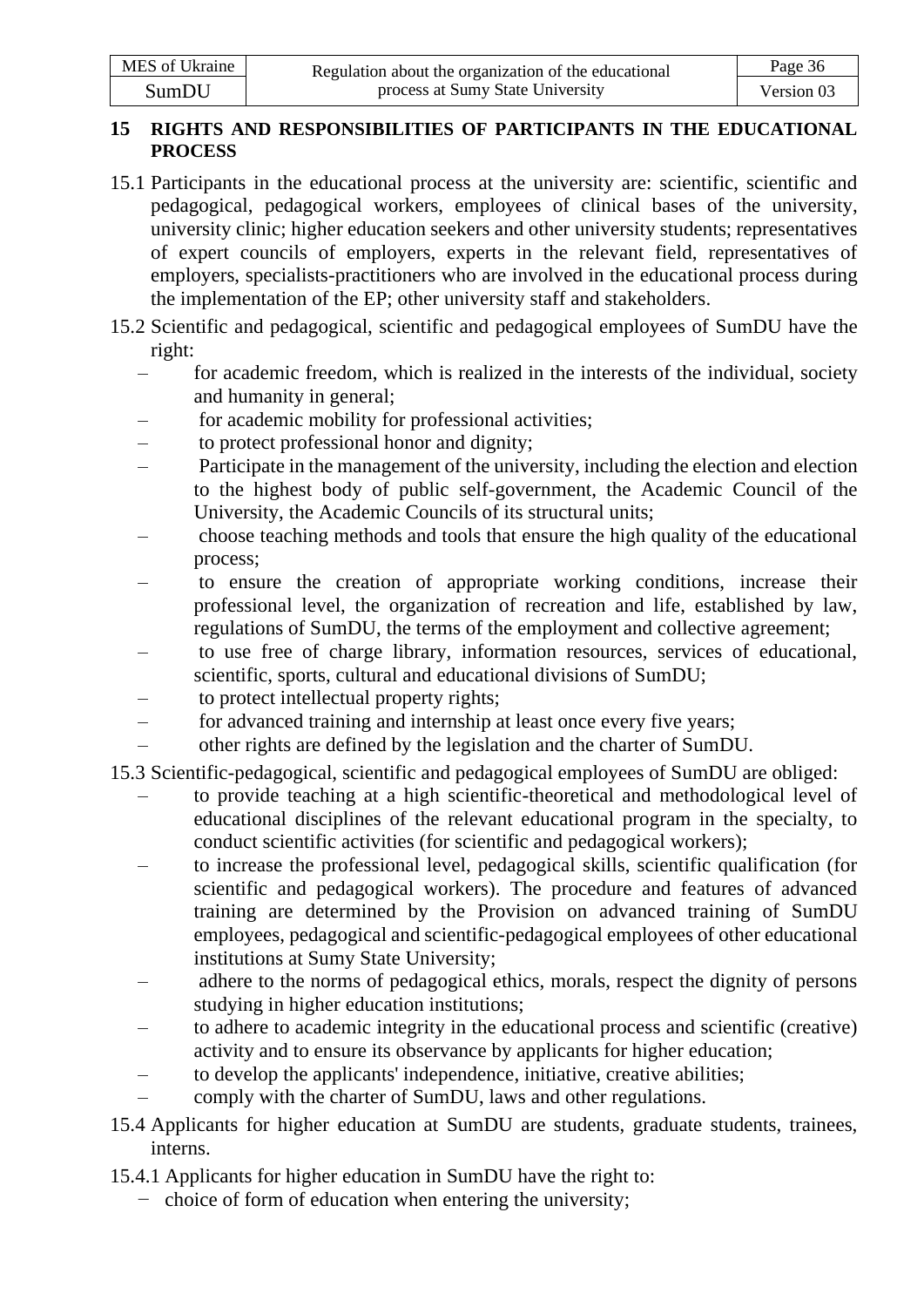| MES of Ukraine | Regulation about the organization of the educational | Page 37    |
|----------------|------------------------------------------------------|------------|
| SumDU          | process at Sumy State University                     | Version 03 |

- − safe and harmless conditions of study, work and life;
- − free use of libraries, museums, information funds, educational, scientific and sports facilities of SumDU;
- − free provision of information for education in accessible formats with the use of technologies that take into account the limitations of life due to health conditions (for people with special educational needs);
- − providing dormitory and round-the-clock access to it for the period of study;
- participation in research, research and development works, conferences, symposiums, exhibitions, competitions, presentation of their works for publication;
- − participation in events on educational, scientific, research, sports, artistic, public activities held in Ukraine and abroad;
- participation in the discussion and resolution of issues of improving the educational process, research, scholarships, leisure, life, health;
- − participation in the activities of public self-government bodies of SumDU, institutes, faculties, academic council of SumDU, student self-government bodies;
- − the choice of academic disciplines within the limits provided by the relevant EP and curriculum;
- − academic mobility, including international;
- − participation in the formation of an individual curriculum;
- − free internship at enterprises, institutions, establishments and organizations;
- − vacation leave lasting at least eight calendar weeks for the school year;
- − other rights defined by law.
- 15.4.2 Applicants for higher education at SumDU are obliged:
	- − comply with the requirements of the legislation, statute and rules of procedure of SumDU;
	- − comply with the requirements for labor protection, safety, industrial sanitation, fire safety, provided by the relevant rules and instructions;
	- − comply with the requirements of the educational (scientific) program (individual curriculum), adhering to academic integrity, and achieve the learning outcomes defined for the appropriate level of higher education.

#### **16 FINAL PROVISIONS**

- 16.1 The Provision shall enter into force on the day following its approval by the Rector's order.
- 16.2 Changes and additions to the Provision may be made by order of the Rector or by order of the Rector by decision of the Academic Council of the University or the relevant advisory body. In the same manner, the Provision is repealed.
- 16.3 To determine as invalid version 02 of this Provision on the organization of the educational process, approved by the order of the Rector №0469-I from 03.06.2020
- 16.4 Responsibility for updating the Regulation and monitoring the implementation of its requirements are borne by university officials in accordance with their functional responsibilities.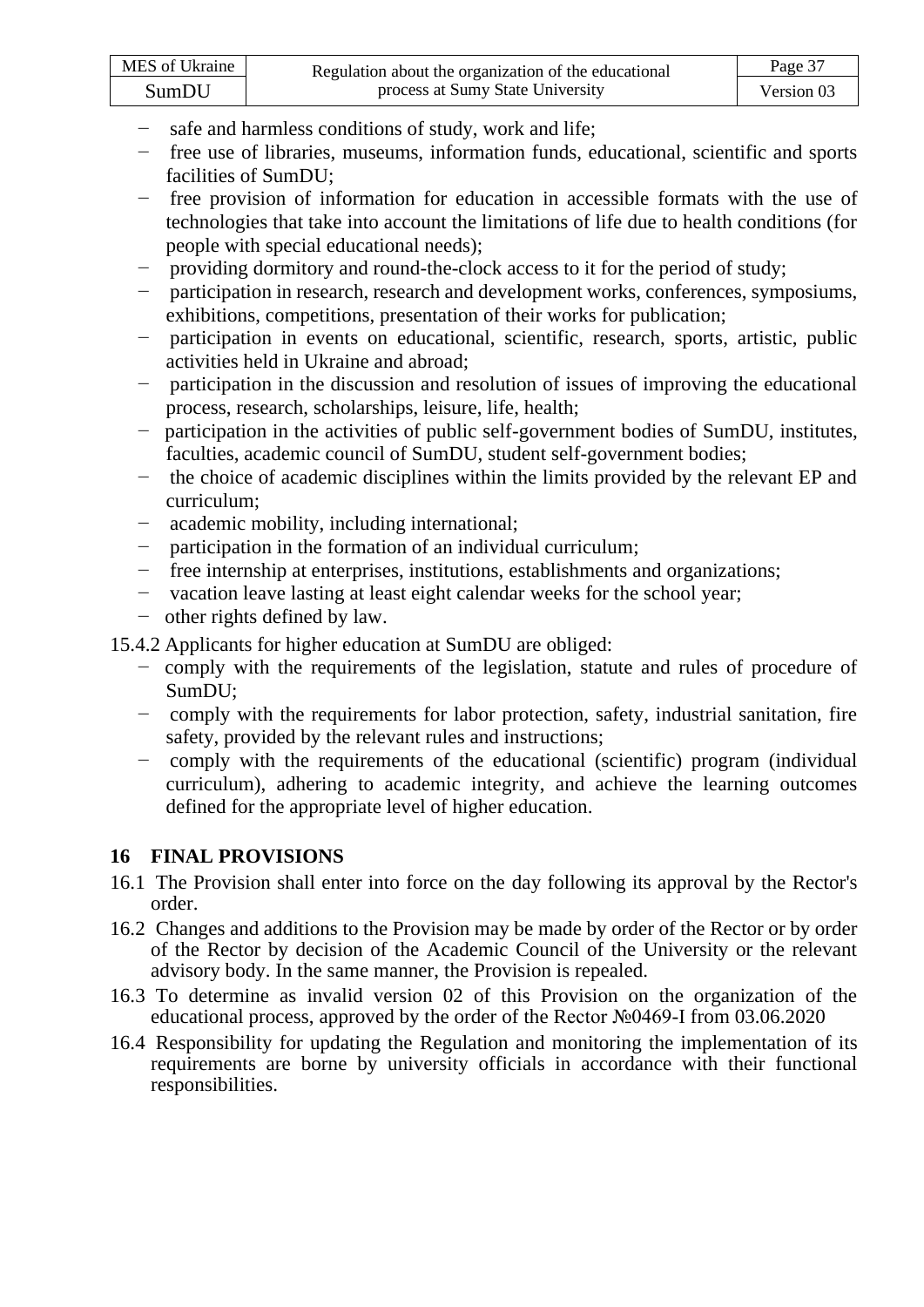# **GLOSSARY**

**OpenCourseWare of SumDU (SumDU OCW)** – open electronic resource of organizational, educational and methodical materials of disciplines, which is included in the educational programs of training and advanced training of specialists of different educational levels, as well as additional educational programmes.

**Academic hour** - the minimum unit of study time. The duration of an academic hour is usually 40 minutes. Two academic hours form a pair of academic hours - a classroom session conducted on a schedule.

**Academic arrears** - arrears incurred by the applicant for higher education, if he did not participate in the event of final control or its results received an unsatisfactory assessment.

**Academic difference -** is the discrepancy between the curricula according to which the applicant has studied and which he / she wishes to study in case of transfer, renewal or enrollment for the second higher education.

**Certification week -** is provided for control activities (modular or semester control in the discipline). For each day of the attestation week control measures are planned for no more than two academic disciplines. During the attestation week, classes in certain disciplines may also be held according to the schedule of classes, and control measures from them may be held in the same week, but not earlier than the next day after the last lesson.

**Additional semester control (ASC) -** is a control measure of semester control in the form of an exam.

**Exam session -** is a period of summarizing the educational work of higher education students during the semester.

**Examination materials -** a set of theoretical and practical tasks that allow to establish the achievement of higher education students' learning outcomes for a particular educational component and / or educational program as a whole.

**General competencies -** universal competencies that do not depend on the subject area, but are important for the successful further professional and social activities of the applicant in various fields and for his personal development.

**The content of education -** a scientifically sound system of didactically and methodically designed educational material for different levels and degrees of higher education.

**Integral competence -** is a generalized description of a qualification that expresses its main competence characteristics in relation to professional activity and / or training.

**Informal learning -** is unorganized, not always conscious and purposeful learning that lasts throughout a person's life. In fact, it is the acquisition of the necessary knowledge, skills, abilities in the form of life experience**.**

**ECTS information package -** is a standardized description of the organization of the educational process, which contains general information about it, information about educational programs and a catalog of courses (disciplines) for these programs**.**

**Course catalog -** a detailed description of the educational components of the educational program, which contains separately for each educational component of its description in the form of a syllabus**.**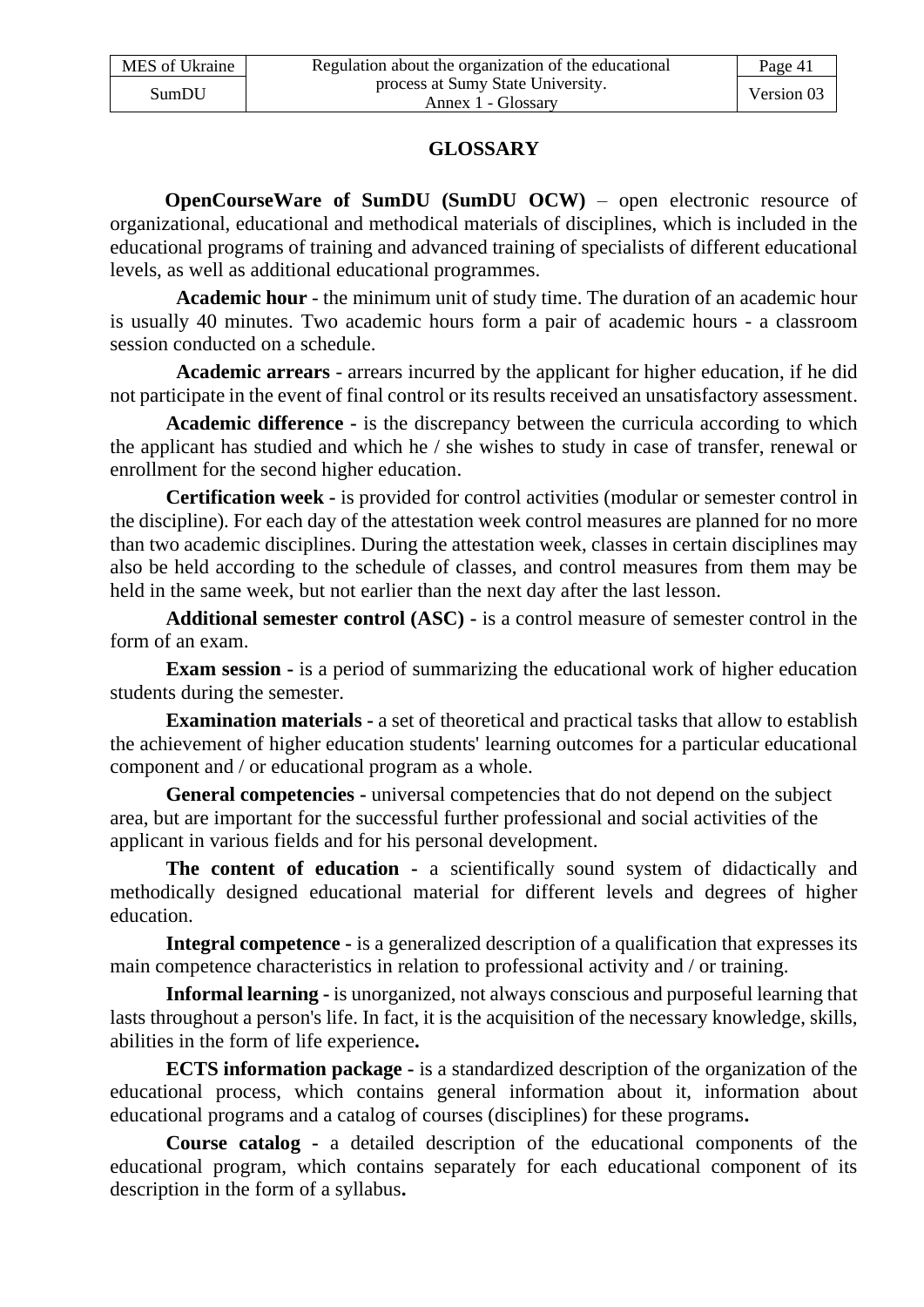| MES of Ukraine | Regulation about the organization of the educational    | Page 42    |
|----------------|---------------------------------------------------------|------------|
| SumDU          | process at Sumy State University.<br>Annex 1 - Glossary | Version 03 |

**Qualification work -** is a form of certification that can be provided at the final stage of obtaining a certain level of higher education to establish compliance with the acquired learning outcomes (competencies) requirements of the educational program, higher education standards and the National Qualifications Framework. Forms of qualification work include (not limited to the above): thesis, dissertation, public demonstration, a set of scientific articles, a combination of different forms of the above, etc..

**European Credit Transfer and Accumulation System Credit (ECTS credit) -** is a unit of measurement of the amount of study load of a higher education applicant required to achieve certain (expected) learning outcomes. The amount of one ECTS credit is 30 hours. The workload of one full-time academic year is usually 60 ECTS credits.

**Minor** – it is a selective educational cycle, which includes disciplines of non-core subject for higher education and allows him to form the competencies of another field or specialty; minor is offered within a wide range of elective courses (for example, a graduate in any natural specialty can choose a minor in political science, law or translation - or vice versa).

**Major** – it is a selective educational cycle that includes disciplines of the subject sphere relevant for the applicant of higher education and allows him to form an in-depth individual trajectory of professional orientation.

**Intersessional period (for applicants for higher education by correspondence)**  part of the academic year, during which the applicant studies the study material and performs individual tasks both independently and under the guidance of a teacher during consultations according to the approved schedule of the educational process.

**Module** - a defined component of the curriculum (educational program) in the system, which includes certain types of educational work of the applicant for higher education, and has the same or multiple credits**.**

**Modular control -** a measure to assess the level of achievement by higher education students of learning outcomes formed in the process of educational work during the relevant modular cycle.

**Modular certification cycle** - a part of the semester, designed to study the module, a certain group of modules of the discipline and the implementation of their modular and / or semester control.

**Academic discipline -** an educational component that contains a pedagogically adapted system of concepts about phenomena, patterns, laws, methods, etc. (system of modules combined in the content of education) of any field of activity (or set of industries) with determining the required level of learning outcomes (competencies) of applicants for higher education.

**Curriculum of the educational program -** is a normative document of the university, which is compiled on the basis of the educational program and structural-logical scheme of training and determines the list of normative (compulsory) and elective educational components (disciplines, modules, practices, certification measures educational activities, etc.) indicating their volume in ECTS credits and hours, the sequence of their study and distribution by periods of study, forms of training and their volume, schedule of the educational process, the volume of higher education in cooperation with the teacher and independent work, forms of final control and certification.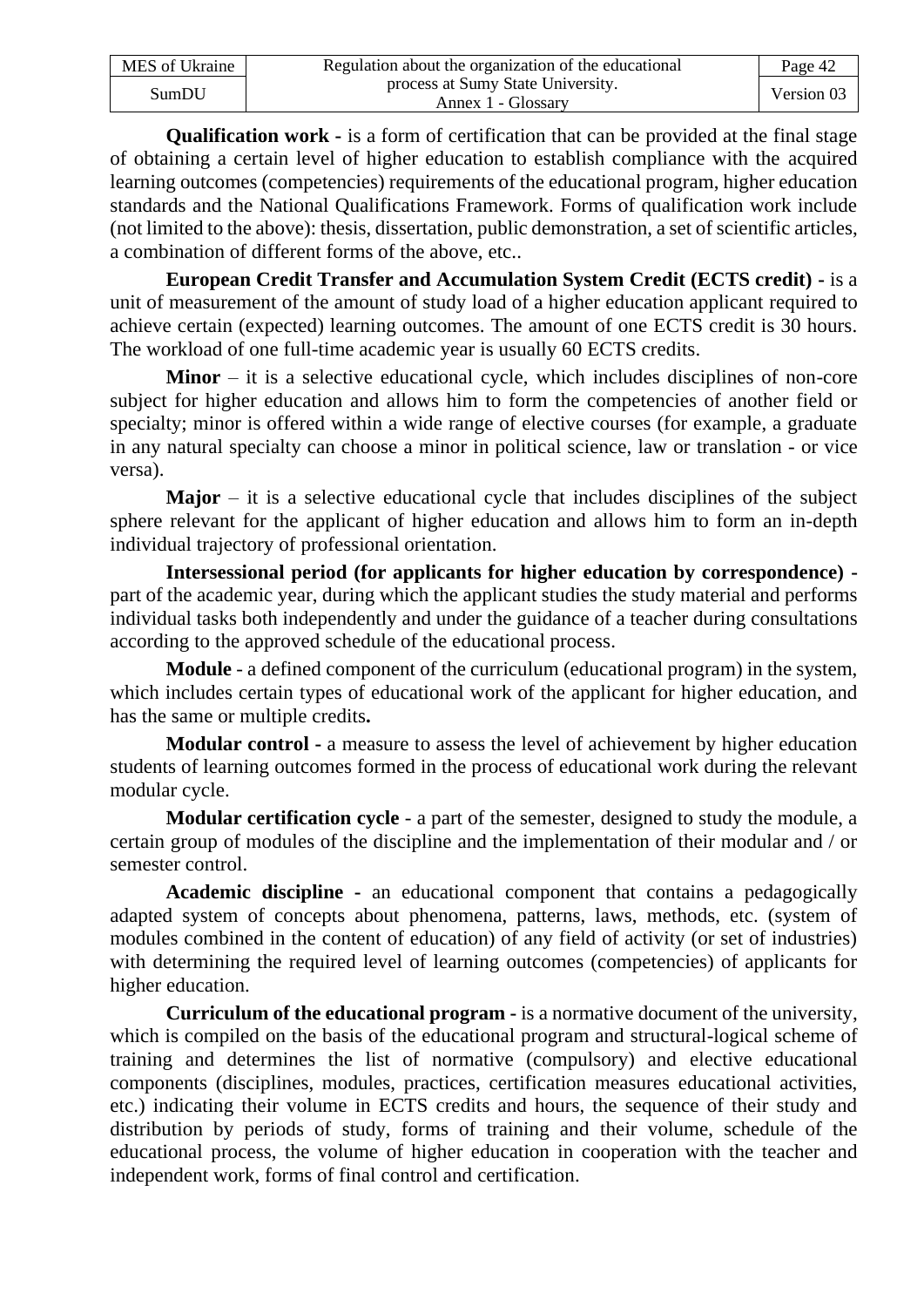| MES of Ukraine | Regulation about the organization of the educational    | Page 42    |
|----------------|---------------------------------------------------------|------------|
| SumDU          | process at Sumy State University.<br>Annex 1 - Glossary | Version 03 |

**Instructional session -** part of the academic year by correspondence (distance) form of study, during which such forms of educational process are provided by the curriculum, as lectures, practical (seminar) classes, laboratory and individual classes, consultations.

**Educational component -** a self-sufficient and formally structured unit of the curriculum (module, discipline, course work (project), practice, qualification work (project)), which has a clear and understandable list of learning outcomes, relevant assessment criteria and a certain number of ECTS credits**.**

**Assessment -** is a procedure for determining a student's achievement of learning outcomes. Evaluation aims to provide an opportunity:

- a person who learns to monitor progress in learning and identify areas for further study (implemented by a set of control measures in the process of studying the educational component of higher education) (formative ongoing assessment and control));
- teacher (teachers) to assess the degree of achievement of higher education students learning outcomes within the educational component or educational program as a whole (implemented by the final control upon completion of the educational component or educational program as a whole (final summative assessment and control)).

**Credit assignment -** is the process of determining the number of credits to programs (qualifications) or educational components. ECTS credits are awarded on the basis of the typical workload required to achieve learning outcomes**.**

**The profile of the educational program -** is a brief description of its main purpose, which contains essential information about the program (field of knowledge, program level, program learning outcomes, features of the learning environment, as well as the main types of learning, teaching and assessment). Information about the program profile is contained in the appendix to the document on higher education.

**Semester differentiated test (test with grade) -** a type of semester control, which is planned in the absence of the exam and provides an opportunity to unambiguously determine the level of achievement of higher education results for a particular educational component based on the results of individual tasks.

**Semester exam -** a form of final control of learning outcomes of higher education in a particular educational component (usually in the discipline) for the semester, which is held as a control event within the timeframe set by the schedule of the educational process.

**Semester test -** a type of semester control, which is planned in the absence of the exam and provides an opportunity to unambiguously determine the level of achievement of higher education by learning outcomes for a particular educational component of the results of current control during the semester.

**Semester control of learning outcomes of higher education seekers -** assessment of the establishment of the level of achievement by students of learning outcomes in the educational component, usually for the semester. Semester control is carried out in accordance with the curriculum in the form of a test (differentiated test) or an exam within the time limits set by the schedule of the educational process.

**Special (professional, subject) competencies -** competencies relevant to a specific subject area, which are important for successful professional activity in a particular specialty at a certain level of NQF.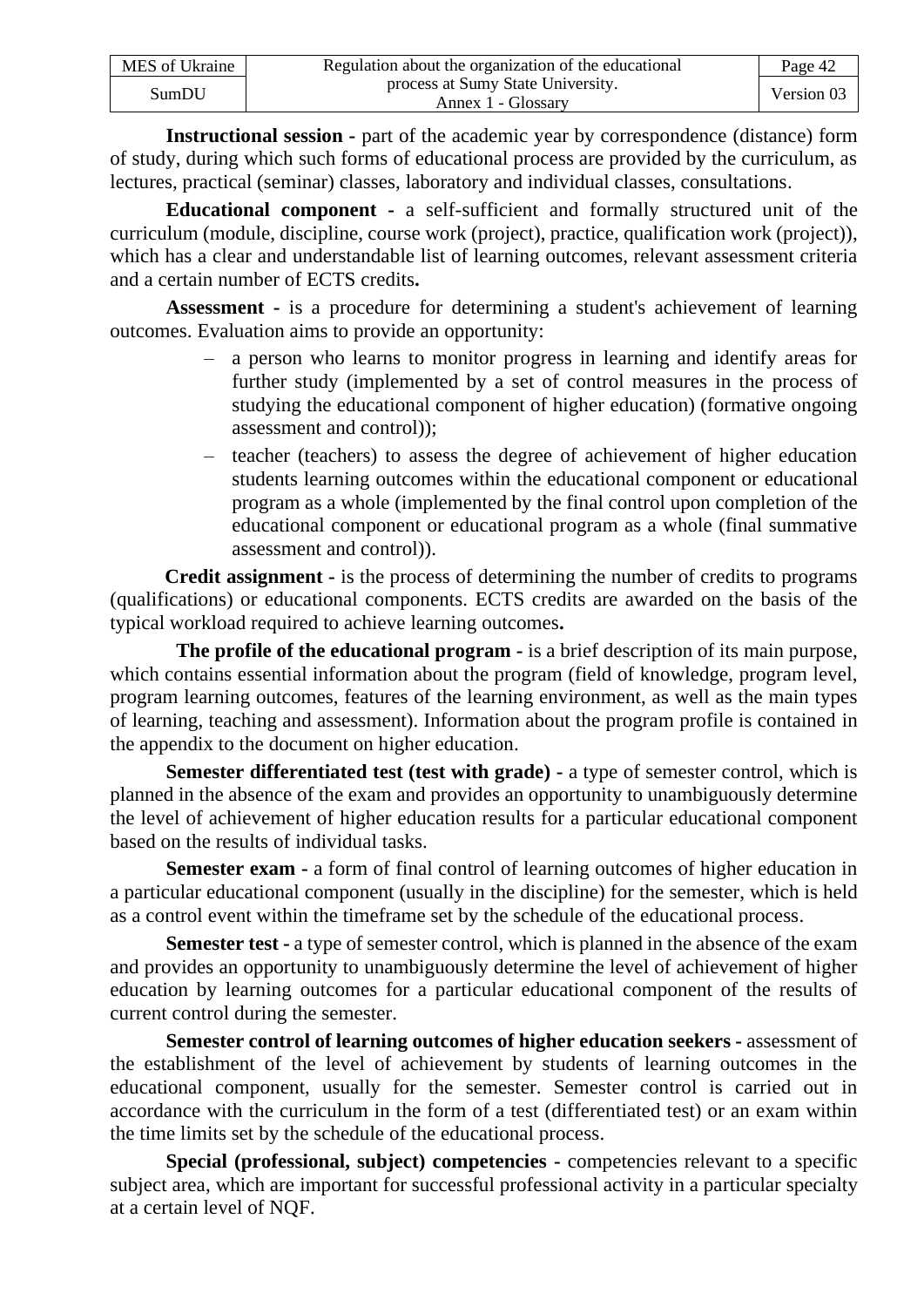| MES of Ukraine | Regulation about the organization of the educational    | Page 42    |
|----------------|---------------------------------------------------------|------------|
| SumDU          | process at Sumy State University.<br>Annex 1 - Glossary | Version 03 |

**Structural and logical scheme of the educational program -** scientific and methodological substantiation of the process of realization of the educational program, which determines the logical sequence of studying its components.

**Loan transfer -** recognition by the university of the amount and results of higher education (re-crediting) of another higher education institution or loans established during studies in other educational programs, or the volume and results of non-formal and informal learning.

#### **Consistency of learning outcomes within the educational program** –

correspondence and coherence of the following relationships in the educational program:

- program learning outcomes with the National Qualifications Framework;
- program learning outcomes with higher education standards;
- earning outcomes of educational components with program learning outcomes;
- teaching and learning methods with relevant learning outcomes;
- assessment methods with program learning outcomes and learning outcomes of educational components.

**Optional discipline -** a discipline that is not included in the curriculum of the educational program in which the applicant is studying, is optional for study, but can be studied in order to expand the worldview, acquaintance with new areas of knowledge, research and creative potential.